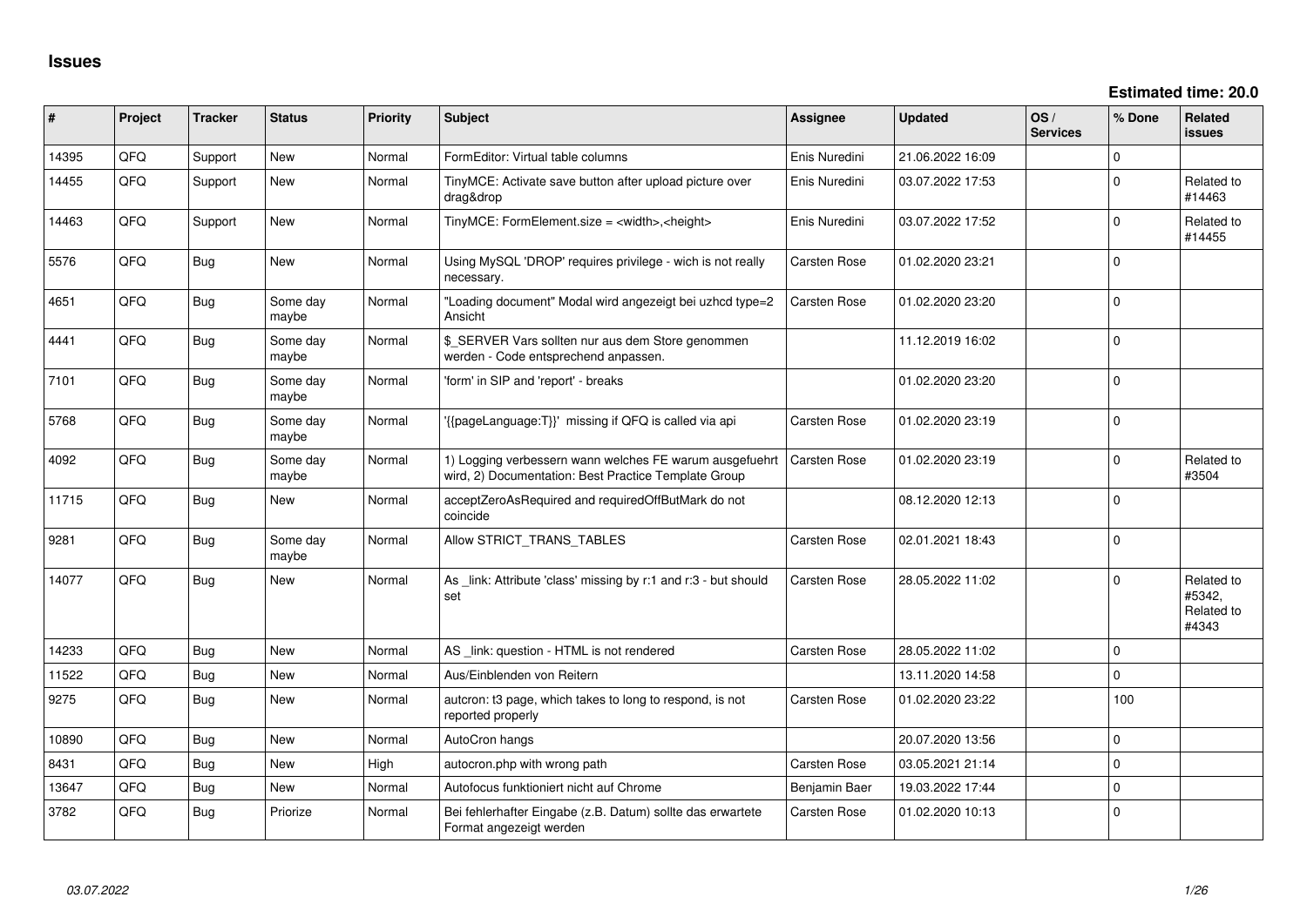| #     | Project | <b>Tracker</b> | <b>Status</b>     | <b>Priority</b> | <b>Subject</b>                                                                                                                | Assignee            | <b>Updated</b>   | OS/<br><b>Services</b> | % Done      | Related<br><b>issues</b> |
|-------|---------|----------------|-------------------|-----------------|-------------------------------------------------------------------------------------------------------------------------------|---------------------|------------------|------------------------|-------------|--------------------------|
| 11630 | QFQ     | <b>Bug</b>     | Feedback          | High            | Bitte check ob CALL() in 20.11.0 noch so funktioniert wie in<br>20.4.1                                                        | Enis Nuredini       | 28.05.2022 13:45 |                        | $\Omega$    | Related to<br>#11325     |
| 12546 | QFQ     | Bug            | Feedback          | Normal          | Branch 'Development' - Unit Tests mit dirty workaround<br>angepasst                                                           | Carsten Rose        | 19.03.2022 17:48 |                        | $\mathsf 0$ |                          |
| 9958  | QFQ     | Bug            | Priorize          | Normal          | Broken subrecord query: no error message                                                                                      | <b>Carsten Rose</b> | 05.02.2021 15:15 |                        | $\mathbf 0$ |                          |
| 9177  | QFQ     | Bug            | <b>New</b>        | Normal          | Bug? QFQ tries to save an action FE, which has real<br>existing column name                                                   | Carsten Rose        | 01.02.2020 23:22 |                        | $\mathbf 0$ |                          |
| 13451 | QFQ     | Bug            | New               | Normal          | Character Counter / Max Character: Problem in Safari                                                                          | <b>Carsten Rose</b> | 15.04.2022 17:18 |                        | $\mathbf 0$ |                          |
| 9669  | QFQ     | <b>Bug</b>     | Some day<br>maybe | Normal          | Checkbox / Template Group: radio/checkbox visible broken<br>after 'add'                                                       | <b>Carsten Rose</b> | 16.06.2021 13:47 |                        | $\mathbf 0$ | Related to<br>#8091      |
| 11752 | QFQ     | Bug            | New               | Normal          | checkbox renders multiple input elements with same name                                                                       | Carsten Rose        | 17.12.2020 14:58 |                        | $\Omega$    | Related to<br>#11750     |
| 9691  | QFQ     | <b>Bug</b>     | In Progress       | Normal          | Checkbox: dynamic update > readonly                                                                                           | <b>Carsten Rose</b> | 01.02.2020 23:22 |                        | 50          | Related to<br>#9834      |
| 11057 | QFQ     | Bug            | <b>New</b>        | High            | Checkboxes ohne span.checkmark im Report werden<br>ausgeblendet                                                               | Benjamin Baer       | 03.05.2021 21:12 |                        | $\mathbf 0$ | Related to<br>#11039     |
| 4279  | QFQ     | <b>Bug</b>     | Some day<br>maybe | High            | config.linkVars lost                                                                                                          | <b>Carsten Rose</b> | 03.05.2021 21:14 |                        | $\Omega$    |                          |
| 3349  | QFQ     | <b>Bug</b>     | Some day<br>maybe | Normal          | config.qfq.ini: a) vertraegt keine '=' im Value (z.B. Passwort),<br>b) Values sollten in ticks einschliessbar sein (spaces, ) | Carsten Rose        | 11.12.2019 16:02 |                        | $\mathbf 0$ |                          |
| 12714 | QFQ     | <b>Bug</b>     | <b>New</b>        | Normal          | Conversion of GIF to PDF broken when GIF contains Alpha.                                                                      | <b>Carsten Rose</b> | 19.03.2022 17:49 |                        | $\mathbf 0$ |                          |
| 12327 | QFQ     | <b>Bug</b>     | <b>New</b>        | Normal          | Copy to clipboard: Glyphicon can not be changed                                                                               | Carsten Rose        | 27.12.2021 17:59 |                        | $\mathbf 0$ |                          |
| 13767 | QFQ     | Bug            | Feedback          | Normal          | date/time-picker: required shows up/down button orange                                                                        | Enis Nuredini       | 16.05.2022 23:16 |                        | $\mathsf 0$ |                          |
| 14303 | QFQ     | Bug            | ToDo              | Normal          | datetime broken with picker                                                                                                   | Enis Nuredini       | 17.06.2022 09:02 |                        | $\mathbf 0$ | Related to<br>#12630     |
| 3130  | QFQ     | <b>Bug</b>     | Some day<br>maybe | Normal          | Debug Info's nicht korrekt nach 'New > Save'.                                                                                 | Carsten Rose        | 11.12.2019 16:03 |                        | $\Omega$    | Related to<br>#3253      |
| 13460 | QFQ     | Bug            | New               | Normal          | Doc: Password set/reset  password should not processed<br>with 'html encode'                                                  | Carsten Rose        | 19.03.2022 17:46 |                        | $\mathbf 0$ |                          |
| 14377 | QFQ     | <b>Bug</b>     | <b>New</b>        | Normal          | Documentation > General Tips: white page after migration                                                                      | Enis Nuredini       | 19.06.2022 16:37 |                        | $\mathbf 0$ |                          |
| 8316  | QFQ     | Bug            | Feedback          | Normal          | Documentation/Behaviour for Nested Queries and<br>Record-Store confusing                                                      | Nicola Chiapolini   | 20.11.2019 09:14 |                        | $\Omega$    |                          |
| 4293  | QFQ     | <b>Bug</b>     | Some day<br>maybe | Normal          | Download broken if token 'd:' is missing - but no error<br>message                                                            | Carsten Rose        | 11.12.2019 16:03 |                        | $\Omega$    | Related to<br>#7514      |
| 5221  | QFQ     | Bug            | New               | High            | Download Dialog: Bleibt stehen in FF wenn Datei<br>automatisch gespeichert wird.                                              | Carsten Rose        | 03.05.2021 21:14 |                        | $\mathbf 0$ |                          |
| 9975  | QFQ     | <b>Bug</b>     | Priorize          | Normal          | Dropdown Menu: 'r:3' broken                                                                                                   | Carsten Rose        | 01.02.2020 10:13 |                        | $\mathbf 0$ |                          |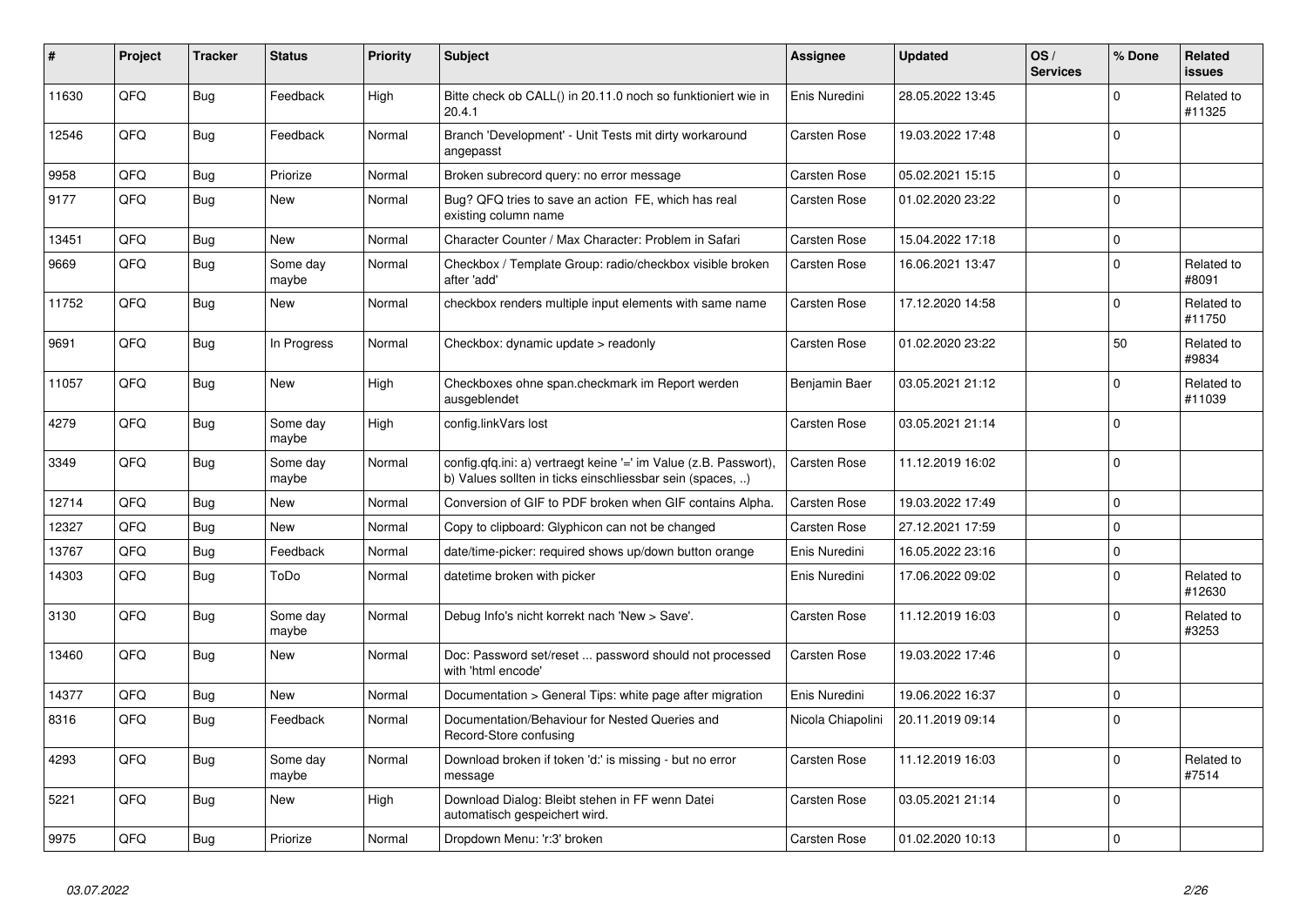| #     | Project    | <b>Tracker</b> | <b>Status</b>     | <b>Priority</b> | <b>Subject</b>                                                                                                   | <b>Assignee</b>     | <b>Updated</b>   | OS/<br><b>Services</b> | % Done       | Related<br><b>issues</b>                         |
|-------|------------|----------------|-------------------|-----------------|------------------------------------------------------------------------------------------------------------------|---------------------|------------------|------------------------|--------------|--------------------------------------------------|
| 12670 | QFQ        | Bug            | <b>New</b>        | High            | Dropdown-Menu classes können nicht mehr angegeben<br>werden                                                      | Carsten Rose        | 07.12.2021 17:19 |                        | <sup>0</sup> |                                                  |
| 4583  | QFQ        | <b>Bug</b>     | Some day<br>maybe | Normal          | Dynamic Update bei TypeAhead Feldern                                                                             | Carsten Rose        | 01.02.2020 23:19 |                        | $\Omega$     |                                                  |
| 2665  | QFQ        | <b>Bug</b>     | Priorize          | Normal          | Dynamic Update funktioniert nicht, wenn beim<br>entsprechenden FormElement eine size angegeben ist.              | Benjamin Baer       | 03.01.2022 08:12 |                        | 30           |                                                  |
| 3811  | QFQ        | Bug            | Some day<br>maybe | Normal          | Dynamic Update: extraButtonInfo - Text aktualisieren                                                             | <b>Carsten Rose</b> | 11.12.2019 16:03 |                        | $\Omega$     | Related to<br>#11517                             |
| 8106  | QFQ        | <b>Bug</b>     | Some day<br>maybe | Normal          | Dynamic Update: Feld kann nicht auf empty zurückgesetzt<br>werden                                                | <b>Carsten Rose</b> | 11.12.2019 16:01 |                        | $\Omega$     |                                                  |
| 11195 | QFQ        | <b>Bug</b>     | New               | Low             | Dynamic Update: Note not updated if new text is empty<br>(v20.4)                                                 |                     | 25.09.2020 11:14 |                        | $\Omega$     |                                                  |
| 3682  | QFQ        | Bug            | Some day<br>maybe | Normal          | Dynamic update: Radio buttons                                                                                    | Carsten Rose        | 11.12.2019 16:02 |                        | $\Omega$     |                                                  |
| 7002  | QFQ        | <b>Bug</b>     | New               | Normal          | Dynamic Update: row does not disappear / appear                                                                  | Carsten Rose        | 01.02.2020 23:22 |                        | 0            |                                                  |
| 9783  | QFQ        | Bug            | New               | Normal          | Email with special characters                                                                                    | Carsten Rose        | 01.02.2020 23:22 |                        | $\Omega$     |                                                  |
| 12989 | QFQ        | <b>Bug</b>     | New               | Normal          | empty string does not trigger dynamic update                                                                     | Enis Nuredini       | 28.05.2022 11:09 |                        | $\Omega$     |                                                  |
| 10759 | QFQ        | Bug            | New               | Normal          | emptyMeansNull - Feld falsch aktualisiert                                                                        |                     | 12.11.2020 23:45 |                        | $\Omega$     |                                                  |
| 13689 | QFQ        | <b>Bug</b>     | New               | Normal          | Enter auf Eingabefeld mit ungültigem Wert führt zu blurry<br>Seite                                               | Enis Nuredini       | 28.05.2022 10:53 |                        | $\Omega$     | Related to<br>#14245, Has<br>duplicate<br>#11891 |
| 12066 | QFQ        | <b>Bug</b>     | <b>New</b>        | High            | enterAsSubmit: Forward wird nicht ausgeführt                                                                     | Enis Nuredini       | 29.05.2022 09:23 |                        | $\Omega$     |                                                  |
| 9013  | QFQ        | <b>Bug</b>     | New               | Normal          | Error in Twig template not handled                                                                               | Carsten Rose        | 20.10.2021 13:43 |                        | 0            |                                                  |
| 6677  | QFQ        | <b>Bug</b>     | <b>New</b>        | Normal          | Error message FE Action Element: no/wrong FE reference<br>who cause the problem.                                 | Carsten Rose        | 01.02.2020 23:21 |                        | $\Omega$     |                                                  |
| 7547  | QFQ        | <b>Bug</b>     | New               | Normal          | Error Message in afterSave: wrong parameter column<br>reported                                                   | Carsten Rose        | 01.02.2020 23:22 |                        | $\Omega$     |                                                  |
| 6912  | QFQ        | Bug            | New               | Normal          | error Message Var 'deadline' already set in SIP - in Form<br>with FE.value={{deadline:R:::{{deadlinePeriod:Y}}}} | Carsten Rose        | 01.02.2020 23:21 |                        | 0            |                                                  |
| 9127  | <b>OFO</b> | <b>Bug</b>     | <b>New</b>        | Normal          | Error Message: change 'roll over' color - text not readable                                                      | Carsten Rose        | 01.02.2020 23:22 |                        | $\Omega$     |                                                  |
| 4328  | QFQ        | <b>Bug</b>     | Some day<br>maybe | Normal          | Error Message: Show FE name/number on problems in FE                                                             | Carsten Rose        | 01.02.2020 23:20 |                        | $\Omega$     |                                                  |
| 10324 | QFQ        | Bug            | New               | Normal          | Excel Export mit Template funktioniert nur, wenn Template<br>vor uid kommt                                       |                     | 30.03.2020 11:20 |                        | $\Omega$     | Related to<br>#10257                             |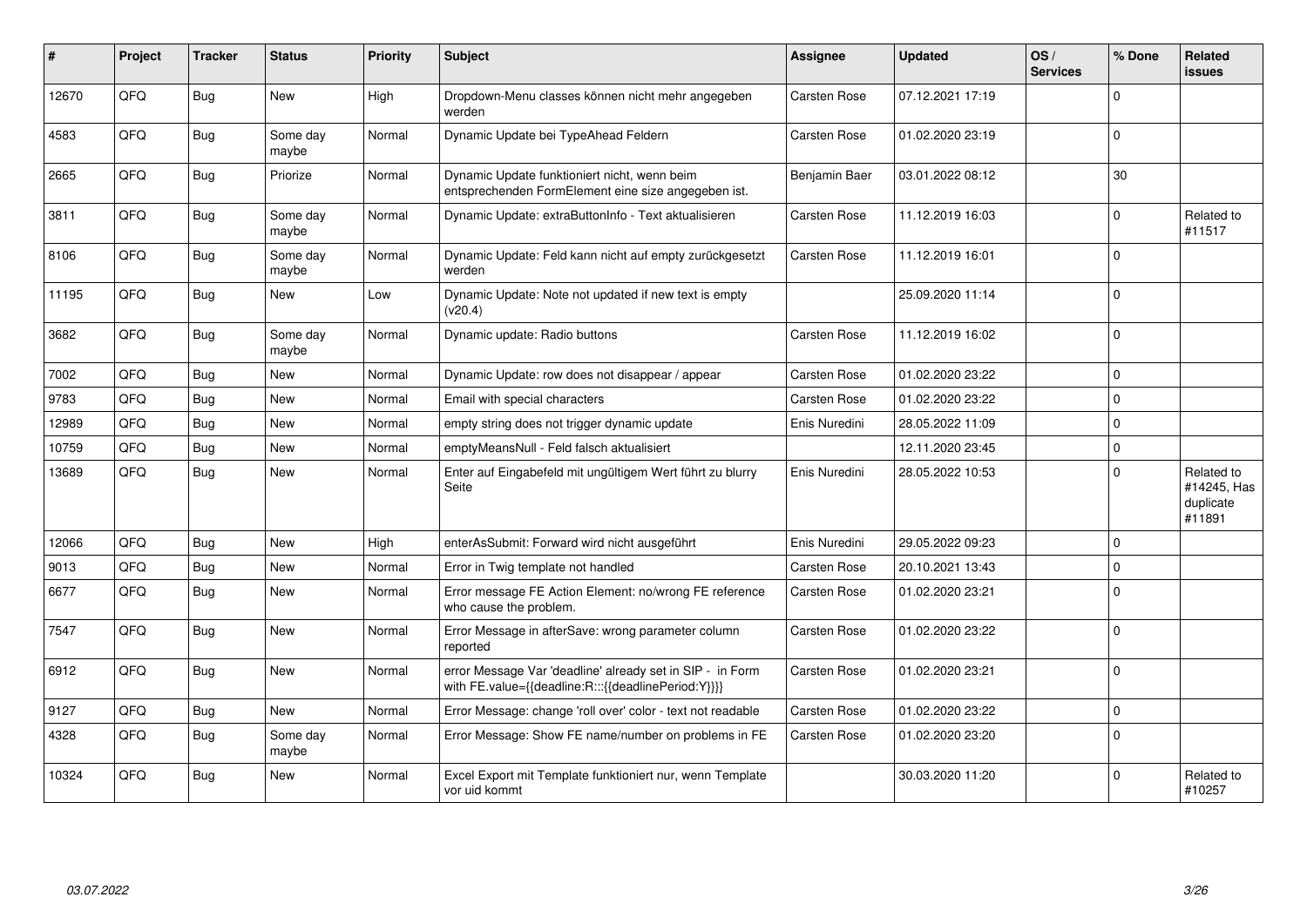| #     | Project | <b>Tracker</b> | <b>Status</b>     | <b>Priority</b> | <b>Subject</b>                                                                                                       | Assignee            | <b>Updated</b>   | OS/<br><b>Services</b> | % Done              | Related<br><b>issues</b>                                                                                                       |
|-------|---------|----------------|-------------------|-----------------|----------------------------------------------------------------------------------------------------------------------|---------------------|------------------|------------------------|---------------------|--------------------------------------------------------------------------------------------------------------------------------|
| 11517 | QFQ     | <b>Bug</b>     | In Progress       | Normal          | extraButtonInfo Broken for multiple FormElements                                                                     | Carsten Rose        | 12.05.2022 13:12 |                        | $\mathbf 0$         | Related to<br>#7890,<br>Related to<br>#3811, Has<br>duplicate<br>#10905, Has<br>duplicate<br>#10553, Has<br>duplicate<br>#6779 |
| 4528  | QFQ     | <b>Bug</b>     | Some day<br>maybe | Normal          | extraButtonLock mit SQLAhead Bug                                                                                     | Carsten Rose        | 01.02.2020 23:19 |                        | $\Omega$            |                                                                                                                                |
| 9862  | QFQ     | <b>Bug</b>     | Priorize          | Normal          | Failed writing to sql mail qfq.log should throw an exception                                                         | <b>Carsten Rose</b> | 01.02.2020 10:13 |                        | $\mathsf 0$         |                                                                                                                                |
| 9531  | QFQ     | Bug            | <b>New</b>        | High            | FE File: Dynamic Update / modeSgl / required detected even<br>it not set                                             | <b>Carsten Rose</b> | 11.06.2021 20:32 |                        | $\mathbf 0$         | Related to<br>#12398                                                                                                           |
| 3750  | QFQ     | <b>Bug</b>     | Some day<br>maybe | Normal          | FE in a row: if one violates check, all are red                                                                      | Carsten Rose        | 11.12.2019 16:03 |                        | $\mathbf 0$         |                                                                                                                                |
| 12040 | QFQ     | Bug            | <b>New</b>        | Normal          | FE Mode 'hidden' für zwei FEs auf einer Zeile                                                                        | Carsten Rose        | 18.02.2021 10:13 |                        | $\mathbf 0$         |                                                                                                                                |
| 3547  | QFQ     | <b>Bug</b>     | New               | Normal          | FE of type 'note' causes writing of empty fields.                                                                    | Carsten Rose        | 01.02.2020 23:21 |                        | $\mathsf 0$         |                                                                                                                                |
| 7656  | QFQ     | Bug            | Priorize          | Normal          | FE with required, 'pattern' and 'extraButtonLock': always<br>complain about missing value                            | Carsten Rose        | 01.02.2020 10:13 |                        | $\mathbf 0$         |                                                                                                                                |
| 5021  | QFQ     | Bug            | Some day<br>maybe | Normal          | FE.typ=extra - during save displays error 'datum2' already<br>filled in STORE_SIP - the value is stored nevertheless | Carsten Rose        | 01.02.2020 23:19 |                        | $\mathbf 0$         | Related to<br>#3875                                                                                                            |
| 5559  | QFQ     | <b>Bug</b>     | New               | Normal          | FE.type = Upload: 'accept' might contain variables                                                                   | Carsten Rose        | 11.05.2020 21:23 |                        | $\mathsf{O}\xspace$ |                                                                                                                                |
| 8049  | QFQ     | Bug            | <b>New</b>        | Normal          | FE.type=note, column 'value': text moves some pixel to top<br>after save                                             | Carsten Rose        | 01.02.2020 23:22 |                        | $\mathbf 0$         |                                                                                                                                |
| 9317  | QFQ     | Bug            | <b>New</b>        | Normal          | FE.type=note: with dynamic show/hidden an empty label<br>causes trouble                                              | Carsten Rose        | 01.02.2020 23:22 |                        | $\mathsf 0$         |                                                                                                                                |
| 5877  | QFQ     | <b>Bug</b>     | Some day<br>maybe | Normal          | FE.type=note:bsColumn strange behaviour                                                                              |                     | 01.02.2020 23:19 |                        | $\mathbf 0$         |                                                                                                                                |
| 7899  | QFQ     | <b>Bug</b>     | <b>New</b>        | High            | Fe.type=password / retype / required: always complain about<br>missing value                                         | <b>Carsten Rose</b> | 03.05.2021 21:14 |                        | $\mathbf 0$         |                                                                                                                                |
| 10082 | QFQ     | Bug            | New               | Normal          | FE.type=SELECT - 'sanatize' Class                                                                                    | Carsten Rose        | 07.05.2020 09:36 |                        | $\Omega$            | Related to<br>#10081                                                                                                           |
| 9347  | QFQ     | Bug            | <b>New</b>        | High            | FE.type=upload with dynamic show/hidden: required not<br>detected                                                    | Carsten Rose        | 12.06.2021 10:40 |                        | $\mathbf 0$         | Related to<br>#5305,<br>Related to<br>#12398                                                                                   |
| 8037  | QFQ     | <b>Bug</b>     | Priorize          | Normal          | FE.type=upload (advanced mode): {{slaveld:V}} missing<br>during dynamic update                                       | Carsten Rose        | 01.02.2020 10:13 |                        | $\mathbf 0$         |                                                                                                                                |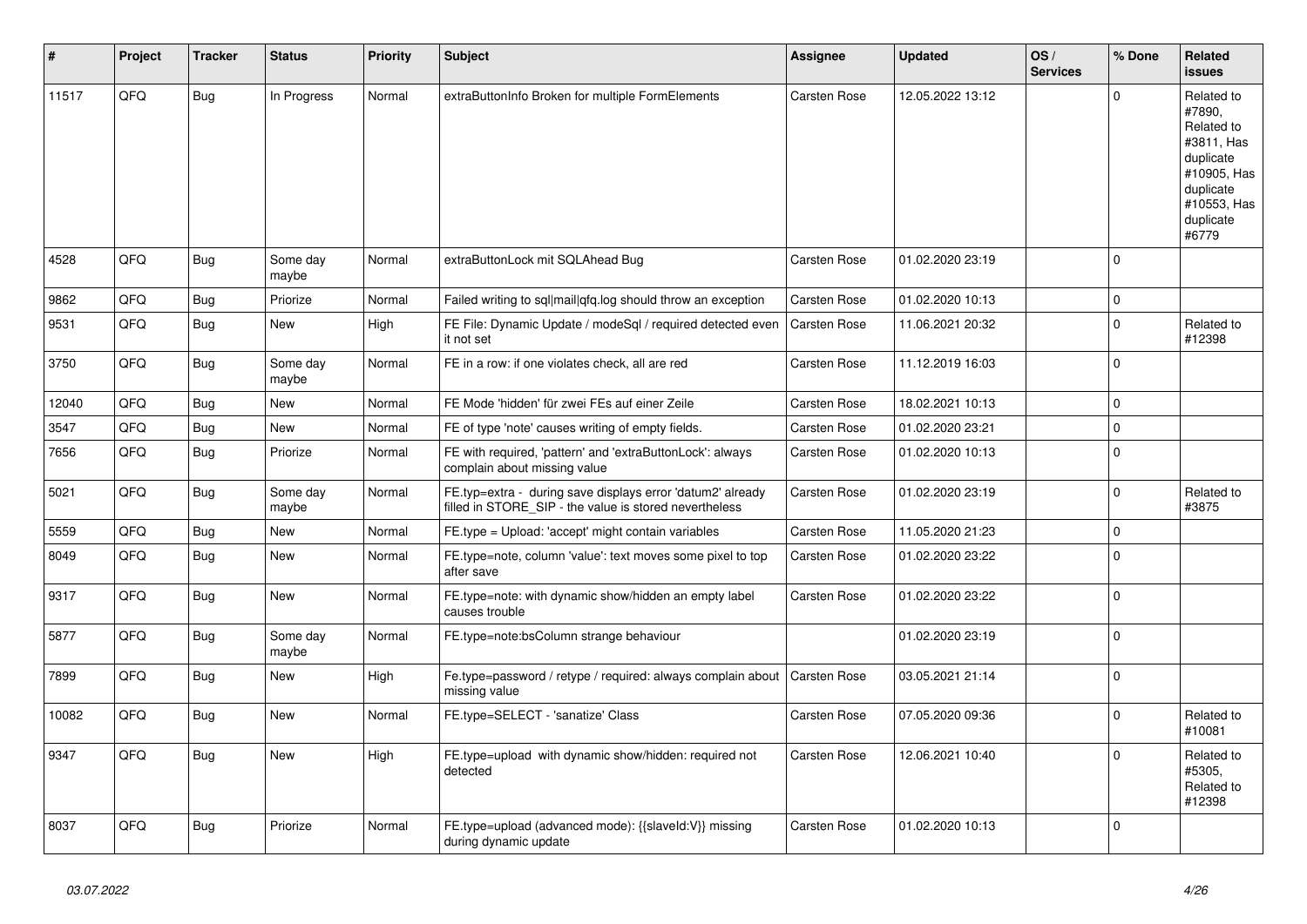| #     | Project | <b>Tracker</b> | <b>Status</b>     | <b>Priority</b> | <b>Subject</b>                                                                                                                                      | Assignee            | <b>Updated</b>   | OS/<br><b>Services</b> | % Done      | Related<br>issues                            |
|-------|---------|----------------|-------------------|-----------------|-----------------------------------------------------------------------------------------------------------------------------------------------------|---------------------|------------------|------------------------|-------------|----------------------------------------------|
| 9534  | QFQ     | Bug            | Priorize          | Urgent          | FE.type=upload: 'Unknown Mode: ID"                                                                                                                  | <b>Carsten Rose</b> | 03.05.2021 21:14 |                        | $\mathbf 0$ | Related to<br>#9532                          |
| 9533  | QFQ     | <b>Bug</b>     | New               | Normal          | FE.type=upload: Check in 'beforeSave' if upload is given                                                                                            | Carsten Rose        | 01.02.2020 23:22 |                        | $\mathbf 0$ | Related to<br>#11523                         |
| 7512  | QFQ     | <b>Bug</b>     | New               | Normal          | FE: inputType=number >> 'pattern' is not respected                                                                                                  | Carsten Rose        | 01.02.2020 23:22 |                        | $\mathbf 0$ |                                              |
| 10937 | QFQ     | Bug            | New               | Normal          | Fehler mit abhängigen Select- Feldern beim Positionieren                                                                                            | <b>Carsten Rose</b> | 12.11.2020 23:45 |                        | $\mathbf 0$ |                                              |
| 6462  | QFQ     | Bug            | New               | Normal          | File Upload: Nutzlose Fehlermeldung wenn Datei zu gross                                                                                             | Carsten Rose        | 01.02.2020 23:21 |                        | $\mathbf 0$ | Related to<br>#6139                          |
| 13716 | QFQ     | Bug            | New               | High            | Firefox ask to store username/password                                                                                                              | Enis Nuredini       | 30.05.2022 09:31 |                        | $\mathbf 0$ | Related to<br>#13827                         |
| 4756  | QFQ     | Bug            | New               | Normal          | Form dirty even nothing changes                                                                                                                     | Carsten Rose        | 11.12.2019 16:16 |                        | $\mathbf 0$ |                                              |
| 14322 | QFQ     | Bug            | New               | Normal          | Form Load: by default no scroll (save & close should be<br>visible)                                                                                 | Enis Nuredini       | 15.06.2022 14:12 |                        | $\Omega$    | Related to<br>#14321,<br>Related to<br>#6232 |
| 5557  | QFQ     | Bug            | Some day<br>maybe | Normal          | Form load: STORE_RECORD filled, but should be empty                                                                                                 | <b>Carsten Rose</b> | 01.02.2020 23:19 |                        | $\mathbf 0$ |                                              |
| 14245 | QFQ     | Bug            | New               | Normal          | Form Save Btn bleibt disabled wenn Datumsfeld über<br>Datepicker geändert                                                                           | Enis Nuredini       | 27.05.2022 13:45 |                        | $\mathbf 0$ | Related to<br>#13689                         |
| 12581 | QFQ     | Bug            | New               | Normal          | Form.forward=close: Record 'new' in new browser tab > save<br>(& close) >> Form is not reloaded with new created record id<br>and stays in mode=new | <b>Carsten Rose</b> | 19.03.2022 17:48 |                        | $\mathbf 0$ |                                              |
| 9773  | QFQ     | Bug            | <b>New</b>        | Normal          | form.parameter.formModeGlobal=requiredOff                                                                                                           | <b>Carsten Rose</b> | 01.02.2020 15:56 |                        | $\mathbf 0$ |                                              |
| 12468 | QFQ     | Bug            | New               | Urgent          | Form: update Form.title after save                                                                                                                  | Carsten Rose        | 03.05.2021 21:12 |                        | $\mathbf 0$ |                                              |
| 8083  | QFQ     | <b>Bug</b>     | New               | High            | FormEditor: primary table list does not respect<br>'indexDb={{indexData:Y}}'                                                                        | Carsten Rose        | 03.05.2021 21:14 |                        | $\mathbf 0$ | Has<br>duplicate<br>#6678                    |
| 4008  | QFQ     | <b>Bug</b>     | Some day<br>maybe | Normal          | FormElemen.type=sendmail: wrong 'TO' if 'real<br>name <rea@mail.to>' is used</rea@mail.to>                                                          | <b>Carsten Rose</b> | 11.12.2019 16:03 |                        | $\mathbf 0$ |                                              |
| 7890  | QFQ     | Bug            | New               | Normal          | FormElement 'required': extraButtonInfo not aligned                                                                                                 | Carsten Rose        | 11.06.2021 21:17 |                        | $\mathbf 0$ | Related to<br>#11517                         |
| 10322 | QFQ     | Bug            | New               | Normal          | FormElement / Radio: missing column 'enum' >> FE not<br>reported                                                                                    | Carsten Rose        | 07.05.2020 09:37 |                        | $\mathbf 0$ |                                              |
| 8891  | QFQ     | <b>Bug</b>     | New               | High            | formSubmitLog: do not log passwords                                                                                                                 | Enis Nuredini       | 25.03.2022 09:06 |                        | $\mathbf 0$ |                                              |
| 3570  | QFQ     | Bug            | Some day<br>maybe | High            | Formular mit prmitnew permitEdit=Always wird nicht<br>aufgerufen (ist leer)                                                                         | Carsten Rose        | 03.05.2021 21:14 |                        | $\mathbf 0$ |                                              |
| 9898  | QFQ     | Bug            | Feedback          | Normal          | Formular trotz Timeout gespeichert                                                                                                                  | Benjamin Baer       | 01.02.2020 15:56 |                        | $\mathbf 0$ |                                              |
| 14283 | QFQ     | Bug            | Priorize          | Normal          | HEIC / HEIF convert doesn't trigger                                                                                                                 | Carsten Rose        | 19.06.2022 16:37 |                        | $\mathbf 0$ |                                              |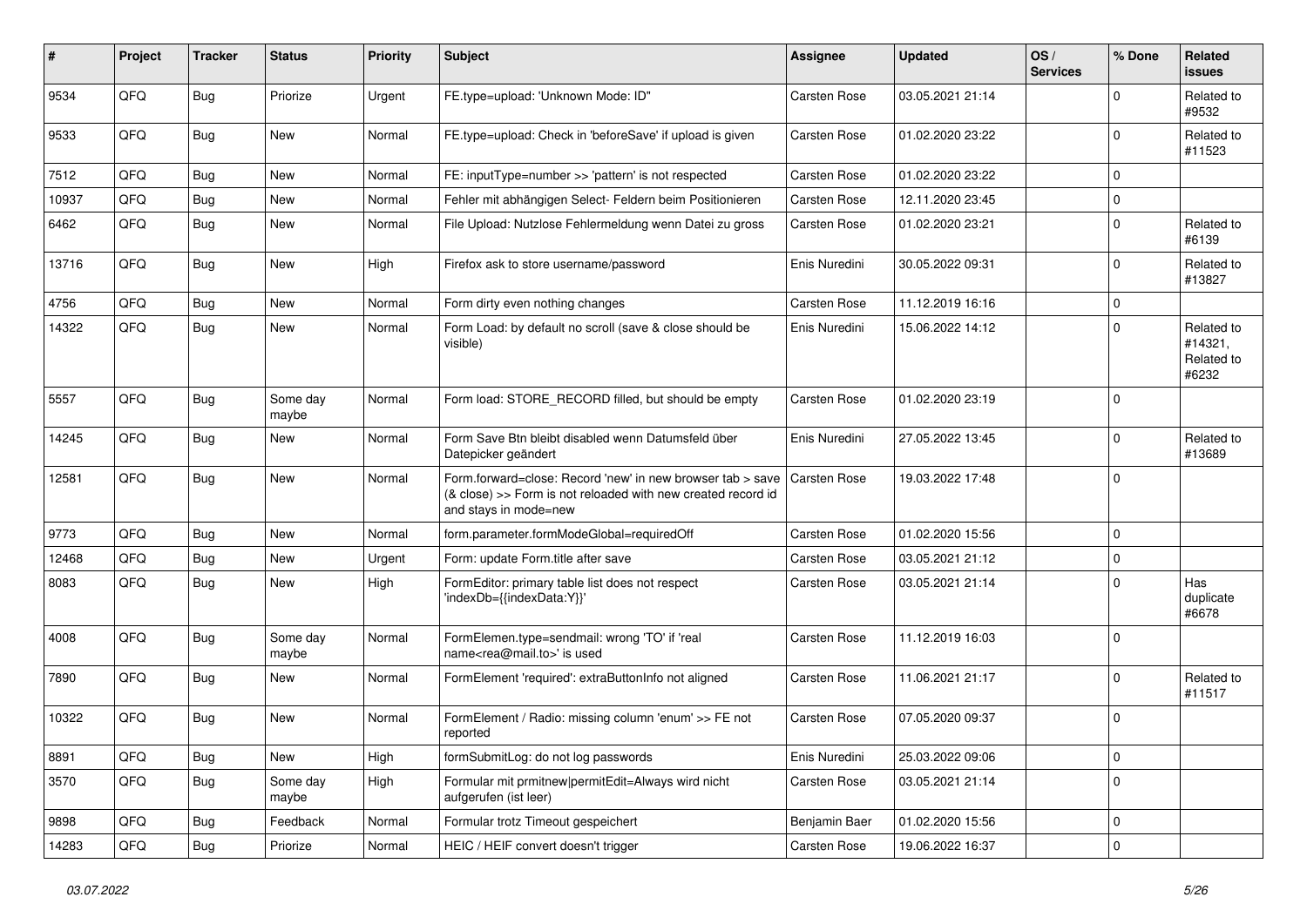| #     | Project | <b>Tracker</b> | <b>Status</b>     | <b>Priority</b> | <b>Subject</b>                                                                                           | <b>Assignee</b>     | <b>Updated</b>   | OS/<br><b>Services</b> | % Done      | Related<br>issues                                                       |
|-------|---------|----------------|-------------------|-----------------|----------------------------------------------------------------------------------------------------------|---------------------|------------------|------------------------|-------------|-------------------------------------------------------------------------|
| 9126  | QFQ     | <b>Bug</b>     | Some day<br>maybe | Normal          | hidden Form elements are present in page source                                                          |                     | 02.01.2021 18:41 |                        | $\mathbf 0$ |                                                                         |
| 11347 | QFQ     | <b>Bug</b>     | Feedback          | Normal          | If Bedingungen funktionieren nicht korrekt                                                               | Christoph Fuchs     | 21.03.2021 20:37 |                        | $\mathbf 0$ |                                                                         |
| 12513 | QFQ     | <b>Bug</b>     | New               | High            | Implement server side check of maxlength                                                                 | Carsten Rose        | 07.12.2021 17:19 |                        | $\pmb{0}$   |                                                                         |
| 14091 | QFQ     | <b>Bug</b>     | New               | Normal          | inconsistent template path for twig                                                                      | Carsten Rose        | 19.04.2022 18:36 |                        | $\mathbf 0$ |                                                                         |
| 4659  | QFQ     | Bug            | Some day<br>maybe | Normal          | infoButtonExtra                                                                                          | Carsten Rose        | 01.02.2020 23:20 |                        | $\mathbf 0$ |                                                                         |
| 14305 | QFQ     | <b>Bug</b>     | New               | Normal          | Inline Report editing does not create history entries                                                    | Carsten Rose        | 10.06.2022 11:55 |                        | $\mathbf 0$ |                                                                         |
| 9834  | QFQ     | <b>Bug</b>     | Priorize          | Normal          | Input elements with tag 'disabled' are missing on<br>form-submit: server option 'processReadOnly' broken | Carsten Rose        | 07.12.2021 16:43 |                        | $\mathbf 0$ | Related to<br>#9691,<br>Related to<br>#5305, Has<br>duplicate<br>#12331 |
| 6566  | QFQ     | <b>Bug</b>     | Priorize          | Normal          | Link Function 'delete': provided parameter missing on page<br>reload                                     | Benjamin Baer       | 03.01.2022 08:08 |                        | $\mathbf 0$ |                                                                         |
| 5459  | QFQ     | Bug            | New               | High            | Multi DB: spread system tables between 'QFQ' and 'Data'-DB   Carsten Rose                                |                     | 03.05.2021 21:14 |                        | $\mathbf 0$ | Related to<br>#4720                                                     |
| 10508 | QFQ     | <b>Bug</b>     | New               | High            | Multi Form broken on Multi DB Instance                                                                   | Carsten Rose        | 03.05.2021 21:12 |                        | $\mathbf 0$ |                                                                         |
| 13331 | QFQ     | <b>Bug</b>     | <b>New</b>        | Normal          | Multi Form: Clear Icon misplaced                                                                         | Carsten Rose        | 19.03.2022 17:47 |                        | $\pmb{0}$   |                                                                         |
| 13332 | QFQ     | Bug            | New               | Normal          | Multi Form: Required Felder werden visuell nicht markiert.                                               | Carsten Rose        | 19.03.2022 17:47 |                        | $\pmb{0}$   |                                                                         |
| 12325 | QFQ     | Bug            | Priorize          | Normal          | MultiDB form.dblndex not working for report syntax                                                       | Carsten Rose        | 07.09.2021 13:37 |                        | $\mathbf 0$ | Related to<br>#12145,<br>Related to<br>#12314                           |
| 11695 | QFQ     | <b>Bug</b>     | <b>New</b>        | Normal          | MultiForm required FE Error                                                                              | <b>Carsten Rose</b> | 04.12.2020 13:34 |                        | $\mathbf 0$ |                                                                         |
| 11667 | QFQ     | <b>Bug</b>     | New               | Normal          | MySQL mariadb-server-10.3: Incorrect datetime value                                                      | Carsten Rose        | 03.05.2021 20:48 |                        | $\mathbf 0$ |                                                                         |
| 4546  | QFQ     | <b>Bug</b>     | Some day<br>maybe | Normal          | NH: SIP storage is destroyed                                                                             |                     | 01.02.2020 23:20 |                        | $\mathbf 0$ |                                                                         |
| 3613  | QFQ     | <b>Bug</b>     | Some day<br>maybe | Normal          | note /note unchecked -> note div (col-md) wird weiterhin<br>gerendert                                    | Elias Villiger      | 01.02.2020 23:19 |                        | 100         |                                                                         |
| 12133 | QFQ     | <b>Bug</b>     | New               | Normal          | NPM, phpSpreadSheet aktualisieren                                                                        | <b>Carsten Rose</b> | 15.03.2021 09:04 |                        | $\mathbf 0$ |                                                                         |
| 7685  | QFQ     | Bug            | New               | Normal          | Open FormElement from QFQ error message and save<br>modified record: error about missing {{formId:F}}    | Carsten Rose        | 01.02.2020 23:22 |                        | $\mathbf 0$ |                                                                         |
| 14175 | QFQ     | <b>Bug</b>     | In Progress       | Normal          | Opening a form with no QFQ Session cookie fails                                                          | Carsten Rose        | 03.06.2022 10:40 |                        | $\mathbf 0$ |                                                                         |
| 7650  | QFQ     | <b>Bug</b>     | New               | High            | Optional do not show 'required' sign on FormElement                                                      | Carsten Rose        | 03.05.2021 21:14 |                        | $\mathbf 0$ |                                                                         |
| 8668  | QFQ     | <b>Bug</b>     | New               | High            | Pill disabled: dyamic mode 'hidden' not respected - FE is still<br>required                              | Carsten Rose        | 03.05.2021 21:14 |                        | $\mathbf 0$ |                                                                         |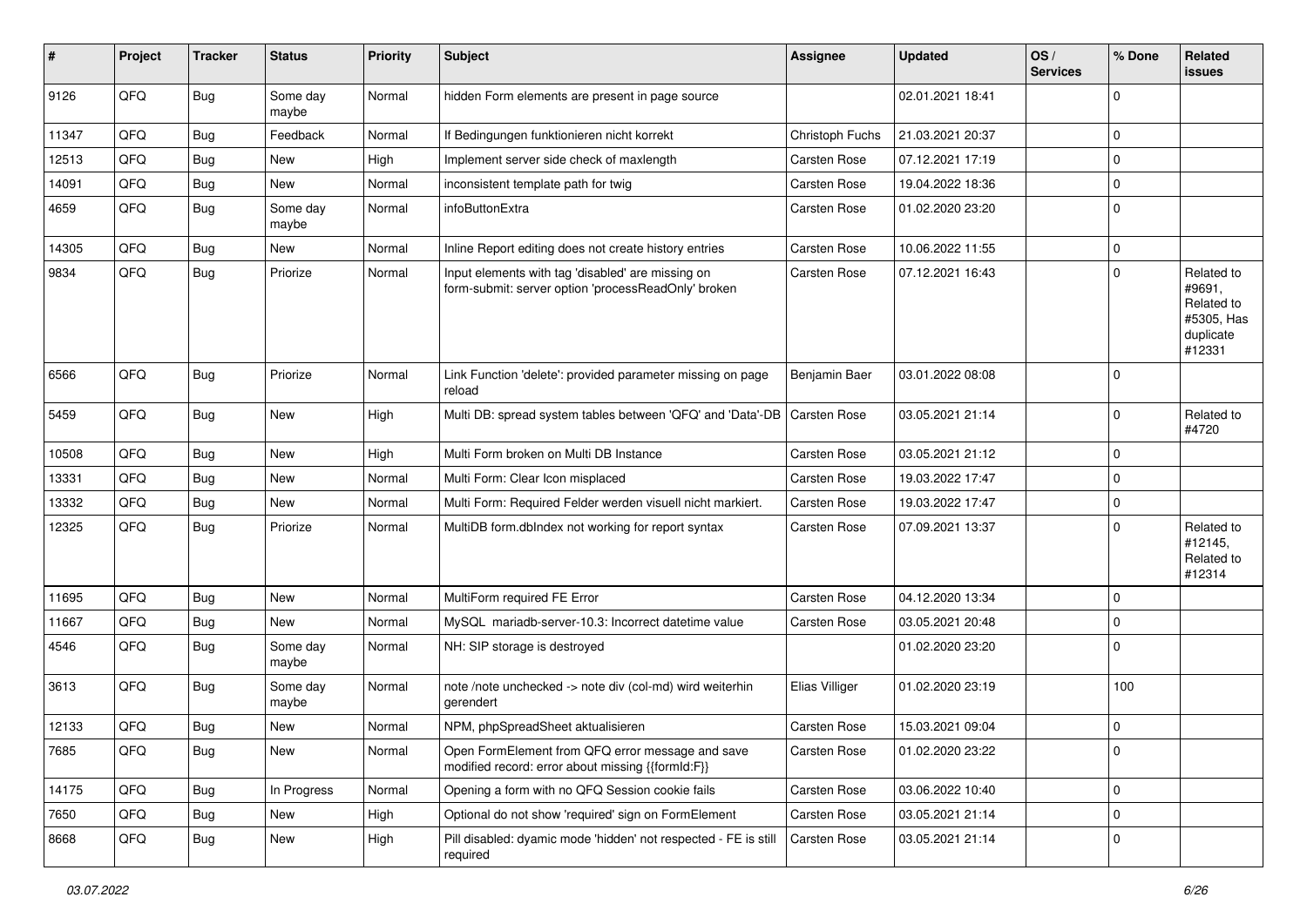| #     | Project | <b>Tracker</b> | <b>Status</b>     | <b>Priority</b> | <b>Subject</b>                                                                           | Assignee            | <b>Updated</b>   | OS/<br><b>Services</b> | % Done      | Related<br><b>issues</b>                       |
|-------|---------|----------------|-------------------|-----------------|------------------------------------------------------------------------------------------|---------------------|------------------|------------------------|-------------|------------------------------------------------|
| 2063  | QFQ     | Bug            | Some day<br>maybe | Normal          | Pills auf 'inaktiv' setzen falls keine Element auf dem Pill<br>sichtbar sind.            | Benjamin Baer       | 11.12.2019 16:03 |                        | $\Omega$    | Related to<br>#3752                            |
| 11668 | QFQ     | <b>Bug</b>     | New               | Normal          | Play function.sql - problem with mysql                                                   | Carsten Rose        | 03.05.2021 20:48 |                        | $\Omega$    |                                                |
| 10658 | QFQ     | <b>Bug</b>     | <b>New</b>        | Normal          | processReadOnly broken                                                                   | Carsten Rose        | 27.05.2020 17:55 |                        | $\mathbf 0$ |                                                |
| 13592 | QFQ     | <b>Bug</b>     | New               | Normal          | QFQ Build Queue: das vergeben von Tags klappt nicht. Es<br>werden keine Releases gebaut. | <b>Carsten Rose</b> | 19.03.2022 17:45 |                        | $\mathbf 0$ |                                                |
| 6140  | QFQ     | <b>Bug</b>     | Priorize          | Normal          | QFQ DnD Sort: Locked fields                                                              | Benjamin Baer       | 21.03.2022 09:56 |                        | $\mathbf 0$ |                                                |
| 9024  | QFQ     | Bug            | Some day<br>maybe | Normal          | QFQ Einarbeitung                                                                         |                     | 01.02.2020 15:56 |                        | $\Omega$    |                                                |
| 12508 | QFQ     | Bug            | In Progress       | High            | gfg Form: sendMail                                                                       | Karin Niffeler      | 19.03.2022 17:48 |                        | $\Omega$    |                                                |
| 12463 | QFQ     | Bug            | ToDo              | High            | QFQ Function: 'function' and 'sql' on same level - output of<br>sql is shown two times.  | Carsten Rose        | 15.12.2021 16:31 |                        | $\Omega$    |                                                |
| 12395 | QFQ     | <b>Bug</b>     | ToDo              | High            | QFQ Function: Result two times shown                                                     | Carsten Rose        | 18.02.2022 08:59 |                        | $\mathbf 0$ |                                                |
| 7524  | QFQ     | Bug            | New               | Normal          | QFQ throws a 'General Error' if 'fileadmin/protected/log/' is<br>not writeable           | <b>Carsten Rose</b> | 01.02.2020 23:22 |                        | $\mathbf 0$ |                                                |
| 13528 | QFQ     | <b>Bug</b>     | New               | Normal          | gfg.io > releases: es wird kein neues Release angelegt                                   | Benjamin Baer       | 19.03.2022 17:46 |                        | $\Omega$    |                                                |
| 6574  | QFQ     | <b>Bug</b>     | Priorize          | Normal          | qfq.log: Fehlermeldung wurde angezeigt, aber nicht geloggt                               | Carsten Rose        | 01.02.2020 10:13 |                        | $\Omega$    |                                                |
| 4771  | QFQ     | Bug            | Some day<br>maybe | Normal          | qfq: select-down-values empty after save (edit-form for<br>program administrators)       | Carsten Rose        | 01.02.2020 23:20 |                        | $\Omega$    | Related to<br>#4549, Has<br>duplicate<br>#4282 |
| 6483  | QFQ     | <b>Bug</b>     | <b>New</b>        | Normal          | R Store funktioniert nicht bei 'Report Notation' im FE                                   | <b>Carsten Rose</b> | 01.02.2020 23:21 |                        | $\Omega$    |                                                |
| 9020  | QFQ     | <b>Bug</b>     | Some day<br>maybe | Normal          | radio mit buttonClass und dynamicUpdate lassen sich nicht<br>kombinieren                 |                     | 11.12.2019 16:01 |                        | $\Omega$    |                                                |
| 11239 | QFQ     | Bug            | New               | Normal          | Radiobutton (plain): horizontales Rendern abhängig vom<br>Datentyp in der Datenbank      | Carsten Rose        | 30.09.2020 18:37 |                        | $\Omega$    |                                                |
| 11237 | QFQ     | Bug            | <b>New</b>        | High            | Radiobutton / parameter.buttonClass= btn-default - kein dirty<br>Trigger                 | Benjamin Baer       | 03.05.2021 21:12 |                        | $\Omega$    | Related to<br>#10766                           |
| 10766 | QFQ     | Bug            | <b>New</b>        | High            | Radiobutton / parameter.buttonClass=btn-default: dynamic<br>update                       |                     | 03.05.2021 21:12 |                        | $\Omega$    | Related to<br>#11237                           |
| 7513  | QFQ     | Bug            | <b>New</b>        | Normal          | Radios not correct aligned                                                               | Carsten Rose        | 01.02.2020 23:22 |                        | $\mathbf 0$ |                                                |
| 7795  | QFQ     | Bug            | New               | Normal          | Readonly Form: Typeahead-Felder                                                          | Carsten Rose        | 01.02.2020 23:22 |                        | $\Omega$    | Related to<br>#10640                           |
| 3109  | QFQ     | Bug            | Some day<br>maybe | High            | RealUrl: Links werden nicht korrekt gerendert                                            | Carsten Rose        | 03.05.2021 21:14 |                        | $\Omega$    |                                                |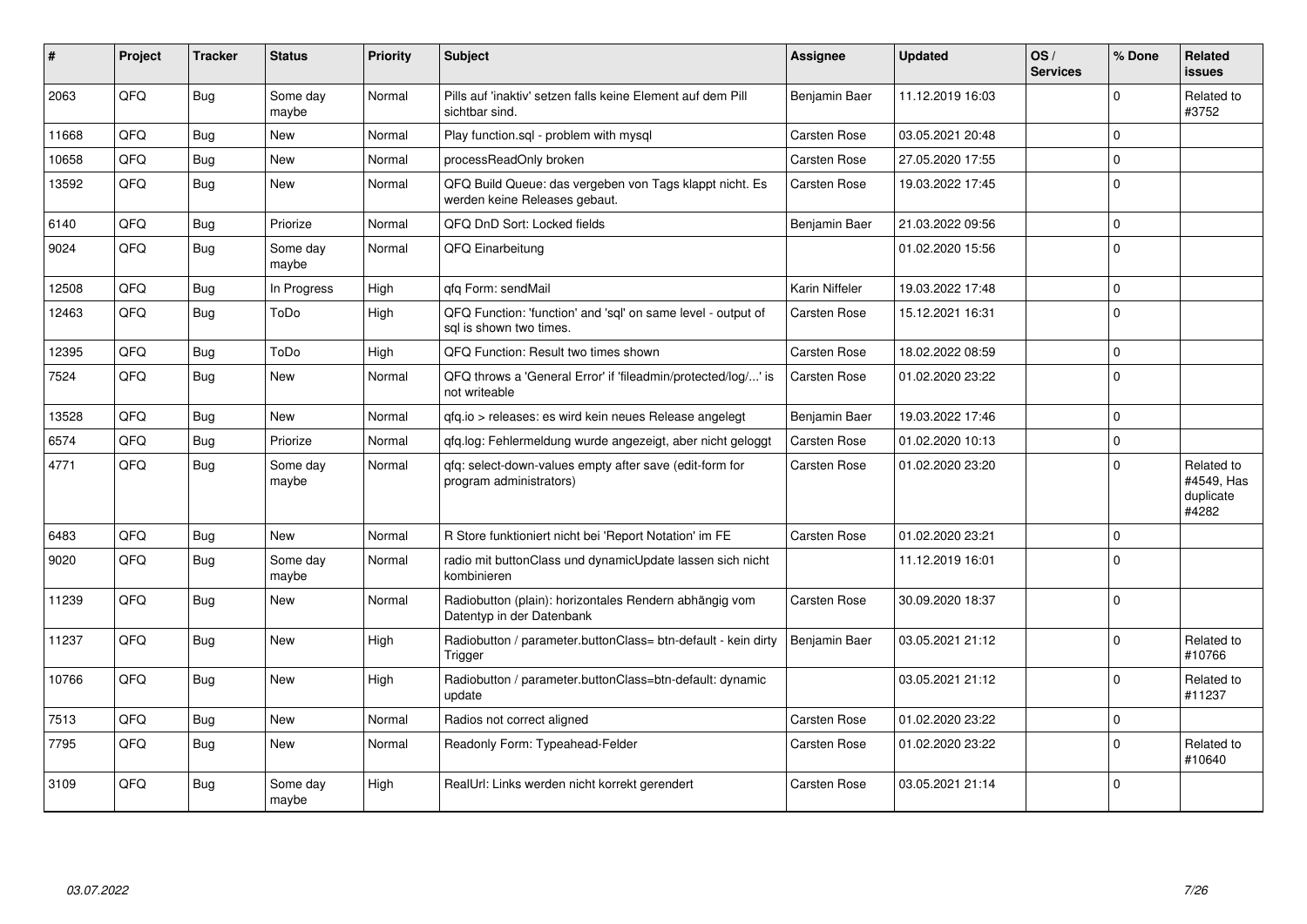| #     | Project | <b>Tracker</b> | <b>Status</b>     | <b>Priority</b> | Subject                                                                                         | <b>Assignee</b>     | <b>Updated</b>   | OS/<br><b>Services</b> | % Done      | Related<br><b>issues</b>                                             |
|-------|---------|----------------|-------------------|-----------------|-------------------------------------------------------------------------------------------------|---------------------|------------------|------------------------|-------------|----------------------------------------------------------------------|
| 9789  | QFQ     | <b>Bug</b>     | In Progress       | High            | Record Lock: release to early on 'leave page'                                                   | Carsten Rose        | 10.01.2022 09:25 |                        | 100         | Related to<br>#10081,<br>Related to<br>#9173,<br>Related to<br>#8702 |
| 7261  | QFQ     | <b>Bug</b>     | <b>New</b>        | Normal          | Report pathFilename for user without path, only the filename                                    | <b>Carsten Rose</b> | 01.02.2020 23:21 |                        | 0           |                                                                      |
| 9535  | QFQ     | <b>Bug</b>     | Feedback          | Normal          | Report:  AS '_vertical' - column to wide - vertical >> rot45,<br>rot90                          | Benjamin Baer       | 01.02.2020 15:56 |                        | $\Omega$    |                                                                      |
| 14323 | QFQ     | <b>Bug</b>     | In Progress       | Normal          | Report: render=both single - no impact                                                          | <b>Carsten Rose</b> | 19.06.2022 18:31 |                        | 0           |                                                                      |
| 9855  | QFQ     | <b>Bug</b>     | New               | Normal          | <b>Required Check</b>                                                                           |                     | 01.02.2020 15:56 |                        | $\mathbf 0$ |                                                                      |
| 4454  | QFQ     | <b>Bug</b>     | Some day<br>maybe | Normal          | Required Elements: multiple elements in a row - whole row<br>marked if only one input is empty. | Benjamin Baer       | 01.02.2020 23:20 |                        | 0           |                                                                      |
| 12974 | QFQ     | <b>Bug</b>     | New               | High            | Sanitize Queries in Action-Elements                                                             | Carsten Rose        | 07.12.2021 17:19 |                        | 0           |                                                                      |
| 7616  | QFQ     | <b>Bug</b>     | Priorize          | Normal          | Selectlist with Enum & Dynamic Update                                                           | Carsten Rose        | 01.02.2020 10:13 |                        | 0           |                                                                      |
| 13899 | QFQ     | <b>Bug</b>     | ToDo              | Normal          | Selenium: zum laufen bringen                                                                    | Enis Nuredini       | 25.03.2022 10:24 |                        | $\mathbf 0$ |                                                                      |
| 7014  | QFQ     | <b>Bug</b>     | New               | Normal          | Sending invalid emails succeeds when<br>debug.redirectAllMailTo is set                          | Carsten Rose        | 01.02.2020 23:21 |                        | 0           |                                                                      |
| 9121  | QFQ     | <b>Bug</b>     | Priorize          | High            | sip links have r and dblndexData set                                                            | Carsten Rose        | 12.06.2021 10:41 |                        | 0           |                                                                      |
| 12512 | QFQ     | <b>Bug</b>     | <b>New</b>        | Normal          | Some MySQL Installation can't use 'stored procedures'                                           | Carsten Rose        | 19.03.2022 17:48 |                        | 0           |                                                                      |
| 12545 | QFQ     | <b>Bug</b>     | New               | Urgent          | sql.log not created / updated                                                                   | Carsten Rose        | 14.12.2021 16:02 |                        | 0           |                                                                      |
| 10081 | QFQ     | Bug            | New               | High            | Stale record lock after 'forbidden' character                                                   | Carsten Rose        | 03.05.2021 21:12 |                        | 0           | Related to<br>#10082,<br>Related to<br>#9789                         |
| 9173  | QFQ     | <b>Bug</b>     | Priorize          | Urgent          | Stale Record Lock: Firefox                                                                      | Carsten Rose        | 03.05.2021 21:14 |                        | 0           | Related to<br>#9789                                                  |
| 7281  | QFQ     | Bug            | Some day<br>maybe | Normal          | Subrecords: on large screen separator line too short                                            |                     | 01.02.2020 23:19 |                        | 0           |                                                                      |
| 7574  | QFQ     | Bug            | New               | Normal          | Substitute error: form element not reported / dont parse<br>Form.note                           | Carsten Rose        | 01.02.2020 23:21 |                        | 0           |                                                                      |
| 12520 | QFQ     | <b>Bug</b>     | New               | Normal          | Switch FE User: still active even FE User session expired                                       | Carsten Rose        | 19.03.2022 17:48 |                        | 0           |                                                                      |
| 14304 | QFQ     | Bug            | New               | Normal          | table sorter view safer does not work                                                           | Carsten Rose        | 10.06.2022 11:49 |                        | 0           |                                                                      |
| 10506 | QFQ     | <b>Bug</b>     | New               | High            | Template Group broken on MultiDB instance                                                       | Carsten Rose        | 03.05.2021 21:12 |                        | 0           | Related to<br>#10505                                                 |
| 12716 | QFQ     | Bug            | New               | Normal          | template group: Pattern only applied to first instance                                          | Carsten Rose        | 19.03.2022 17:47 |                        | 0           |                                                                      |
| 12045 | QFQ     | Bug            | New               | Normal          | templateGroup afterSave FE: Aufruf ohne<br>sqlHonorFormElements funktioniert nicht              | Carsten Rose        | 18.02.2021 16:33 |                        | 0           |                                                                      |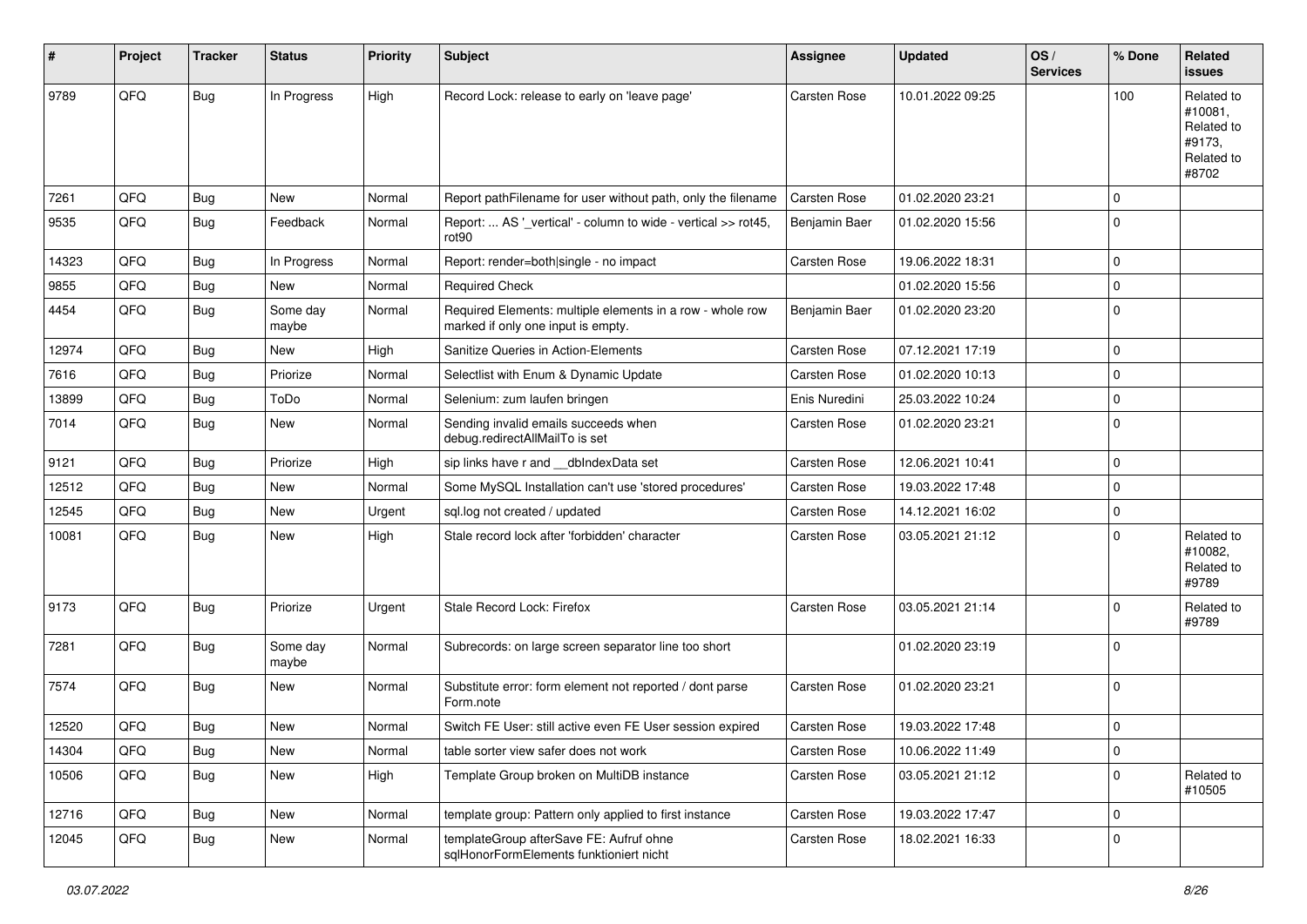| #     | Project | <b>Tracker</b> | <b>Status</b>     | <b>Priority</b> | <b>Subject</b>                                                                                                                                           | Assignee            | Updated          | OS/<br><b>Services</b> | % Done      | Related<br><b>issues</b>                    |
|-------|---------|----------------|-------------------|-----------------|----------------------------------------------------------------------------------------------------------------------------------------------------------|---------------------|------------------|------------------------|-------------|---------------------------------------------|
| 12702 | QFQ     | <b>Bug</b>     | <b>New</b>        | High            | templateGroup: broken in multiDb Setup                                                                                                                   | <b>Carsten Rose</b> | 14.12.2021 16:02 |                        | $\Omega$    |                                             |
| 3882  | QFQ     | <b>Bug</b>     | Some day<br>maybe | Normal          | templateGroup: disable 'add' if limit is reached - funktioniert<br>nicht wenn bereits records existierten                                                | Carsten Rose        | 11.12.2019 16:03 |                        | $\Omega$    |                                             |
| 3588  | QFQ     | <b>Bug</b>     | Some day<br>maybe | Normal          | templateGroup: versteckte Elemente werden weiterhin<br>gespeichert.                                                                                      | Carsten Rose        | 11.12.2019 16:02 |                        | $\mathbf 0$ |                                             |
| 4549  | QFQ     | <b>Bug</b>     | Some day<br>maybe | Normal          | TemplateGroups: FE.type SELECT loose selected value<br>after save                                                                                        | Carsten Rose        | 01.02.2020 23:20 |                        | $\mathbf 0$ | Related to<br>#4548,<br>Related to<br>#4771 |
| 7402  | QFQ     | Bug            | Some day<br>maybe | Normal          | thumbnail cache: outdated picture when permission denied<br>and permission resolved.                                                                     |                     | 01.02.2020 23:20 |                        | $\mathbf 0$ |                                             |
| 7456  | QFQ     | <b>Bug</b>     | Some day<br>maybe | Low             | Todos in Code: solve or make ticket                                                                                                                      | Carsten Rose        | 16.09.2021 15:10 |                        | $\mathbf 0$ |                                             |
| 12187 | QFQ     | <b>Bug</b>     | New               | Normal          | Trigger FormAsFile() via Report: probably problem with multi<br>DB setup                                                                                 | <b>Carsten Rose</b> | 20.03.2021 21:20 |                        | $\mathbf 0$ |                                             |
| 3895  | QFQ     | <b>Bug</b>     | Some day<br>maybe | Normal          | typeahead pedantic: on lehrkredit Idap webpass - if only one<br>person is in dropdown, such person can't be selected                                     | Carsten Rose        | 11.12.2019 16:03 |                        | $\Omega$    |                                             |
| 10640 | QFQ     | Bug            | New               | High            | TypeAhead Tag: FE editierbar trotz readOnly                                                                                                              | Carsten Rose        | 03.05.2021 21:12 |                        | $\mathbf 0$ | Related to<br>#7795                         |
| 4398  | QFQ     | <b>Bug</b>     | Some day<br>maybe | Normal          | Typeahead: mouse click in a prefilled input opens a single<br>item dropdown with the current value - click on it seems to<br>set the value, not the key. | Benjamin Baer       | 01.02.2020 23:20 |                        | $\Omega$    | Related to<br>#4457                         |
| 4457  | QFQ     | <b>Bug</b>     | Priorize          | Normal          | typeahead: pressing return to select an item, saves the form<br>and closes the form.                                                                     | Benjamin Baer       | 03.01.2022 08:01 |                        | $\mathbf 0$ | Related to<br>#4398                         |
| 9077  | QFQ     | <b>Bug</b>     | New               | Normal          | typeAheadSql: report broken SQL                                                                                                                          | Carsten Rose        | 29.06.2022 22:35 |                        | $\Omega$    | Related to<br>#4018                         |
| 10588 | QFQ     | Bug            | New               | Normal          | typeahed Tag: Doku anpassen                                                                                                                              | <b>Carsten Rose</b> | 12.11.2020 23:45 |                        | $\mathbf 0$ |                                             |
| 7219  | QFQ     | Bug            | New               | Normal          | typeSheadSql / typeAheadSqlPrefetch: change to curly<br>braces                                                                                           | <b>Carsten Rose</b> | 01.02.2020 23:21 |                        | $\Omega$    |                                             |
| 10661 | QFQ     | Bug            | In Progress       | Normal          | Typo3 Warnungen                                                                                                                                          | Carsten Rose        | 07.09.2021 13:23 |                        | $\Omega$    | Related to<br>#12440                        |
| 13943 | QFQ     | Bug            | Priorize          | Normal          | unable to find formgroup                                                                                                                                 | Enis Nuredini       | 28.05.2022 11:03 |                        | $\mathbf 0$ |                                             |
| 9947  | QFQ     | Bug            | Priorize          | Normal          | Unwanted error message if missing 'typeAheadSqlPrefetch'                                                                                                 | <b>Carsten Rose</b> | 01.02.2020 10:13 |                        | $\mathbf 0$ |                                             |
| 5305  | QFQ     | Bug            | New               | Normal          | Upload FormElement: nicht disabled by readonly Form                                                                                                      | Carsten Rose        | 16.06.2021 13:43 |                        | $\mathbf 0$ | Related to<br>#9347,<br>Related to<br>#9834 |
| 5706  | QFQ     | Bug            | Some day<br>maybe | Normal          | upload: fileDestination needs to be sanatized                                                                                                            | <b>Carsten Rose</b> | 01.02.2020 23:19 |                        | $\mathbf 0$ |                                             |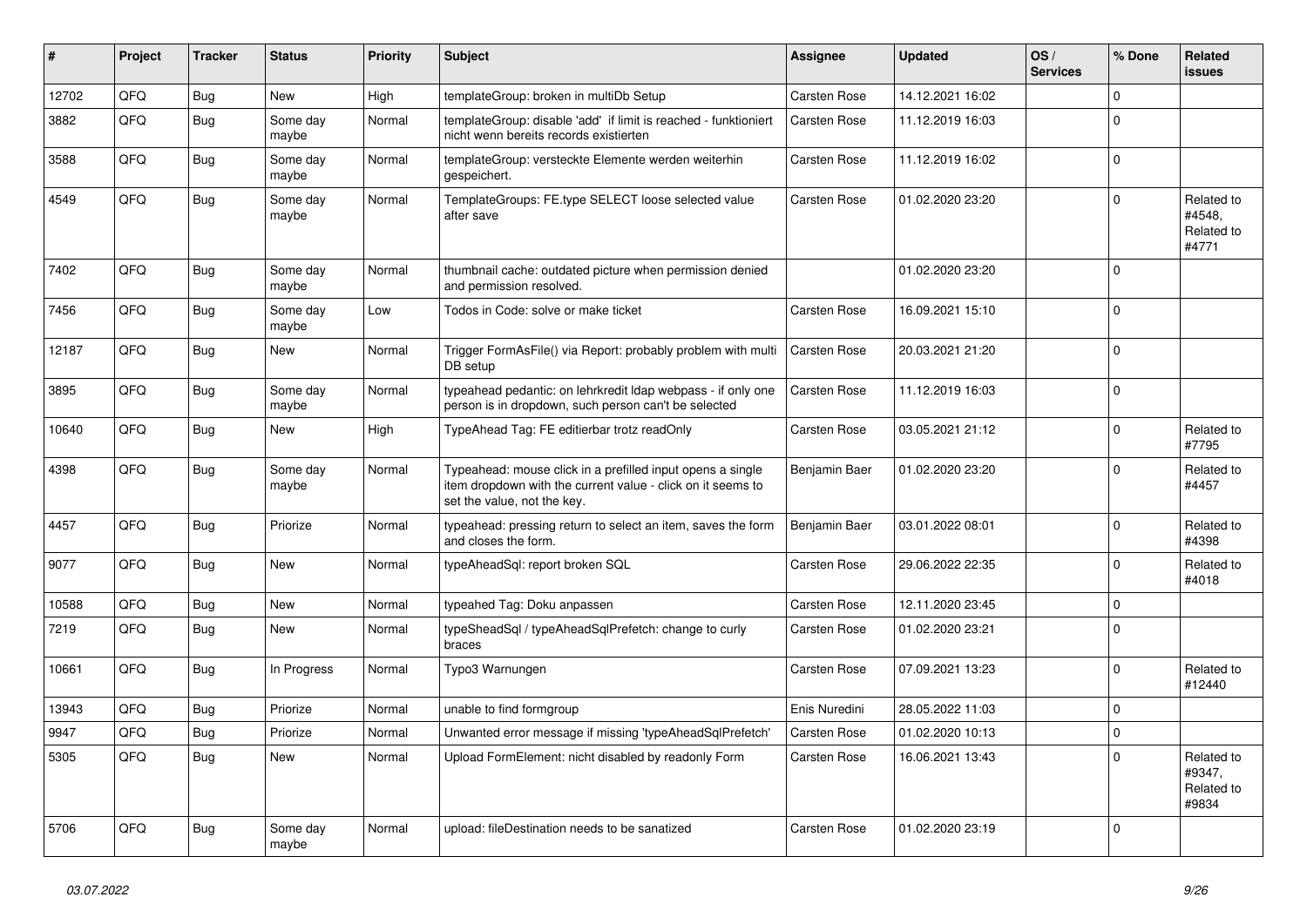| #     | Project | <b>Tracker</b> | <b>Status</b>     | <b>Priority</b> | <b>Subject</b>                                                                                                                               | Assignee            | Updated          | OS/<br><b>Services</b> | % Done      | Related<br><b>issues</b>                                             |
|-------|---------|----------------|-------------------|-----------------|----------------------------------------------------------------------------------------------------------------------------------------------|---------------------|------------------|------------------------|-------------|----------------------------------------------------------------------|
| 5991  | QFQ     | Bug            | Some day<br>maybe | Normal          | URLs with 'I' or long parameter are problematic                                                                                              | Carsten Rose        | 01.02.2020 23:19 |                        | $\Omega$    |                                                                      |
| 6116  | QFQ     | <b>Bug</b>     | Priorize          | High            | value of checkbox not saved                                                                                                                  | Carsten Rose        | 07.12.2021 17:19 |                        | $\mathbf 0$ |                                                                      |
| 3061  | QFQ     | <b>Bug</b>     | Some day<br>maybe | High            | winstitute: mysql connection durcheinander - nmhp17<br>(ag7)/QFQ arbeitet mit DB/Tabellen von biostat.                                       | Carsten Rose        | 03.05.2021 21:14 |                        | $\Omega$    |                                                                      |
| 10704 | QFQ     | <b>Bug</b>     | <b>New</b>        | Normal          | wkhtml problem rendering fullCalendar.js / fabric.js >><br>successor: puppeteer                                                              | Carsten Rose        | 12.11.2020 23:45 |                        | $\mathbf 0$ | Related to<br>#5024,<br>Related to<br>#4650.<br>Related to<br>#10715 |
| 13706 | QFQ     | Bug            | New               | Normal          | Wrong CheckType in FieldElement LastStatus of Form Cron                                                                                      | Carsten Rose        | 21.01.2022 18:20 |                        | $\mathbf 0$ |                                                                      |
| 13659 | QFQ     | Bug            | New               | Normal          | wrong sanitize class applied to R-store                                                                                                      | Carsten Rose        | 15.01.2022 14:23 |                        | $\mathbf 0$ |                                                                      |
| 2643  | QFQ     | <b>Bug</b>     | Some day<br>maybe | Normal          | Zend / PHP Webinars anschauen                                                                                                                | Carsten Rose        | 01.02.2020 15:56 |                        | $\mathbf 0$ |                                                                      |
| 4122  | QFQ     | Bug            | Some day<br>maybe | Normal          | file: Render Mode hat keinen Effekt                                                                                                          |                     | 11.12.2019 16:03 |                        | $\mathbf 0$ |                                                                      |
| 4138  | QFQ     | <b>Bug</b>     | Some day<br>maybe | Normal          | style fehlt                                                                                                                                  |                     | 11.12.2019 16:03 |                        | $\Omega$    |                                                                      |
| 5942  | QFQ     | Feature        | Priorize          | Normal          | 'L' and 'type': append to links, generate via 'link' by using 'u:'                                                                           | <b>Carsten Rose</b> | 01.02.2020 10:13 |                        | $\mathbf 0$ |                                                                      |
| 3567  | QFQ     | Feature        | Some day<br>maybe | Low             | 'Save', 'Close', 'New' als FormElement                                                                                                       |                     | 11.12.2019 16:02 |                        | $\mathbf 0$ |                                                                      |
| 3267  | QFQ     | Feature        | Some day<br>maybe | Normal          | 2 Forms auf einer Seite: real + Read only                                                                                                    | Carsten Rose        | 11.12.2019 16:03 |                        | $\mathbf 0$ |                                                                      |
| 12269 | QFQ     | Feature        | <b>New</b>        | Normal          | 2FA - Login                                                                                                                                  | Carsten Rose        | 03.05.2021 20:45 |                        | $\mathbf 0$ |                                                                      |
| 5548  | QFQ     | Feature        | Some day<br>maybe | Normal          | 801 Textfiles/Scriptfiles als Thumbnail                                                                                                      | Carsten Rose        | 07.03.2022 16:26 |                        | $\Omega$    |                                                                      |
| 12544 | QFQ     | Feature        | New               | High            | a) ' AS link' new also as ' AS format', b) sortierung via<br>'display: none;', c) '_format' benoeitgt nicht zwingend<br>u/U/p/m/z/d          | Carsten Rose        | 14.12.2021 16:03 |                        | $\Omega$    |                                                                      |
| 3666  | QFQ     | Feature        | Some day<br>maybe | Normal          | a) Performance Messung: mysql_real_escape_string() im<br>Vergleich zu str_replace(), b) doppeltes Aufrufen von<br>mysql_real_escape_string() | Carsten Rose        | 11.12.2019 16:02 |                        | $\mathbf 0$ |                                                                      |
| 12038 | QFQ     | Feature        | New               | Normal          | a) STORE_VAR: filenameOnlyStripUniq, b) SP:<br>QSTRIPUNIQ()                                                                                  |                     | 17.02.2021 23:55 |                        | $\mathbf 0$ |                                                                      |
| 11535 | QFQ     | Feature        | <b>New</b>        | Normal          | Ability to create SQL columns in frontend QFQ forms                                                                                          |                     | 17.11.2020 12:11 |                        | $\mathbf 0$ |                                                                      |
| 3942  | QFQ     | Feature        | Some day<br>maybe | Normal          | Action Elemente: neu generierte IDs via FE weitergeben                                                                                       | Carsten Rose        | 11.12.2019 16:03 |                        | $\mathbf 0$ | Related to<br>#3941                                                  |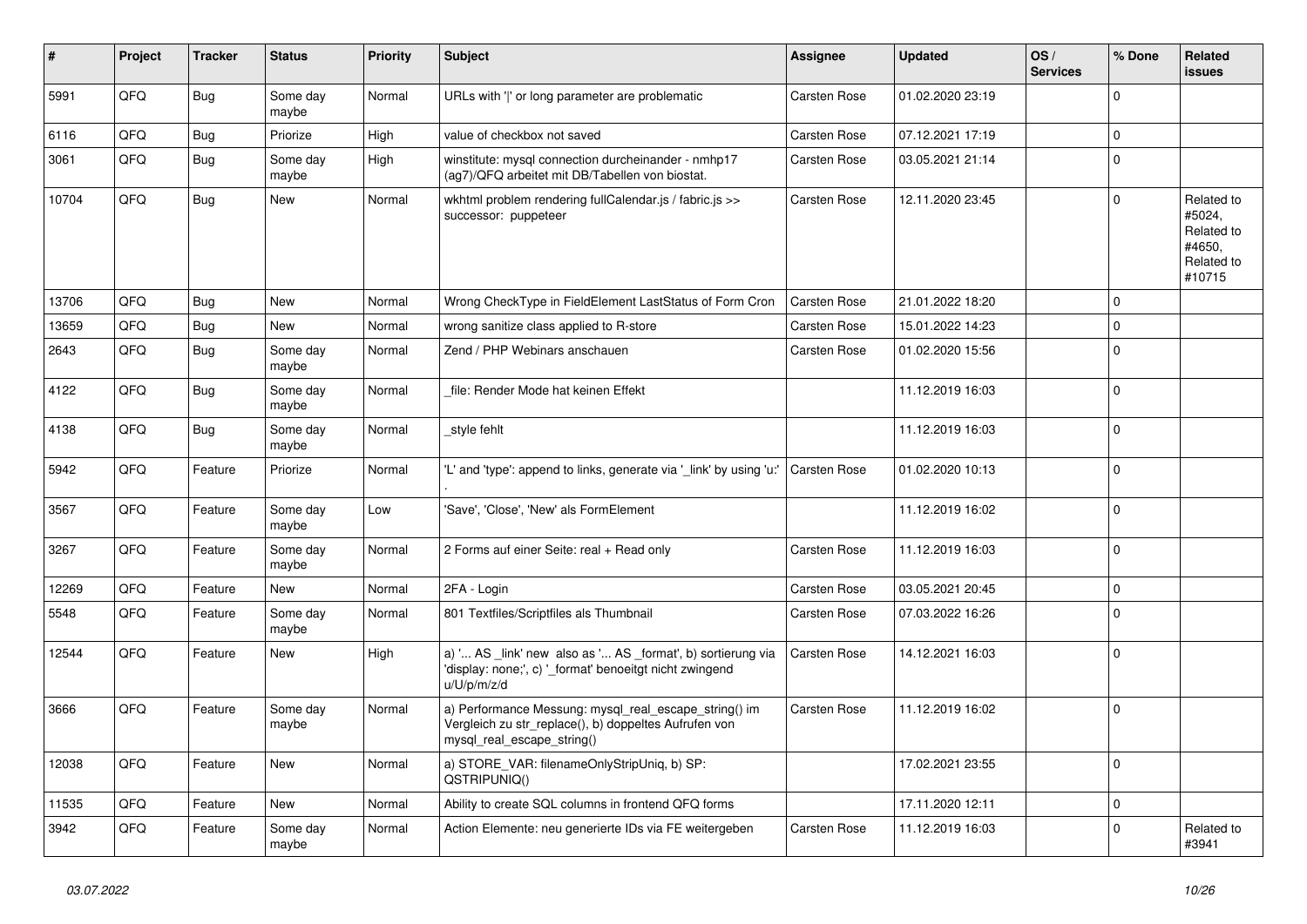| $\vert$ # | Project | <b>Tracker</b> | <b>Status</b>     | <b>Priority</b> | <b>Subject</b>                                                                                                 | <b>Assignee</b>     | <b>Updated</b>   | OS/<br><b>Services</b> | % Done       | Related<br><b>issues</b>                                                                                                                                              |
|-----------|---------|----------------|-------------------|-----------------|----------------------------------------------------------------------------------------------------------------|---------------------|------------------|------------------------|--------------|-----------------------------------------------------------------------------------------------------------------------------------------------------------------------|
| 12412     | QFQ     | Feature        | New               | Normal          | Action/Escape qualifier 'e' (empty), '0': if given, an empty<br>string (or '0') will be treated as 'not found' | Carsten Rose        | 08.05.2021 09:40 |                        | $\Omega$     | Related to<br>#12413,<br>Related to<br>#10012                                                                                                                         |
| 5131      | QFQ     | Feature        | <b>New</b>        | Normal          | Activate Spin Gear ('wait/busy' indicator) via LINK attribute                                                  | Carsten Rose        | 01.02.2020 23:21 |                        | $\mathbf 0$  |                                                                                                                                                                       |
| 7342      | QFQ     | Feature        | <b>New</b>        | Normal          | add content = hide this                                                                                        | <b>Carsten Rose</b> | 01.02.2020 23:21 |                        | $\mathsf 0$  |                                                                                                                                                                       |
| 10979     | QFQ     | Feature        | New               | Normal          | Ajax Calls an API - dataReport                                                                                 | Carsten Rose        | 11.05.2022 12:15 |                        | $\pmb{0}$    |                                                                                                                                                                       |
| 8962      | QFQ     | Feature        | New               | High            | allow for form fields with identical names                                                                     | Carsten Rose        | 03.05.2021 21:14 |                        | $\pmb{0}$    |                                                                                                                                                                       |
| 14320     | QFQ     | Feature        | ToDo              | Normal          | Allow specific HTML Tags and Attributes: general, TinyMCE                                                      | Enis Nuredini       | 17.06.2022 10:44 |                        | $\Omega$     | Related to<br>#12664,<br>Related to<br>#12039,<br>Related to<br>#11702,<br>Related to<br>#7239,<br>Related to<br>#3708,<br>Related to<br>#3646.<br>Related to<br>#880 |
| 3848      | QFQ     | Feature        | Some day<br>maybe | High            | Antivirus check fuer Upload files in qfq?                                                                      | Carsten Rose        | 03.05.2021 21:14 |                        | $\mathbf{0}$ | Related to<br>#4131                                                                                                                                                   |
| 12119     | QFQ     | Feature        | <b>New</b>        | Normal          | AS paged: error message missing if there ist no 'r' argument.                                                  | <b>Carsten Rose</b> | 03.05.2021 20:51 |                        | $\pmb{0}$    |                                                                                                                                                                       |
| 13945     | QFQ     | Feature        | <b>New</b>        | Normal          | As link: content before/after link                                                                             | Enis Nuredini       | 28.05.2022 11:01 |                        | $\mathsf 0$  | Related to<br>#12262                                                                                                                                                  |
| 3947      | QFQ     | Feature        | Some day<br>maybe | Normal          | Attack detectect: logout current user                                                                          | <b>Carsten Rose</b> | 11.12.2019 16:03 |                        | $\mathbf 0$  | Related to<br>#5458,<br>Related to<br>#6299                                                                                                                           |
| 6299      | QFQ     | Feature        | Some day<br>maybe | Normal          | Attack detection: log table with invalid SIP access                                                            |                     | 11.12.2019 16:02 |                        | $\mathbf 0$  | Related to<br>#3947                                                                                                                                                   |
| 4250      | QFQ     | Feature        | <b>New</b>        | Normal          | AutoCron in QFQ via PHP                                                                                        | <b>Carsten Rose</b> | 01.02.2020 23:21 |                        | $\Omega$     | Related to<br>#3292,<br>Related to<br>#3291                                                                                                                           |
| 12146     | QFQ     | Feature        | New               | Normal          | Autocron Job: Anzeigen wann der naechste Job ausgefuehrt<br>wird, resp das er nicht ausgefuehrt wird           | <b>Carsten Rose</b> | 15.03.2021 15:23 |                        | $\mathbf 0$  |                                                                                                                                                                       |
| 3291      | QFQ     | Feature        | Some day<br>maybe | Normal          | AutoCron websiteToken                                                                                          | <b>Carsten Rose</b> | 11.12.2019 16:02 |                        | $\mathbf 0$  | Related to<br>#4250                                                                                                                                                   |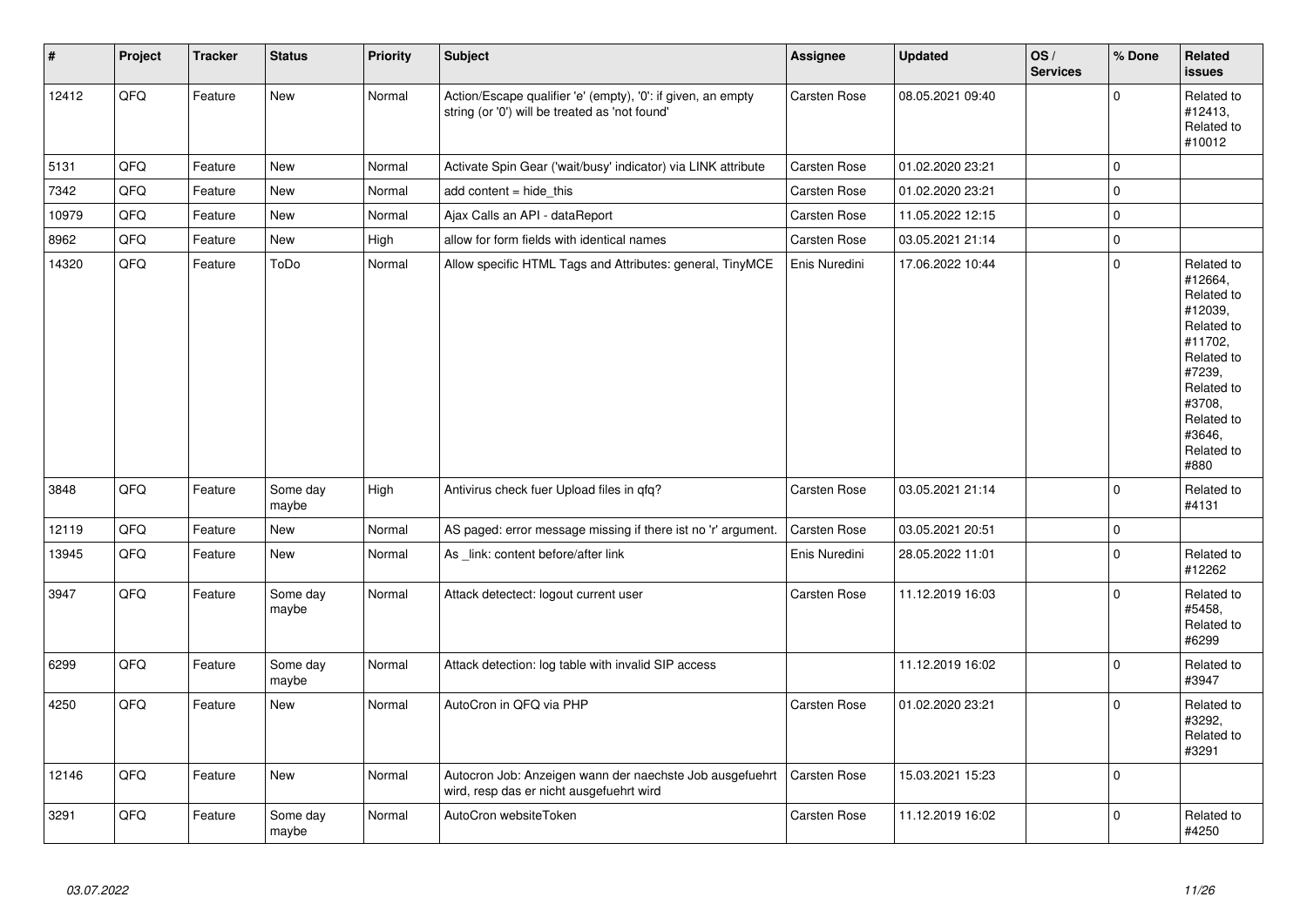| $\vert$ # | Project | <b>Tracker</b> | <b>Status</b>     | <b>Priority</b> | <b>Subject</b>                                                                  | Assignee            | <b>Updated</b>   | OS/<br><b>Services</b> | % Done         | Related<br><b>issues</b>                      |
|-----------|---------|----------------|-------------------|-----------------|---------------------------------------------------------------------------------|---------------------|------------------|------------------------|----------------|-----------------------------------------------|
| 7452      | QFQ     | Feature        | Some day<br>maybe | Normal          | automate deployment new QFQ version                                             | <b>Carsten Rose</b> | 16.09.2021 15:10 |                        | $\mathbf 0$    |                                               |
| 13608     | QFQ     | Feature        | Some day<br>maybe | Normal          | Automatic Browser Language Redirect                                             | Enis Nuredini       | 17.06.2022 08:35 |                        | $\mathbf 0$    |                                               |
| 12452     | QFQ     | Feature        | Priorize          | Normal          | BaseURL: alsways with '/' at the end                                            | Carsten Rose        | 19.06.2022 13:45 |                        | $\Omega$       | Related to<br>#10782                          |
| 9346      | QFQ     | Feature        | Priorize          | Normal          | beforeSave: check if an upload is given                                         | Carsten Rose        | 11.06.2021 21:18 |                        | $\mathbf 0$    |                                               |
| 7106      | QFQ     | Feature        | Some day<br>maybe | Normal          | Beispiel Nummerierung von Rows in Report                                        |                     | 11.12.2019 16:01 |                        | $\mathbf 0$    |                                               |
| 7105      | QFQ     | Feature        | Some day<br>maybe | Normal          | Beispiel wie man in einer zweiten Tabelle speichert.                            |                     | 11.12.2019 16:01 |                        | $\Omega$       |                                               |
| 6288      | QFQ     | Feature        | Some day<br>maybe | Normal          | Best Practice: Erklaeren wie man ein Formular ganz in<br>'weiss' erstellen kann |                     | 11.12.2019 16:02 |                        | $\mathbf 0$    |                                               |
| 4194      | QFQ     | Feature        | In Progress       | Normal          | Bootstrap 4 ist jetzt offiziel                                                  |                     | 03.05.2021 20:47 |                        | $\mathbf 0$    | Related to<br>#10114                          |
| 5783      | QFQ     | Feature        | Some day<br>maybe | Normal          | <b>BPMN View/Edit</b>                                                           |                     | 11.12.2019 16:02 |                        | $\Omega$       |                                               |
| 8520      | QFQ     | Feature        | Some day<br>maybe | Normal          | Bring QFQ to Composer                                                           | <b>Carsten Rose</b> | 16.09.2021 15:10 |                        | $\Omega$       |                                               |
| 11893     | QFQ     | Feature        | New               | High            | Broken SIP: a) only report one time, b) only report in main<br>column           | Carsten Rose        | 12.05.2021 12:13 |                        | $\mathbf 0$    | Related to<br>#12532,<br>Related to<br>#14187 |
| 8522      | QFQ     | Feature        | Some day<br>maybe | Normal          | build QFQ - npm warnings                                                        | Benjamin Baer       | 01.02.2020 23:19 |                        | 50             |                                               |
| 10716     | QFQ     | Feature        | Some day<br>maybe | Normal          | Business Logic mit Externen Skripten                                            | Carsten Rose        | 16.09.2021 15:10 |                        | $\Omega$       | Related to<br>#10713,<br>Related to<br>#8217  |
| 9781      | QFQ     | Feature        | <b>New</b>        | Normal          | Button: CSS class to make buttons smaller                                       | Carsten Rose        | 01.02.2020 23:22 |                        | $\pmb{0}$      |                                               |
| 13467     | QFQ     | Feature        | New               | Normal          | ChangeLog Generator                                                             | <b>Carsten Rose</b> | 19.03.2022 17:46 |                        | $\Omega$       | Related to<br>#11460                          |
| 12474     | QFQ     | Feature        | <b>New</b>        | Normal          | Check BaseConfigURL if it is given and the the last char is '/'                 | Carsten Rose        | 03.05.2021 20:45 |                        | $\mathbf 0$    |                                               |
| 9853      | QFQ     | Feature        | <b>New</b>        | Normal          | Check das SQL / QFQ / Mail Logfile geschrieben wird                             |                     | 09.01.2020 11:15 |                        | $\overline{0}$ |                                               |
| 12163     | QFQ     | Feature        | <b>New</b>        | Normal          | Checkbox: table wrap                                                            | Carsten Rose        | 03.05.2021 20:51 |                        | $\mathbf 0$    |                                               |
| 12476     | QFQ     | Feature        | <b>New</b>        | Normal          | clearMe: a) should trigger 'dirty', b) sticky on textarea resize                | Benjamin Baer       | 04.01.2022 08:40 |                        | $\Omega$       | Related to<br>#9528                           |
| 6870      | QFQ     | Feature        | Priorize          | Normal          | Click on '_link' triggers an API call                                           | Benjamin Baer       | 03.01.2022 08:25 |                        | 0              |                                               |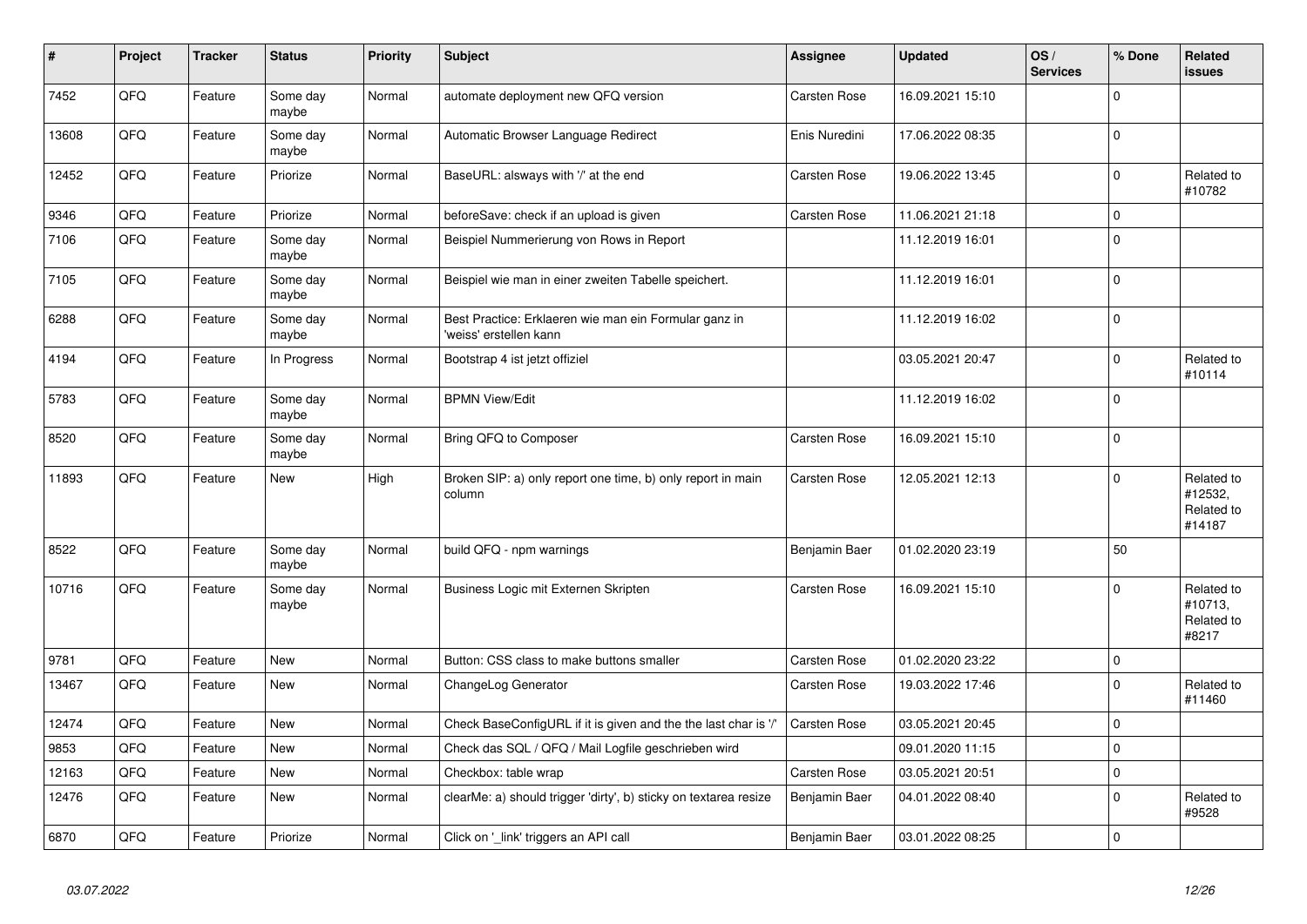| #     | Project | <b>Tracker</b> | <b>Status</b>              | <b>Priority</b> | <b>Subject</b>                                                                                                                                                | Assignee            | <b>Updated</b>   | OS/<br><b>Services</b> | % Done              | <b>Related</b><br>issues                        |
|-------|---------|----------------|----------------------------|-----------------|---------------------------------------------------------------------------------------------------------------------------------------------------------------|---------------------|------------------|------------------------|---------------------|-------------------------------------------------|
| 4420  | QFQ     | Feature        | Some day<br>maybe          | Normal          | Client: Local Storage - store the changes of a form, local in<br>the browser.                                                                                 | Benjamin Baer       | 11.12.2019 16:02 |                        | $\mathbf 0$         |                                                 |
| 6715  | QFQ     | Feature        | Some day<br>maybe          | Normal          | Code-Refactoring: dbArray vereinheitlichen                                                                                                                    | Carsten Rose        | 11.12.2019 16:02 |                        | $\mathbf 0$         |                                                 |
| 7102  | QFQ     | Feature        | New                        | Normal          | Comment sign in report: '#' and '--'                                                                                                                          | Carsten Rose        | 01.02.2020 23:21 |                        | $\mathbf 0$         |                                                 |
| 8082  | QFQ     | Feature        | Priorize                   | High            | Contact form without saving record                                                                                                                            | Carsten Rose        | 07.12.2021 15:20 |                        | $\mathbf 0$         | Related to<br>#8587,<br><b>Blocks</b><br>#11850 |
| 4650  | QFQ     | Feature        | Some day<br>maybe          | Normal          | Convert html to doc/rtf                                                                                                                                       | Carsten Rose        | 01.02.2020 23:20 |                        | $\mathbf 0$         | Related to<br>#10704                            |
| 12330 | QFQ     | Feature        | <b>New</b>                 | Normal          | Copy to input field / text area / TinyMCE                                                                                                                     | Carsten Rose        | 07.04.2021 09:01 |                        | $\mathbf 0$         |                                                 |
| 8089  | QFQ     | Feature        | <b>New</b>                 | Normal          | Copy/Paste for FormElements                                                                                                                                   | Carsten Rose        | 01.02.2020 23:22 |                        | $\mathbf 0$         |                                                 |
| 10738 | QFQ     | Feature        | Some day<br>maybe          | Normal          | CORS headers for external API requests                                                                                                                        |                     | 10.06.2020 14:00 |                        | $\mathbf 0$         |                                                 |
| 13843 | QFQ     | Feature        | <b>New</b>                 | Normal          | Create JWT via QFQ                                                                                                                                            | Carsten Rose        | 19.03.2022 17:42 |                        | $\mathbf 0$         |                                                 |
| 13841 | QFQ     | Feature        | New                        | Normal          | Create PDF via iText - evaluate                                                                                                                               | Carsten Rose        | 19.03.2022 17:42 |                        | $\mathbf 0$         |                                                 |
| 9136  | QFQ     | Feature        | New                        | Normal          | Create ZIP files with dynamic PDFs                                                                                                                            | Carsten Rose        | 01.02.2020 23:22 |                        | $\mathbf 0$         |                                                 |
| 3990  | QFQ     | Feature        | Some day<br>maybe          | High            | custom class definition: add space automatically                                                                                                              | Carsten Rose        | 03.05.2021 21:14 |                        | $\mathbf 0$         |                                                 |
| 4719  | QFQ     | Feature        | Some day<br>maybe          | Normal          | Custom Message in Client in case of 'Browser tab close,<br>modification will be lost'                                                                         |                     | 01.02.2020 23:20 |                        | $\mathbf 0$         |                                                 |
| 12337 | QFQ     | Feature        | Some day<br>maybe          | Normal          | Database.php: better caching                                                                                                                                  | Carsten Rose        | 16.09.2021 15:10 |                        | $\mathbf 0$         |                                                 |
| 6992  | QFQ     | Feature        | Some day<br>maybe          | Normal          | DB exception: Syntax Highlight                                                                                                                                |                     | 11.12.2019 16:01 |                        | $\mathbf 0$         | Related to<br>#5450                             |
| 4627  | QFQ     | Feature        | Some day<br>maybe          | Normal          | dbupdate: all tables - check 'create', 'modified' if it is possible<br>to change to default 'CURRENT_TIMESTAMP' and modified<br>'ON UPDATE CURRENT TIMESTAMP' |                     | 01.02.2020 23:20 |                        | $\mathbf 0$         |                                                 |
| 3331  | QFQ     | Feature        | Some day<br>maybe          | Normal          | Default Tooltip fuer _page? Links: mit Form und Record ID                                                                                                     | Carsten Rose        | 11.12.2019 16:02 |                        | $\mathbf 0$         |                                                 |
| 9348  | QFQ     | Feature        | <b>New</b>                 | Normal          | defaultThumbnailSize: pre render thumbnails                                                                                                                   | <b>Carsten Rose</b> | 12.06.2021 09:05 |                        | $\mathbf 0$         |                                                 |
| 13566 | QFG     | Feature        | Ready to sync<br>(develop) | Normal          | Delete config-example.qfq.php file                                                                                                                            | Carsten Rose        | 23.12.2021 09:25 |                        | $\mathbf 0$         |                                                 |
| 5850  | QFQ     | Feature        | Some day<br>maybe          | Normal          | Deployment: In QFQ Doc best practice fuer zeitgemaesses<br>Deployment beschreiben                                                                             |                     | 01.02.2020 23:20 |                        | $\mathbf 0$         |                                                 |
| 7630  | QFQ     | Feature        | Priorize                   | Normal          | detailed error message for simple upload                                                                                                                      | Carsten Rose        | 01.02.2020 10:13 |                        | $\mathbf 0$         |                                                 |
| 7481  | QFQ     | Feature        | New                        | Normal          | Detect 'BaseUrl' automatically                                                                                                                                | Carsten Rose        | 01.02.2020 23:21 |                        | $\mathsf{O}\xspace$ |                                                 |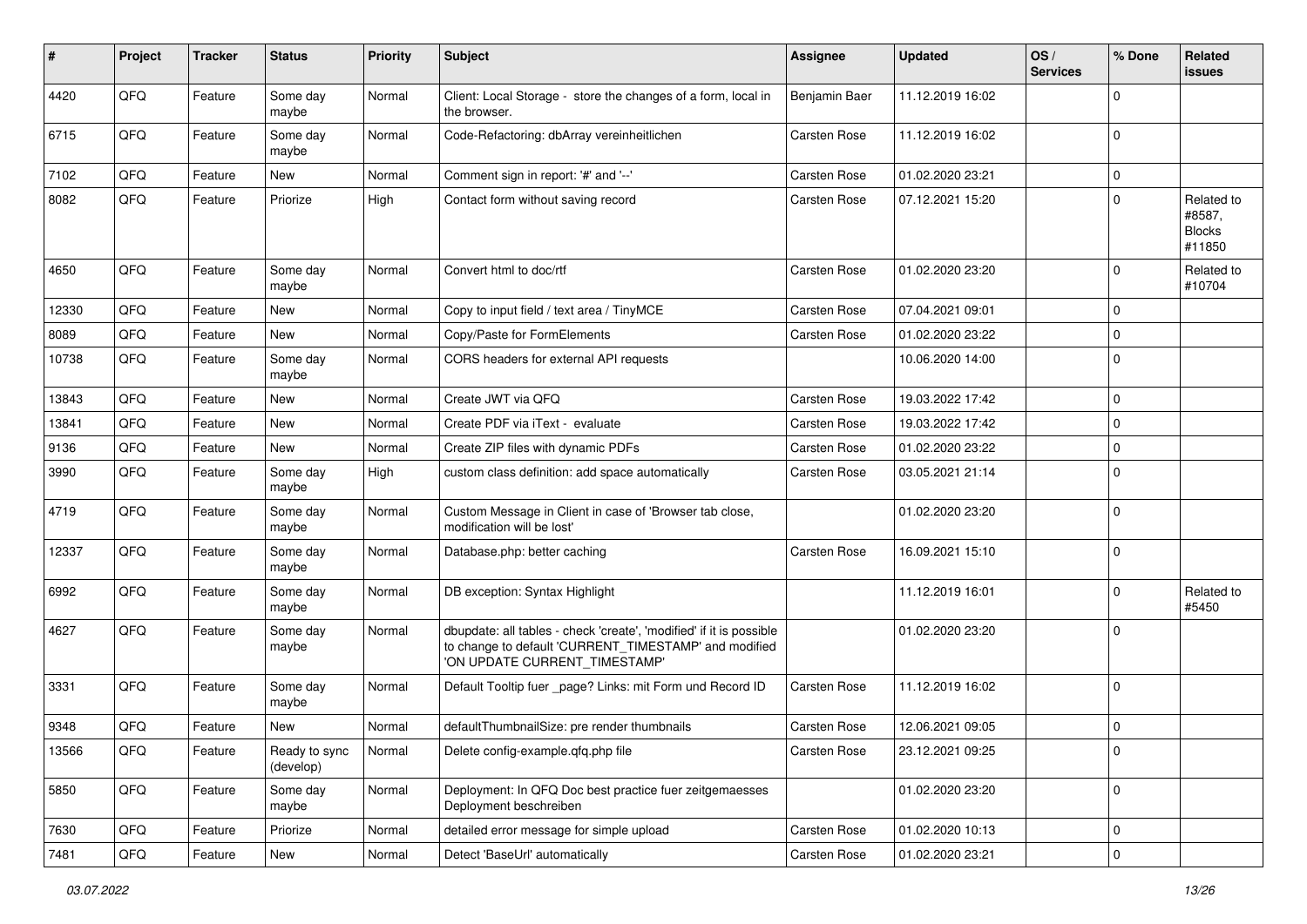| #     | Project | <b>Tracker</b> | <b>Status</b>     | <b>Priority</b> | Subject                                                                                                            | Assignee            | <b>Updated</b>   | OS/<br><b>Services</b> | % Done         | Related<br><b>issues</b> |
|-------|---------|----------------|-------------------|-----------------|--------------------------------------------------------------------------------------------------------------------|---------------------|------------------|------------------------|----------------|--------------------------|
| 12503 | QFQ     | Feature        | Priorize          | Normal          | Detect dangerous UPDATE statement with missing WHERE                                                               | Carsten Rose        | 05.05.2021 22:09 |                        | $\mathbf 0$    |                          |
| 3273  | QFQ     | Feature        | Some day<br>maybe | Low             | Dirty Flag in Form                                                                                                 | Carsten Rose        | 11.12.2019 16:02 |                        | $\mathbf 0$    |                          |
| 3458  | QFQ     | Feature        | Some day<br>maybe | Normal          | Display 'Edit Form Element'-Checkbox on form: should<br>depend on FE Group                                         | Carsten Rose        | 11.12.2019 16:02 |                        | $\Omega$       | Related to<br>#3447      |
| 8892  | QFQ     | Feature        | Some day<br>maybe | Normal          | Display and Edit SQL Comments in Form Editor                                                                       | Carsten Rose        | 11.12.2019 16:01 |                        | $\Omega$       |                          |
| 8894  | QFQ     | Feature        | Some day<br>maybe | Normal          | Documentation Tags Usable in QFQ Application                                                                       | <b>Carsten Rose</b> | 11.12.2019 16:01 |                        | $\mathbf 0$    |                          |
| 3905  | QFQ     | Feature        | Some day<br>maybe | Normal          | Documentation: Best Practice anhand eines Online<br>Bewerbungstools                                                | Carsten Rose        | 11.12.2019 16:03 |                        | $\mathbf 0$    |                          |
| 12109 | QFQ     | Feature        | New               | Normal          | Donwload Link: Plain, SIP, Persistent Link, Peristent SIP -<br>new notation                                        | Carsten Rose        | 03.05.2021 20:45 |                        | $\mathbf 0$    | Related to<br>#12085     |
| 10996 | QFQ     | Feature        | <b>New</b>        | Normal          | Download video via sip: no seek                                                                                    | Carsten Rose        | 12.08.2020 14:18 |                        | $\Omega$       |                          |
| 6292  | QFQ     | Feature        | <b>New</b>        | Normal          | Download: File speichern mit Hash aber original Filename in<br>der Datenbank vermerken fuer Downloads              | Carsten Rose        | 01.02.2020 23:21 |                        | $\mathbf 0$    |                          |
| 7100  | QFQ     | Feature        | Some day<br>maybe | Normal          | Download: log access, max downloads, time limit                                                                    |                     | 01.02.2020 23:19 |                        | $\Omega$       |                          |
| 7217  | QFQ     | Feature        | Priorize          | Normal          | Download: notice User if ` sip=?` is missing                                                                       | <b>Carsten Rose</b> | 01.02.2020 10:13 |                        | $\mathbf 0$    |                          |
| 5562  | QFQ     | Feature        | Priorize          | Normal          | Drag'n'Drop fuer Uploads                                                                                           | Benjamin Baer       | 21.03.2022 09:52 |                        | $\Omega$       | Related to<br>#9706      |
| 12603 | QFQ     | Feature        | <b>New</b>        | Normal          | Dropdown (Select), Radio, checkbox:<br>itemListAlways={{!SELECT key, value}}                                       | Carsten Rose        | 19.03.2022 17:47 |                        | $\overline{0}$ |                          |
| 10119 | QFQ     | Feature        | <b>New</b>        | Normal          | Dropdown (selectlist) & TypeAhead: format and catagorize list                                                      | <b>Carsten Rose</b> | 07.05.2020 09:36 |                        | 0              |                          |
| 2995  | QFQ     | Feature        | Some day<br>maybe | Normal          | Dropdown JQuery Plugin: 'chosen' - Moeglichkeit um Select<br>Listen mehr Funktion zu geben. Kein Bootstrap noetig. | <b>Carsten Rose</b> | 11.12.2019 16:03 |                        | $\mathbf 0$    |                          |
| 4869  | QFQ     | Feature        | Some day<br>maybe | Normal          | Dynamic Update (show, hide, readonly?, required?) for<br><b>Template Group Elements</b>                            | Carsten Rose        | 01.02.2020 23:19 |                        | $\mathbf 0$    | Related to<br>#4865      |
| 3216  | QFQ     | Feature        | Some day<br>maybe | Normal          | dynamic update für checkbox label2                                                                                 | Carsten Rose        | 11.12.2019 16:03 |                        | $\Omega$       | Related to<br>#2081      |
| 11504 | QFQ     | Feature        | <b>New</b>        | Normal          | Dynamic Update: Button text update for 'Save',' Close' &<br>'Delete'                                               | Carsten Rose        | 12.11.2020 23:44 |                        | 0              |                          |
| 6224  | QFQ     | Feature        | Priorize          | Normal          | Dynamic update: fade in/out fields                                                                                 | Benjamin Baer       | 21.03.2022 09:50 |                        | $\mathbf 0$    |                          |
| 4082  | QFQ     | Feature        | <b>New</b>        | Normal          | Dynamic Update: modeSql - useful default                                                                           | <b>Carsten Rose</b> | 01.02.2020 23:22 |                        | $\mathbf 0$    |                          |
| 6083  | QFQ     | Feature        | Some day<br>maybe | Normal          | Dynamic Update: Value Check via SQL                                                                                |                     | 11.12.2019 16:02 |                        | $\Omega$       |                          |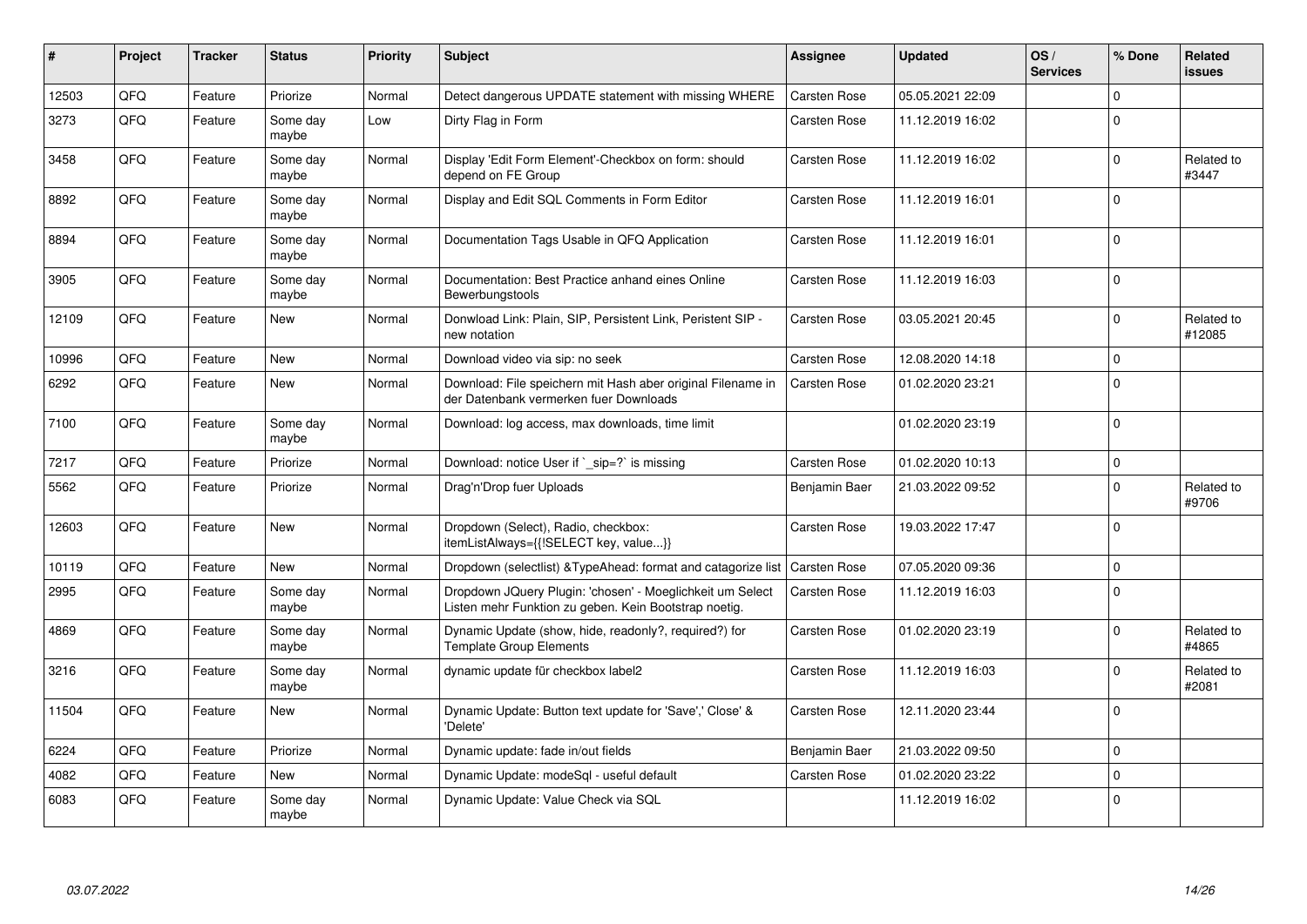| #     | Project | <b>Tracker</b> | <b>Status</b>     | <b>Priority</b> | <b>Subject</b>                                                                                                          | Assignee            | <b>Updated</b>   | OS/<br><b>Services</b> | % Done      | <b>Related</b><br><b>issues</b> |
|-------|---------|----------------|-------------------|-----------------|-------------------------------------------------------------------------------------------------------------------------|---------------------|------------------|------------------------|-------------|---------------------------------|
| 7109  | QFQ     | Feature        | <b>New</b>        | Normal          | Dynamic Updates: row/element hide                                                                                       | Carsten Rose        | 01.02.2020 23:22 |                        | $\Omega$    | Has<br>duplicate<br>#4081       |
| 11460 | QFQ     | Feature        | <b>New</b>        | Normal          | Easier creation of changelog: gitchangelog                                                                              | <b>Carsten Rose</b> | 12.06.2021 10:20 |                        | $\mathbf 0$ | Related to<br>#13467            |
| 5893  | QFQ     | Feature        | Some day<br>maybe | Normal          | Edit on double-click                                                                                                    |                     | 01.02.2020 23:19 |                        | $\mathbf 0$ | Related to<br>#5894             |
| 3864  | QFQ     | Feature        | New               | Normal          | Encrypt / decrypt field                                                                                                 | Enis Nuredini       | 30.06.2022 16:29 |                        | $\mathbf 0$ |                                 |
| 5579  | QFQ     | Feature        | Some day<br>maybe | Normal          | Enhance Doc / Presentation: variable type 'link column type'                                                            | Carsten Rose        | 01.02.2020 23:19 |                        | $\mathbf 0$ |                                 |
| 8585  | QFQ     | Feature        | Priorize          | Normal          | Enhance Error message for 'unknown form'                                                                                | Carsten Rose        | 01.02.2020 10:13 |                        | $\mathbf 0$ |                                 |
| 6250  | QFQ     | Feature        | In Progress       | Normal          | Enhance layout: a) Subrecord, b) Subrecord-Title                                                                        | Carsten Rose        | 01.02.2020 23:22 |                        | $\mathbf 0$ | Related to<br>#5391             |
| 5132  | QFQ     | Feature        | Some day<br>maybe | Normal          | Error Message sendmail missing attachment: more details                                                                 | Carsten Rose        | 01.02.2020 23:19 |                        | $\mathbf 0$ |                                 |
| 9128  | QFQ     | Feature        | New               | Normal          | Error Message: not replaced variables- a) replace back to '{'<br>b) underline                                           | Carsten Rose        | 01.02.2020 23:22 |                        | $\mathbf 0$ | Related to<br>#9129             |
| 4330  | QFQ     | Feature        | Some day<br>maybe | Normal          | Error Message: report missing {{ / }} in sqlUpdate, sqlInsert,<br>sqlDelete, sqlAfter, sqlBefore in FE action elements. | Carsten Rose        | 01.02.2020 23:20 |                        | $\mathbf 0$ |                                 |
| 10874 | QFQ     | Feature        | New               | Normal          | Erstellen eines Foreign Keys in der Tabelle "FormElement"                                                               |                     | 13.07.2020 10:11 |                        | $\mathbf 0$ |                                 |
| 10976 | QFQ     | Feature        | New               | Normal          | Excel Export Verbesserungen                                                                                             | <b>Carsten Rose</b> | 06.08.2020 10:56 |                        | $\mathbf 0$ |                                 |
| 12024 | QFQ     | Feature        | <b>New</b>        | Normal          | Excel Export: text columns by default decode<br>htmlspeciachar()                                                        | Carsten Rose        | 17.02.2021 23:55 |                        | $\mathbf 0$ | Related to<br>#12022            |
| 6594  | QFQ     | Feature        | <b>New</b>        | Normal          | Excel: on download, check if there is a valid sip                                                                       | Carsten Rose        | 01.02.2020 23:21 |                        | $\mathbf 0$ |                                 |
| 3900  | QFQ     | Feature        | Some day<br>maybe | Normal          | Extend documentation of 'Copy / Paste'                                                                                  | Carsten Rose        | 11.12.2019 16:03 |                        | $\mathbf 0$ | Related to<br>#3899             |
| 11217 | QFQ     | Feature        | Some day<br>maybe | Normal          | <b>Extend Script Functionality</b>                                                                                      | Carsten Rose        | 16.09.2021 15:10 |                        | $\mathbf 0$ |                                 |
| 14185 | QFQ     | Feature        | New               | Normal          | External/Autocron.php - better suitable directory                                                                       | Support: System     | 28.05.2022 11:03 |                        | $\mathbf 0$ |                                 |
| 8719  | QFQ     | Feature        | <b>New</b>        | Normal          | extraButtonLock: add support for 0/1                                                                                    | Carsten Rose        | 01.02.2020 23:22 |                        | $\mathbf 0$ |                                 |
| 6972  | QFQ     | Feature        | Some day<br>maybe | Normal          | Fabric Clipboard / cross browser tab                                                                                    | Benjamin Baer       | 01.02.2020 23:21 |                        | $\mathbf 0$ |                                 |
| 5024  | QFQ     | Feature        | Some day<br>maybe | Normal          | Fabric: Generate PDF with edits                                                                                         | Benjamin Baer       | 01.02.2020 23:20 |                        | $\mathbf 0$ | Related to<br>#10704            |
| 6801  | QFQ     | Feature        | Priorize          | Normal          | Fabric: Maximize / Fulllscreen                                                                                          | Benjamin Baer       | 21.03.2022 09:56 |                        | $\mathbf 0$ |                                 |
| 8584  | QFQ     | Feature        | Priorize          | Normal          | FE 'Action' - never assign to Container (except Template<br>Group)                                                      | Carsten Rose        | 01.02.2020 10:13 |                        | $\mathbf 0$ |                                 |
| 9352  | QFQ     | Feature        | New               | Normal          | FE 'Native' fire slaveld, sqlAfter, sqlIns                                                                              | Carsten Rose        | 01.02.2020 23:22 |                        | $\pmb{0}$   |                                 |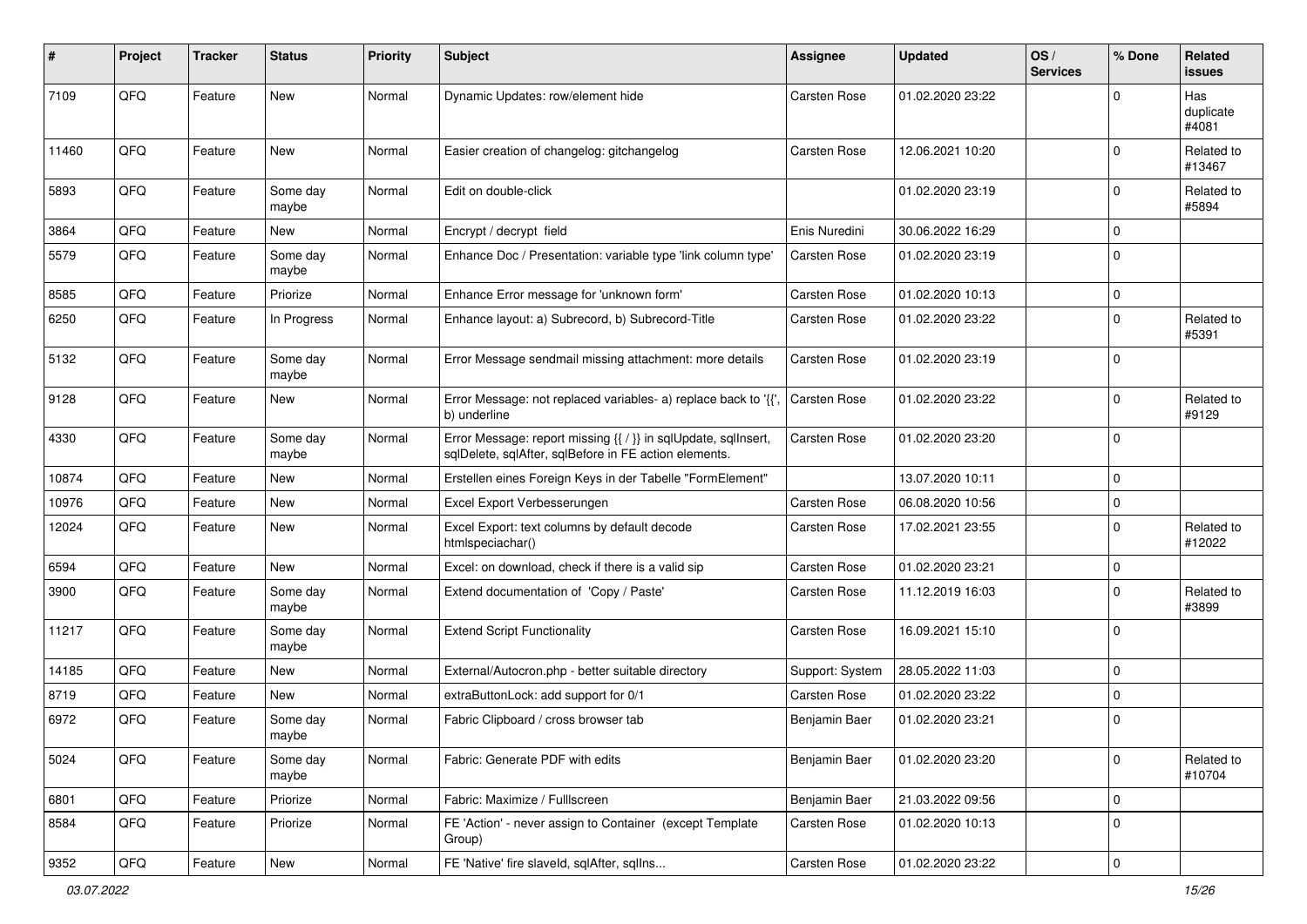| #     | Project | <b>Tracker</b> | <b>Status</b>     | <b>Priority</b> | <b>Subject</b>                                                                                                                                           | Assignee            | <b>Updated</b>   | OS/<br><b>Services</b> | % Done      | Related<br><b>issues</b>                                              |
|-------|---------|----------------|-------------------|-----------------|----------------------------------------------------------------------------------------------------------------------------------------------------------|---------------------|------------------|------------------------|-------------|-----------------------------------------------------------------------|
| 7812  | QFQ     | Feature        | <b>New</b>        | Normal          | FE 'Subrecord' - new option 'subrecordShowFilter',<br>'subrecordPaging'                                                                                  | Carsten Rose        | 01.02.2020 23:22 |                        | $\Omega$    |                                                                       |
| 3415  | QFQ     | Feature        | Some day<br>maybe | Normal          | FE Login Box Templatefile                                                                                                                                | Benjamin Baer       | 11.12.2019 16:02 |                        | $\Omega$    |                                                                       |
| 4536  | QFQ     | Feature        | Some day<br>maybe | Normal          | FE upload: problem with delete if mutliple uploads an<br>FE.name="                                                                                       |                     | 01.02.2020 23:20 |                        | $\Omega$    |                                                                       |
| 8277  | QFQ     | Feature        | Priorize          | Normal          | fe.parameter.default=                                                                                                                                    | Carsten Rose        | 01.02.2020 23:17 |                        | $\mathbf 0$ | Related to<br>#8113                                                   |
| 10013 | QFQ     | Feature        | Some day<br>maybe | Normal          | FE.typ=editor: CodeMirror                                                                                                                                | <b>Carsten Rose</b> | 08.06.2022 10:37 |                        | $\Omega$    | Related to<br>#12611,<br>Related to<br>#12490,<br>Related to<br>#7732 |
| 12162 | QFQ     | Feature        | New               | Normal          | FE.type=sendmail: personalized mailing (several mails) via<br>template                                                                                   | Carsten Rose        | 03.05.2021 20:45 |                        | $\mathbf 0$ |                                                                       |
| 4444  | QFQ     | Feature        | Some day<br>maybe | Normal          | FE.type=upload: detect mime type                                                                                                                         |                     | 11.12.2019 16:02 |                        | $\Omega$    | Related to<br>#4303                                                   |
| 7920  | QFQ     | Feature        | <b>New</b>        | Normal          | FE: Syntax Highlight, Zeinlenumbruch                                                                                                                     | Carsten Rose        | 01.02.2020 10:03 |                        | $\mathbf 0$ |                                                                       |
| 4872  | QFQ     | Feature        | Some day<br>maybe | Normal          | Fields of Typo3 page available in STORE_TYPO3                                                                                                            | Carsten Rose        | 01.02.2020 23:19 |                        | $\Omega$    |                                                                       |
| 4413  | QFQ     | Feature        | <b>New</b>        | Normal          | fieldset: show/hidden, modeSql, dynamicUpdate                                                                                                            | Carsten Rose        | 09.02.2022 15:19 |                        | $\Omega$    |                                                                       |
| 10003 | QFQ     | Feature        | Priorize          | Normal          | fieldset: stronger visualize group                                                                                                                       | Benjamin Baer       | 12.02.2020 08:13 |                        | $\mathbf 0$ |                                                                       |
| 5923  | QFQ     | Feature        | Some day<br>maybe | Normal          | fillStoreSystemBySqlLate                                                                                                                                 |                     | 01.02.2020 23:19 |                        | $\mathbf 0$ |                                                                       |
| 3880  | QFQ     | Feature        | Some day<br>maybe | Normal          | Form 'Form': anlegen einer Tabelle                                                                                                                       |                     | 14.01.2021 10:12 |                        | $\mathbf 0$ |                                                                       |
| 3879  | QFQ     | Feature        | Some day<br>maybe | Normal          | Form 'FormElement': Beim Feld 'name' rechts in der Notiz<br>einen Link einblenden - a) aktuelle Definition anzeigen, b)<br>Spalte in der Tabelle anlegen |                     | 11.12.2019 16:03 |                        | $\mathbf 0$ |                                                                       |
| 3878  | QFQ     | Feature        | Some day<br>maybe | Normal          | Form 'FormElement': Spalte 'name' typeAhead mit<br>Spaltennamen der Primarytable.                                                                        |                     | 11.12.2019 16:03 |                        | $\Omega$    |                                                                       |
| 8336  | QFQ     | Feature        | <b>New</b>        | Normal          | Form > modified > Close New: a) Optional disable popup, b)<br>custom text, c) mode on save: closelstay                                                   | Carsten Rose        | 01.02.2020 23:22 |                        | $\Omega$    | Related to<br>#8335                                                   |
| 10763 | QFQ     | Feature        | <b>New</b>        | Normal          | form accessed and submitted despite logout?                                                                                                              |                     | 16.06.2020 11:43 |                        | $\Omega$    |                                                                       |
| 11716 | QFQ     | Feature        | <b>New</b>        | Normal          | Form an beliebiger Stelle im Report anzeigen                                                                                                             |                     | 09.12.2020 09:47 |                        | $\mathbf 0$ |                                                                       |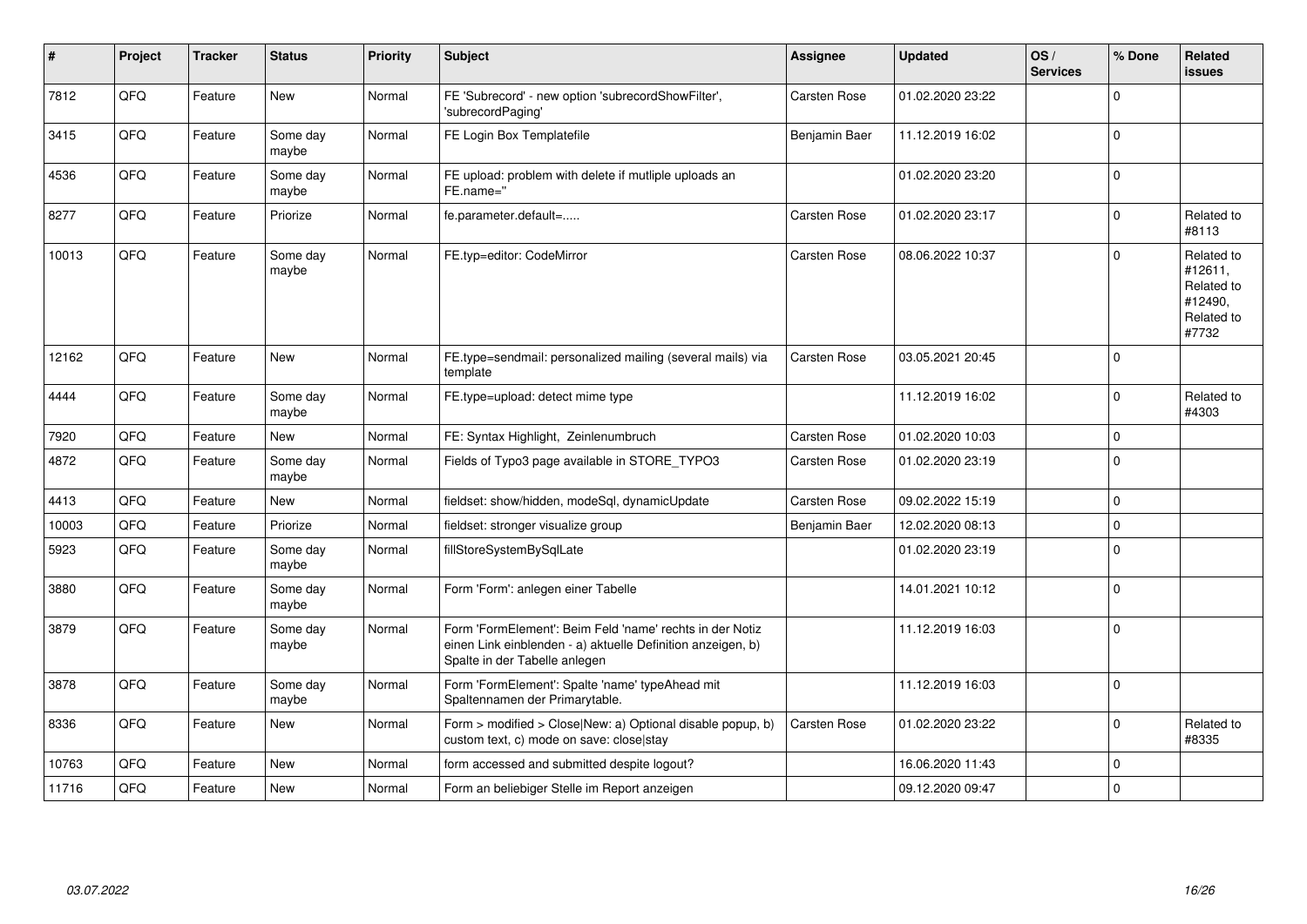| #     | Project | <b>Tracker</b> | <b>Status</b>     | <b>Priority</b> | <b>Subject</b>                                                                                                                   | <b>Assignee</b>     | <b>Updated</b>   | OS/<br><b>Services</b> | % Done      | <b>Related</b><br><b>issues</b>                                             |
|-------|---------|----------------|-------------------|-----------------|----------------------------------------------------------------------------------------------------------------------------------|---------------------|------------------|------------------------|-------------|-----------------------------------------------------------------------------|
| 12262 | QFQ     | Feature        | ToDo              | Normal          | Form buttons on top: more customable                                                                                             | Enis Nuredini       | 17.06.2022 10:44 |                        | $\Omega$    | Related to<br>#13945, Has<br>duplicate<br>#4046, Has<br>duplicate<br>#10080 |
| 9602  | QFQ     | Feature        | New               | Normal          | Form definition as JSON                                                                                                          | <b>Carsten Rose</b> | 01.02.2020 23:21 |                        | $\mathbf 0$ | Related to<br>#9600                                                         |
| 11322 | QFQ     | Feature        | Some day<br>maybe | Normal          | Form Element JSON - (multiline parameter field)                                                                                  | Carsten Rose        | 16.09.2021 15:10 |                        | $\mathbf 0$ |                                                                             |
| 12315 | QFQ     | Feature        | Some day<br>maybe | Normal          | Form History (Diffs) / Backups                                                                                                   | Carsten Rose        | 16.09.2021 15:10 |                        | $\mathbf 0$ |                                                                             |
| 13572 | QFQ     | Feature        | Feedback          | Normal          | Form Load: misleading error message on trying to load non<br>existent primary record                                             | Enis Nuredini       | 16.05.2022 23:16 |                        | 100         |                                                                             |
| 5983  | QFQ     | Feature        | Some day<br>maybe | Normal          | Form Submit (save & update): normalize date/-time FE                                                                             | Carsten Rose        | 01.02.2020 23:19 |                        | $\mathbf 0$ |                                                                             |
| 9668  | QFQ     | Feature        | Priorize          | Normal          | Form.mode: rename 'hidden' to 'hide'                                                                                             | Carsten Rose        | 05.05.2021 22:14 |                        | $\mathbf 0$ | Related to<br>#6437                                                         |
| 3708  | QFQ     | Feature        | Some day<br>maybe | Normal          | Form: input - 'specialchars', 'none'  gewisse tags erlauben,<br>andere verbieten                                                 | Carsten Rose        | 11.12.2019 16:02 |                        | $\mathbf 0$ | Related to<br>#14320                                                        |
| 6289  | QFQ     | Feature        | <b>New</b>        | Normal          | Form: Log                                                                                                                        | <b>Carsten Rose</b> | 01.02.2020 23:21 |                        | $\mathbf 0$ |                                                                             |
| 4443  | QFQ     | Feature        | Some day<br>maybe | Normal          | Form: multiple secondary tables                                                                                                  |                     | 01.02.2020 23:20 |                        | $\mathbf 0$ |                                                                             |
| 12156 | QFQ     | Feature        | New               | Normal          | Form: Optional disable 'leave page'                                                                                              |                     | 03.05.2021 20:45 |                        | $\mathbf 0$ |                                                                             |
| 7278  | QFQ     | Feature        | Some day<br>maybe | Normal          | Form: Wert vordefinieren der immer gesetzt wird                                                                                  |                     | 02.05.2021 09:27 |                        | $\mathbf 0$ |                                                                             |
| 6998  | QFQ     | Feature        | Priorize          | Normal          | Form: with debug=on show column information as tooltip of<br>column label                                                        | Carsten Rose        | 01.02.2020 10:13 |                        | $\mathbf 0$ |                                                                             |
| 3877  | QFQ     | Feature        | Some day<br>maybe | Normal          | FormEditor: die Felder die aktuell nicht gebraucht werden nur<br>auf readonly/disabled setzen (nicht ausblenden > das irritiert. | Carsten Rose        | 11.12.2019 16:03 |                        | $\mathbf 0$ |                                                                             |
| 9537  | QFQ     | Feature        | New               | Normal          | FormEditor: Edit fieldset in FrontEnd                                                                                            | Carsten Rose        | 01.02.2020 23:22 |                        | $\mathbf 0$ |                                                                             |
| 3350  | QFQ     | Feature        | Some day<br>maybe | Normal          | FormEditor: Hilfetext hinter 'checktype'                                                                                         | Carsten Rose        | 11.12.2019 16:02 |                        | $\mathbf 0$ |                                                                             |
| 14290 | QFQ     | Feature        | Priorize          | Normal          | FormEditor: Show Table Definition                                                                                                | Carsten Rose        | 19.06.2022 16:37 |                        | 0           |                                                                             |
| 7290  | QFQ     | Feature        | Priorize          | Normal          | FormEditor: title as textarea if LEN(title)>60                                                                                   | Carsten Rose        | 01.02.2020 10:13 |                        | $\mathbf 0$ | Blocked by<br>#7682                                                         |
| 8034  | QFQ     | Feature        | Priorize          | Normal          | FormElement 'data': 22.22.2222 should not be accepted                                                                            | Carsten Rose        | 01.02.2020 10:13 |                        | $\mathbf 0$ |                                                                             |
| 9548  | QFQ     | Feature        | Feedback          | High            | FormElement: Pattern mismatch - optional report only on<br>focus lost                                                            | Benjamin Baer       | 03.05.2021 21:14 |                        | $\mathbf 0$ |                                                                             |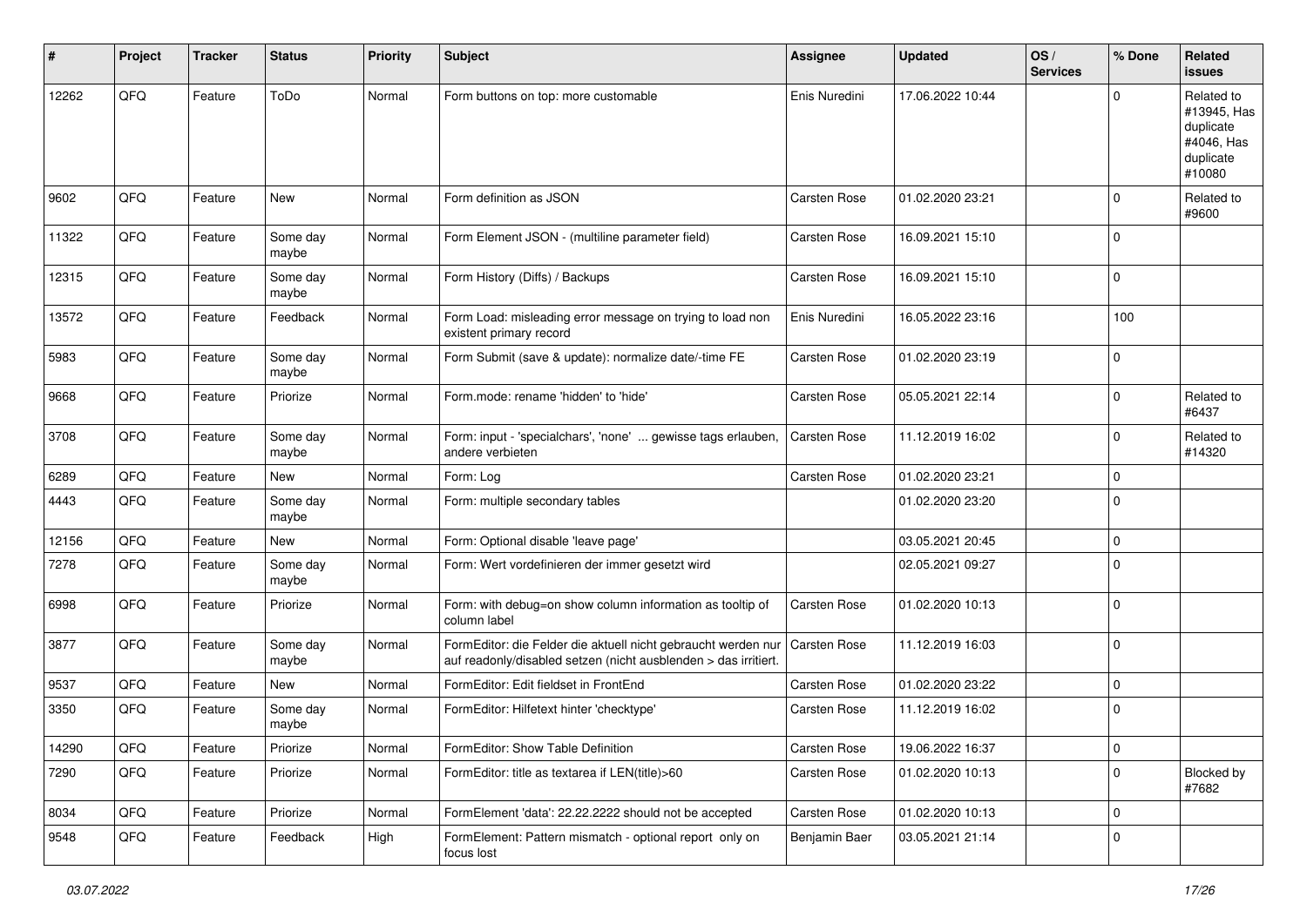| $\vert$ # | Project | <b>Tracker</b> | <b>Status</b>     | <b>Priority</b> | Subject                                                              | <b>Assignee</b>     | <b>Updated</b>   | OS/<br><b>Services</b> | % Done              | Related<br><b>issues</b>                                               |
|-----------|---------|----------------|-------------------|-----------------|----------------------------------------------------------------------|---------------------|------------------|------------------------|---------------------|------------------------------------------------------------------------|
| 6602      | QFQ     | Feature        | <b>New</b>        | Normal          | Formlet: in Report auf Mausklick ein mini-form oeffnen               | <b>Carsten Rose</b> | 11.12.2019 16:16 |                        | $\mathsf 0$         |                                                                        |
| 6609      | QFQ     | Feature        | New               | Normal          | Formlet: JSON API erweitern                                          | Carsten Rose        | 01.02.2020 23:21 |                        | 50                  |                                                                        |
| 6515      | QFQ     | Feature        | Some day<br>maybe | Normal          | Formular: Felder dynamisch ein/ausblenden                            |                     | 11.12.2019 16:02 |                        | $\mathbf 0$         |                                                                        |
| 9900      | QFQ     | Feature        | Priorize          | Normal          | Generic API Call: tt-content record >> JSON                          | Carsten Rose        | 01.02.2020 10:13 |                        | $\mathsf 0$         |                                                                        |
| 10095     | QFQ     | Feature        | Some day<br>maybe | Normal          | Generic Gitlab Integration into QFQ                                  | Carsten Rose        | 16.09.2021 15:10 |                        | $\mathsf 0$         |                                                                        |
| 11702     | QFQ     | Feature        | New               | Normal          | HTML Special Char makes no sense for 'allbut' if '&' is<br>forbidden | Carsten Rose        | 07.12.2021 16:35 |                        | $\Omega$            | Related to<br>#5112,<br>Related to<br>#14320                           |
| 12480     | QFQ     | Feature        | <b>New</b>        | Normal          | If QFQ upgrade is running, block further request                     | Carsten Rose        | 03.05.2021 20:45 |                        | $\mathsf{O}\xspace$ |                                                                        |
| 8217      | QFQ     | Feature        | <b>New</b>        | Normal          | if-elseif-else construct                                             | Carsten Rose        | 16.03.2021 18:41 |                        | $\Omega$            | Related to<br>#10716                                                   |
| 7660      | QFQ     | Feature        | <b>New</b>        | Normal          | IMAP: import mails to DB, move / delete mails                        | <b>Carsten Rose</b> | 01.02.2020 09:52 |                        | $\mathsf 0$         |                                                                        |
| 7453      | QFQ     | Feature        | Some day<br>maybe | Normal          | import / export forms QFQ                                            | Carsten Rose        | 16.09.2021 15:10 |                        | $\mathsf 0$         |                                                                        |
| 2950      | QFQ     | Feature        | Some day<br>maybe | Normal          | Inhalt QFQ Records als File                                          |                     | 11.12.2019 16:03 |                        | $\pmb{0}$           |                                                                        |
| 11036     | QFQ     | Feature        | Some day<br>maybe | Normal          | inline report editor permissions                                     | Carsten Rose        | 16.09.2021 15:09 |                        | $\mathbf 0$         | Related to<br>#11323                                                   |
| 9517      | QFQ     | Feature        | In Progress       | High            | Input multiple tags with typeahead                                   | Carsten Rose        | 03.05.2021 21:14 |                        | 40                  | Related to<br>#10150                                                   |
| 7965      | QFQ     | Feature        | Priorize          | Normal          | Input type 'text' with visual format - currency                      | Benjamin Baer       | 03.01.2022 07:45 |                        | $\pmb{0}$           |                                                                        |
| 12630     | QFQ     | Feature        | In Progress       | Normal          | Input: date[time]: min / max values                                  | Enis Nuredini       | 20.06.2022 18:31 |                        | $\Omega$            | Related to<br>#10096,<br>Related to<br>#14302,<br>Related to<br>#14303 |
| 7522      | QFQ     | Feature        | Priorize          | Normal          | Inserting default index.html to folder (Avoid Apache Indexing)       | <b>Carsten Rose</b> | 01.02.2020 10:13 |                        | $\mathbf 0$         |                                                                        |
| 4259      | QFQ     | Feature        | Some day<br>maybe | Normal          | Instant trigger a cron job                                           | Carsten Rose        | 11.12.2019 16:03 |                        | $\mathbf 0$         |                                                                        |
| 7732      | QFQ     | Feature        | Some day<br>maybe | Normal          | Javascript: Lazy Loading der add on libs                             | Benjamin Baer       | 08.06.2022 10:38 |                        | $\mathbf 0$         | Related to<br>#12611,<br>Related to<br>#12490,<br>Related to<br>#10013 |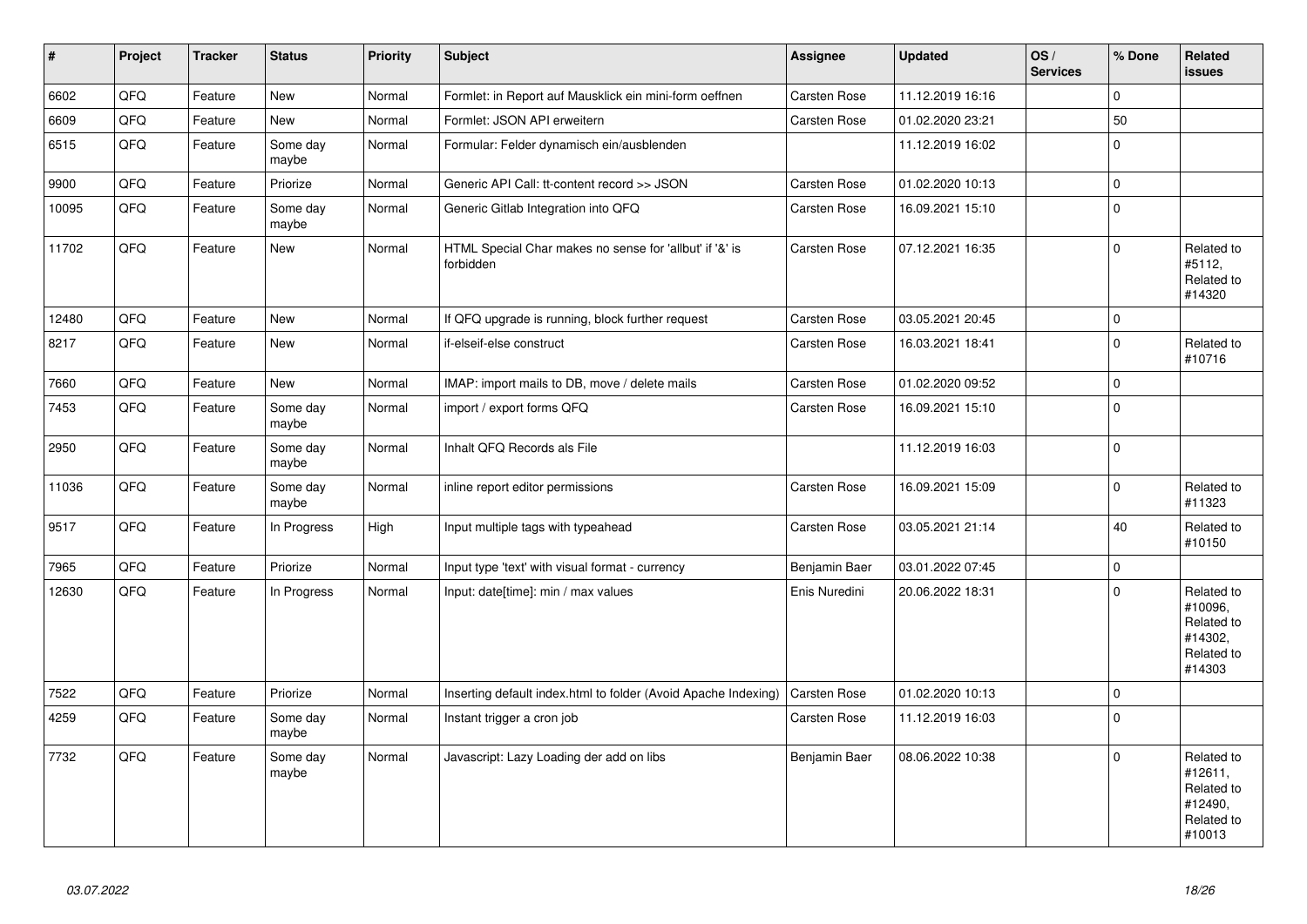| #     | Project | <b>Tracker</b> | <b>Status</b>     | <b>Priority</b> | <b>Subject</b>                                                                                         | <b>Assignee</b>     | <b>Updated</b>   | OS/<br><b>Services</b> | % Done      | Related<br><b>issues</b>                                              |
|-------|---------|----------------|-------------------|-----------------|--------------------------------------------------------------------------------------------------------|---------------------|------------------|------------------------|-------------|-----------------------------------------------------------------------|
| 1510  | QFQ     | Feature        | Some day<br>maybe | Normal          | jquery von google laden, falls das nicht geht lokal                                                    |                     | 11.12.2019 16:03 |                        | $\mathbf 0$ |                                                                       |
| 1946  | QFQ     | Feature        | Some day<br>maybe | Normal          | Kontrolle ob der ReadOnly Modus bei den<br>Formularelementen korrekt implementiert ist                 | Carsten Rose        | 11.12.2019 16:03 |                        | $\mathbf 0$ |                                                                       |
| 10443 | QFQ     | Feature        | In Progress       | Normal          | Konzept_api / _live                                                                                    | Carsten Rose        | 07.05.2020 09:39 |                        | $\mathbf 0$ |                                                                       |
| 10593 | QFQ     | Feature        | New               | Normal          | label2: text behind input element                                                                      | Carsten Rose        | 16.05.2020 10:57 |                        | $\pmb{0}$   |                                                                       |
| 14371 | QFQ     | Feature        | Priorize          | Normal          | LDAP via REPORT                                                                                        | <b>Carsten Rose</b> | 19.06.2022 16:37 |                        | $\mathbf 0$ |                                                                       |
| 3457  | QFQ     | Feature        | Some day<br>maybe | Normal          | LDAP: concat multi values to one single entry                                                          | Carsten Rose        | 11.12.2019 16:02 |                        | $\mathbf 0$ |                                                                       |
| 10569 | QFQ     | Feature        | Priorize          | Normal          | link _blank more safe                                                                                  | Enis Nuredini       | 25.03.2022 12:44 |                        | $\mathbf 0$ |                                                                       |
| 3617  | QFQ     | Feature        | Some day<br>maybe | Normal          | Load javascripts at bottom                                                                             |                     | 11.12.2019 16:02 |                        | $\mathbf 0$ |                                                                       |
| 8702  | QFQ     | Feature        | New               | Normal          | Load Record which is locked: missing user info                                                         | Carsten Rose        | 11.12.2019 16:16 |                        | $\mathbf 0$ | Related to<br>#9789                                                   |
| 12490 | QFQ     | Feature        | <b>New</b>        | Normal          | Loading Plugins in QFQ - see what tinymce does. (lazy<br>loading)                                      | Benjamin Baer       | 08.06.2022 10:37 |                        | $\mathbf 0$ | Related to<br>#12611,<br>Related to<br>#10013,<br>Related to<br>#7732 |
| 4433  | QFQ     | Feature        | Some day<br>maybe | Normal          | Log when SIP will be destroyed by QFQ for any (security)<br>reason                                     |                     | 01.02.2020 23:20 |                        | $\mathbf 0$ | Related to<br>#4432,<br>Related to<br>#5458                           |
| 4439  | QFQ     | Feature        | Some day<br>maybe | Normal          | Log: report all actions fired by an FE Element, incl. the<br>original directive (slaveld, sqllnsert, ) |                     | 01.02.2020 23:20 |                        | $\Omega$    | Related to<br>#4432,<br>Related to<br>#5458                           |
| 9777  | QFQ     | Feature        | <b>New</b>        | Normal          | Logging QFQ Variables                                                                                  | Carsten Rose        | 16.12.2019 17:17 |                        | $\mathbf 0$ |                                                                       |
| 2361  | QFQ     | Feature        | New               | Normal          | Logging wer/wann/wo welches Formular aufgerufen hat                                                    | Carsten Rose        | 11.12.2019 16:15 |                        | $\mathbf 0$ | Related to<br>#4432,<br>Related to<br>#7480                           |
| 5852  | QFQ     | Feature        | Some day<br>maybe | Normal          | Logging: mail.log / sql.log - im FE anzeigen und via AJAX<br>aktualisieren                             | Carsten Rose        | 01.02.2020 23:19 |                        | $\mathbf 0$ | Related to<br>#5885                                                   |
| 3504  | QFQ     | Feature        | New               | Normal          | Logging: welche Action FEs werden wann wie ausgefuehrt                                                 | Carsten Rose        | 01.02.2020 23:21 |                        | $\mathbf 0$ | Related to<br>#5458,<br>Related to<br>#4092                           |
| 4974  | QFQ     | Feature        | Some day<br>maybe | Normal          | Long polling - inform all listening clients of changes                                                 |                     | 11.12.2019 16:02 |                        | $\mathbf 0$ |                                                                       |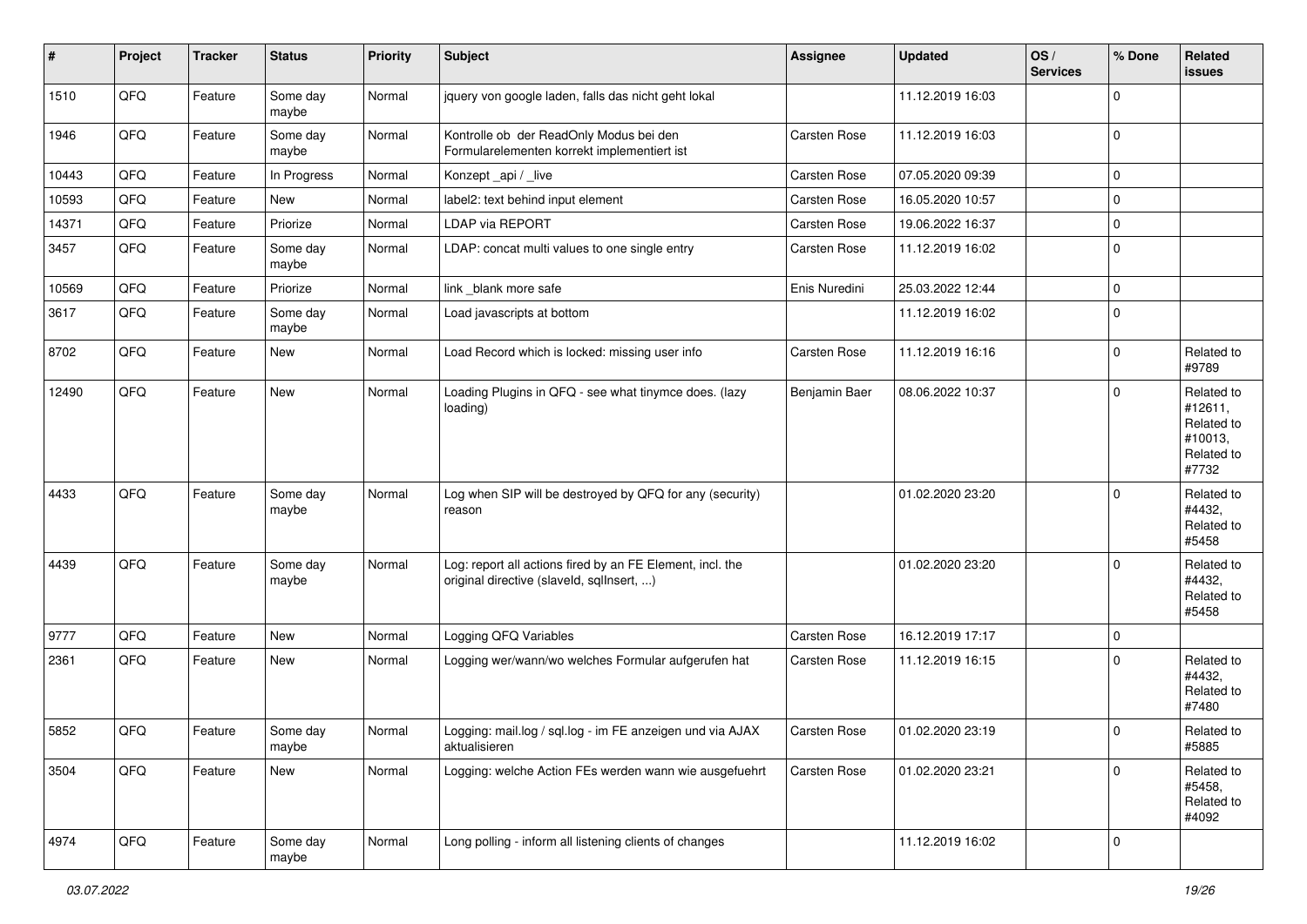| #     | Project | <b>Tracker</b> | <b>Status</b>     | <b>Priority</b> | <b>Subject</b>                                                                           | <b>Assignee</b>     | <b>Updated</b>   | OS/<br><b>Services</b> | % Done              | <b>Related</b><br>issues                                             |
|-------|---------|----------------|-------------------|-----------------|------------------------------------------------------------------------------------------|---------------------|------------------|------------------------|---------------------|----------------------------------------------------------------------|
| 5455  | QFQ     | Feature        | Some day<br>maybe | Normal          | Mail Redirects grld abhaengig                                                            |                     | 01.02.2020 23:20 |                        | $\mathbf 0$         |                                                                      |
| 2084  | QFQ     | Feature        | Some day<br>maybe | Normal          | Mailto mit encryption: Subrecord                                                         | Carsten Rose        | 11.12.2019 16:03 |                        | $\mathbf 0$         | Related to<br>#2082                                                  |
| 11747 | QFQ     | Feature        | New               | Normal          | Maintenance Page with Redirect                                                           | Carsten Rose        | 03.05.2021 20:47 |                        | $\mathbf 0$         | Related to<br>#11741                                                 |
| 9208  | QFQ     | Feature        | <b>New</b>        | Normal          | Manage 'recent' records                                                                  | Carsten Rose        | 01.02.2020 23:22 |                        | $\mathbf 0$         |                                                                      |
| 10014 | QFQ     | Feature        | New               | Normal          | Manual.rst: describe behaviour and process order of<br>fillStoreVar, slaveId, sqlBefore, | Carsten Rose        | 01.02.2020 22:31 |                        | $\mathbf 0$         |                                                                      |
| 4440  | QFQ     | Feature        | Some day<br>maybe | Normal          | Manual.rst: explain how to. expand PHP Session to 4h                                     |                     | 11.12.2019 16:02 |                        | $\mathbf 0$         |                                                                      |
| 7104  | QFQ     | Feature        | Some day<br>maybe | Normal          | Manual: hint about escaping if '\r' appears in mail body                                 |                     | 11.12.2019 16:01 |                        | $\mathbf 0$         |                                                                      |
| 12039 | QFQ     | Feature        | New               | Normal          | Missing htmlSpecialChar() in pre processing on form submit                               |                     | 18.02.2021 00:09 |                        | $\mathbf 0$         | Related to<br>#14320                                                 |
| 4027  | QFQ     | Feature        | Some day<br>maybe | Normal          | Missing: orange 'check' / 'bullet'                                                       |                     | 11.12.2019 16:03 |                        | $\mathbf 0$         |                                                                      |
| 11523 | QFQ     | Feature        | <b>New</b>        | Normal          | Mit dynamic Update erkennen, ob Upload gemacht wurde                                     | Carsten Rose        | 13.11.2020 15:07 |                        | $\mathbf 0$         | Related to<br>#9533                                                  |
| 4626  | QFQ     | Feature        | Some day<br>maybe | Normal          | Mobile View: 'classBody=qfq-form-right' makes no sense                                   |                     | 01.02.2020 23:20 |                        | $\mathbf 0$         |                                                                      |
| 3646  | QFQ     | Feature        | Some day<br>maybe | Normal          | Moeglichkeit HTML Tags in Reports auszugeben (zu<br>enkodieren: htmlspecialchars)        |                     | 11.12.2019 16:02 |                        | $\Omega$            | Related to<br>#14320                                                 |
| 6765  | QFQ     | Feature        | New               | Normal          | Moeglichkeit via QFQ eigene Logs zu schreiben                                            | Carsten Rose        | 01.02.2020 23:21 |                        | $\mathbf 0$         |                                                                      |
| 10015 | QFQ     | Feature        | Priorize          | Normal          | Monospace in Textarea                                                                    | Carsten Rose        | 03.02.2020 13:40 |                        | $\mathbf 0$         |                                                                      |
| 9706  | QFQ     | Feature        | <b>New</b>        | Normal          | Multi File Upload (hidden template group)                                                | Carsten Rose        | 01.02.2020 23:22 |                        | $\Omega$            | Related to<br>#7521,<br>Related to<br>#5562,<br>Related to<br>#13330 |
| 13330 | QFQ     | Feature        | In Progress       | Normal          | Multi Form: Upload                                                                       | <b>Carsten Rose</b> | 07.11.2021 12:40 |                        | 50                  | Related to<br>#9706                                                  |
| 4365  | QFQ     | Feature        | Some day<br>maybe | Normal          | Multi Language: new way of config                                                        | Carsten Rose        | 01.02.2020 23:20 |                        | l 0                 |                                                                      |
| 11516 | QFQ     | Feature        | New               | Normal          | Multi Page Form (Previous/Next Buttons)                                                  | Carsten Rose        | 16.03.2021 17:52 |                        | $\mathsf{O}\xspace$ |                                                                      |
| 7602  | QFQ     | Feature        | ToDo              | High            | Multi Select: with checkboxes                                                            | Benjamin Baer       | 22.03.2022 09:07 |                        | $\mathbf 0$         |                                                                      |
| 10714 | QFQ     | Feature        | New               | Normal          | multi Table Form                                                                         | Carsten Rose        | 16.03.2021 18:44 |                        | 0                   |                                                                      |
| 5695  | QFG     | Feature        | In Progress       | Normal          | Multiform                                                                                | Carsten Rose        | 02.01.2021 18:38 |                        | $\mathsf{O}\xspace$ |                                                                      |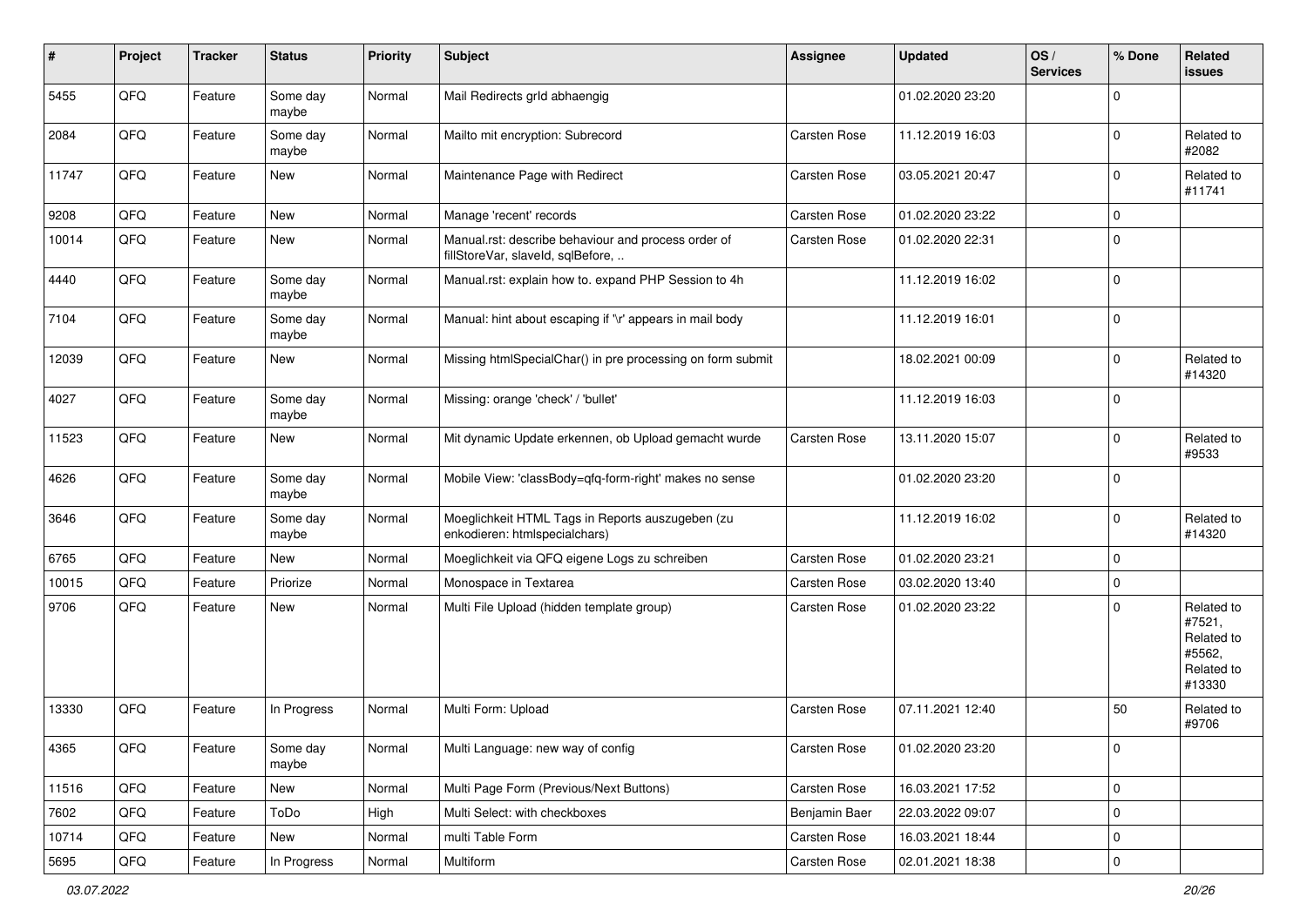| $\vert$ # | Project | <b>Tracker</b> | <b>Status</b>     | <b>Priority</b> | Subject                                                                | <b>Assignee</b>     | <b>Updated</b>   | OS/<br><b>Services</b> | % Done      | Related<br><b>issues</b>                      |
|-----------|---------|----------------|-------------------|-----------------|------------------------------------------------------------------------|---------------------|------------------|------------------------|-------------|-----------------------------------------------|
| 9579      | QFQ     | Feature        | Some day<br>maybe | Normal          | Multiform with Process Row                                             | Carsten Rose        | 11.12.2019 16:01 |                        | $\Omega$    |                                               |
| 12023     | QFQ     | Feature        | <b>New</b>        | Normal          | MySQL Stored Precdure: QDECODESPECIALCHAR()                            | Carsten Rose        | 16.02.2021 11:16 |                        | $\mathbf 0$ | Related to<br>#12022                          |
| 6437      | QFQ     | Feature        | <b>New</b>        | Normal          | Neuer Mode Button bei FormElementen                                    | Carsten Rose        | 01.02.2020 23:21 |                        | $\mathbf 0$ | Related to<br>#9668.<br>Blocked by<br>#9678   |
| 6084      | QFQ     | Feature        | Some day<br>maybe | Normal          | New escape type: 'D' - convert date                                    |                     | 01.02.2020 23:19 |                        | $\mathbf 0$ |                                               |
| 4446      | QFQ     | Feature        | Some day<br>maybe | Normal          | New FE get same feldContainerId as last modifed FE                     |                     | 01.02.2020 23:20 |                        | $\mathbf 0$ |                                               |
| 7229      | QFQ     | Feature        | Some day<br>maybe | Normal          | New FormElement.type: Button                                           |                     | 01.02.2021 12:32 |                        | $\mathbf 0$ |                                               |
| 5782      | QFQ     | Feature        | <b>New</b>        | Normal          | NextCloud API                                                          | Carsten Rose        | 01.02.2020 10:02 |                        | $\mathbf 0$ |                                               |
| 14090     | QFQ     | Feature        | New               | Normal          | Nützliche script funktionen                                            | Carsten Rose        | 28.05.2022 11:03 |                        | $\mathbf 0$ |                                               |
| 10011     | QFQ     | Feature        | Priorize          | Normal          | Offer new STORE_TYPO3 Variable 'beUser', 'beEmail'                     | Carsten Rose        | 08.05.2021 09:51 |                        | $\Omega$    | Related to<br>#10012,<br>Related to<br>#12511 |
| 7681      | QFQ     | Feature        | <b>New</b>        | Normal          | Optional switch off 'check for modified record'                        | Carsten Rose        | 01.02.2020 23:21 |                        | $\mathbf 0$ |                                               |
| 10384     | QFQ     | Feature        | <b>New</b>        | Normal          | Parameter Exchange QFQ Instances                                       |                     | 07.05.2020 09:38 |                        | $\mathbf 0$ |                                               |
| 8101      | QFQ     | Feature        | Some day<br>maybe | Normal          | Password hash: support further hashing methods                         | Carsten Rose        | 16.09.2021 15:10 |                        | $\pmb{0}$   |                                               |
| 5715      | QFQ     | Feature        | <b>New</b>        | High            | PDF Caching                                                            | <b>Carsten Rose</b> | 03.05.2021 21:14 |                        | $\Omega$    | Related to<br>#5851,<br>Related to<br>#6357   |
| 7336      | QFQ     | Feature        | Some day<br>maybe | Normal          | PDF Upload: disallow PDFs with specific Meta information               | Carsten Rose        | 11.12.2019 16:01 |                        | $\pmb{0}$   |                                               |
| 6261      | QFQ     | Feature        | New               | Normal          | <b>Persistent SIP</b>                                                  | Carsten Rose        | 12.06.2021 09:07 |                        | $\Omega$    | Related to<br>#10819                          |
| 10819     | QFQ     | Feature        | <b>New</b>        | Normal          | Persistent SIP - second try                                            | <b>Carsten Rose</b> | 29.06.2020 23:02 |                        | $\mathbf 0$ | Related to<br>#6261                           |
| 12556     | QFQ     | Feature        | <b>New</b>        | Normal          | Pills Title: colored = static or dynamic on allrequiredgiven           | Benjamin Baer       | 19.03.2022 17:49 |                        | $\mathbf 0$ |                                               |
| 10080     | QFQ     | Feature        | <b>New</b>        | Normal          | Popup on 'save' / 'close': configure dialog (answer<br>yes/no/cancle/) | <b>Carsten Rose</b> | 28.03.2021 20:52 |                        | $\mathbf 0$ | Is duplicate<br>of #12262                     |
| 8204      | QFQ     | Feature        | Priorize          | High            | Position 'required mark'                                               | <b>Carsten Rose</b> | 16.06.2021 13:44 |                        | $\mathbf 0$ |                                               |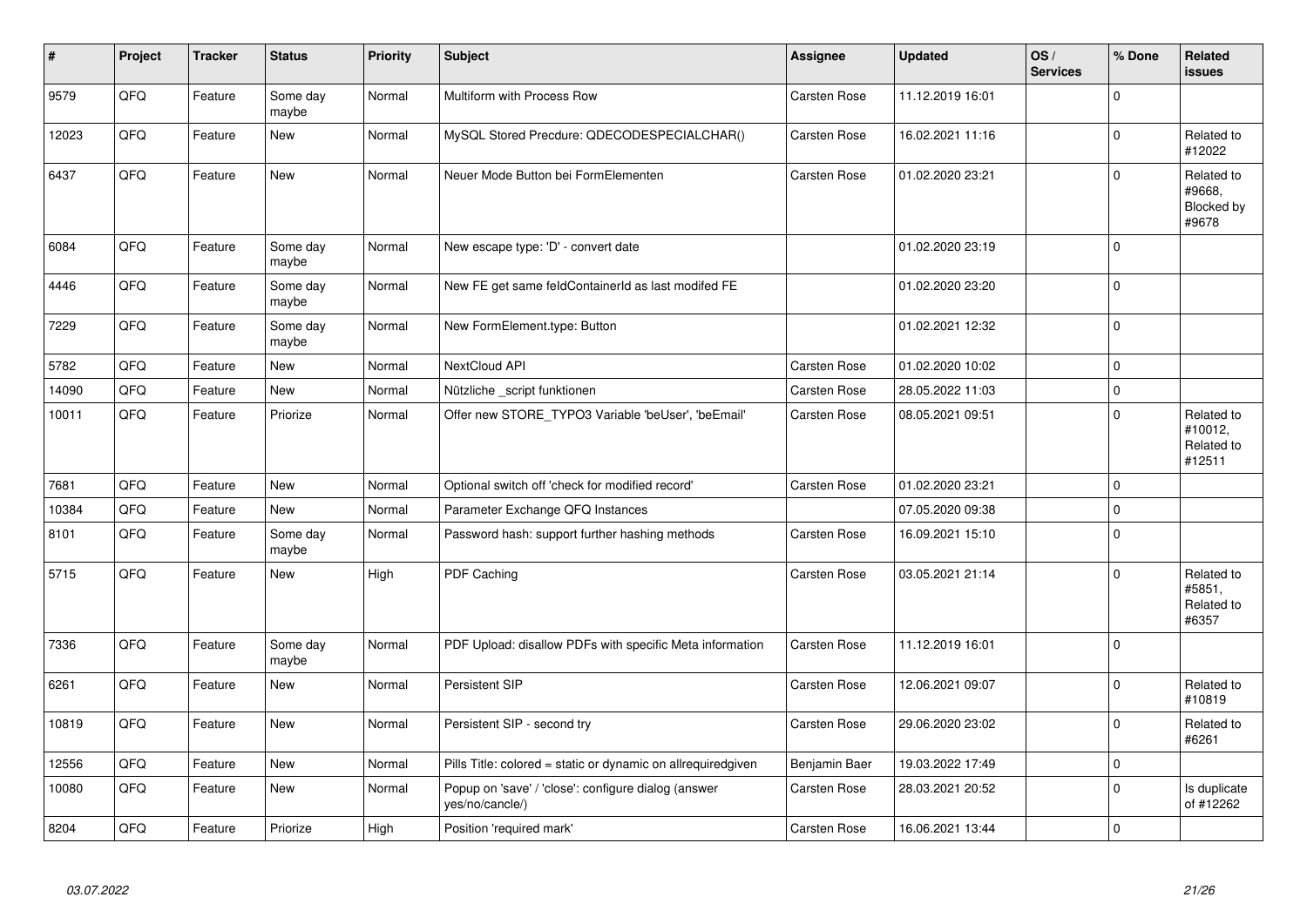| #     | Project    | <b>Tracker</b> | <b>Status</b>     | <b>Priority</b> | <b>Subject</b>                                                                                                                        | <b>Assignee</b>        | <b>Updated</b>   | OS/<br><b>Services</b> | % Done      | Related<br><b>issues</b> |
|-------|------------|----------------|-------------------|-----------------|---------------------------------------------------------------------------------------------------------------------------------------|------------------------|------------------|------------------------|-------------|--------------------------|
| 3495  | QFQ        | Feature        | Some day<br>maybe | Normal          | Predifined Parameter werden nicht in '+' (add new record)<br>SIP gerendert.                                                           |                        | 11.12.2019 16:02 |                        | $\Omega$    |                          |
| 4023  | QFQ        | Feature        | <b>New</b>        | Normal          | prepared statements - FE action: salveld, sgllnsert,<br>sqlUpdate, sqlDelete, sqlBefore, sqlAfter                                     | Carsten Rose           | 11.12.2019 16:15 |                        | $\Omega$    |                          |
| 9135  | QFQ        | Feature        | Priorize          | Normal          | Progress Bar generic / replace old hourglass download<br>popup                                                                        | Benjamin Baer          | 03.01.2022 07:43 |                        | $\Omega$    |                          |
| 11980 | QFQ        | Feature        | In Progress       | Normal          | protected verzeichnis MUSS geschützt werden                                                                                           | Carsten Rose           | 07.09.2021 13:30 |                        | $\mathbf 0$ |                          |
| 1253  | QFQ        | Feature        | Some day<br>maybe | Normal          | QF: Colorpicker                                                                                                                       |                        | 11.12.2019 16:03 |                        | $\Omega$    |                          |
| 1251  | QFQ        | Feature        | Some day<br>maybe | Normal          | QF: Combo                                                                                                                             |                        | 11.12.2019 16:03 |                        | l 0         |                          |
| 955   | <b>OFO</b> | Feature        | Some day<br>maybe | Normal          | QF: Notizen vor/nach dem Form                                                                                                         |                        | 01.02.2020 23:20 |                        | $\Omega$    |                          |
| 1234  | QFQ        | Feature        | Some day<br>maybe | Normal          | QF: Record numbering: Im Grid soll in Spalte 1 optional die<br>laufende Nummer der Records angezeigt werden.                          |                        | 01.02.2020 23:20 |                        | l 0         |                          |
| 10124 | QFQ        | Feature        | Feedback          | Normal          | gfg AAI-Login                                                                                                                         | Karin Niffeler         | 07.05.2020 09:36 |                        | $\Omega$    |                          |
| 14376 | QFQ        | Feature        | <b>New</b>        | Normal          | QFQ Bootstrap: if missing, create stored procedures                                                                                   | Enis Nuredini          | 19.06.2022 16:37 |                        | l 0         |                          |
| 5160  | QFQ        | Feature        | Some day<br>maybe | Normal          | QFQ collaborative / together.js, ShareJS, y-js, collaborative,                                                                        |                        | 11.12.2019 16:02 |                        | $\Omega$    |                          |
| 5389  | QFQ        | Feature        | Some day<br>maybe | Normal          | QFQ Design: Multline label / note                                                                                                     | Benjamin Baer          | 01.02.2020 23:19 |                        | l o         |                          |
| 1635  | QFQ        | Feature        | Some day<br>maybe | Normal          | QFQ Extension content record: weitere Optionen einblenden.                                                                            | Carsten Rose           | 11.12.2019 16:03 |                        | I٥          |                          |
| 12465 | QFQ        | Feature        | <b>New</b>        | Normal          | QFQ Function: use in FE to fill StoreRecord                                                                                           | Carsten Rose           | 05.05.2021 21:58 |                        | $\Omega$    |                          |
| 13609 | QFQ        | Feature        | New               | Normal          | QFQ Introduction: Seite aufloesen                                                                                                     | Philipp<br>Gröbelbauer | 28.05.2022 11:02 |                        | $\Omega$    |                          |
| 5892  | QFQ        | Feature        | Some day<br>maybe | Normal          | QFQ should use T3 API to manipulate FE GROUP<br>membership                                                                            |                        | 01.02.2020 23:20 |                        | $\mathbf 0$ |                          |
| 9927  | QFQ        | Feature        | New               | Normal          | QFQ Update: a) Update nur machen wenn BE User<br>eingeloggt ist., b) Bei Fehler genaue Meldung welcher<br>Updateschritt Probleme hat. | Carsten Rose           | 22.01.2020 12:59 |                        | l O         |                          |
| 3692  | QFQ        | Feature        | Some day<br>maybe | Normal          | QFQ Webseite                                                                                                                          | Benjamin Baer          | 11.12.2019 16:02 |                        | $\mathbf 0$ | Related to<br>#5033      |
| 7108  | QFQ        | Feature        | Some day<br>maybe | Normal          | <b>QFQ Wrap Elements</b>                                                                                                              |                        | 11.12.2019 16:01 |                        | $\Omega$    |                          |
| 4839  | QFQ        | Feature        | Some day<br>maybe | Normal          | gfg-handle in <head> Abschnitt</head>                                                                                                 | Carsten Rose           | 11.12.2019 16:02 |                        | l 0         |                          |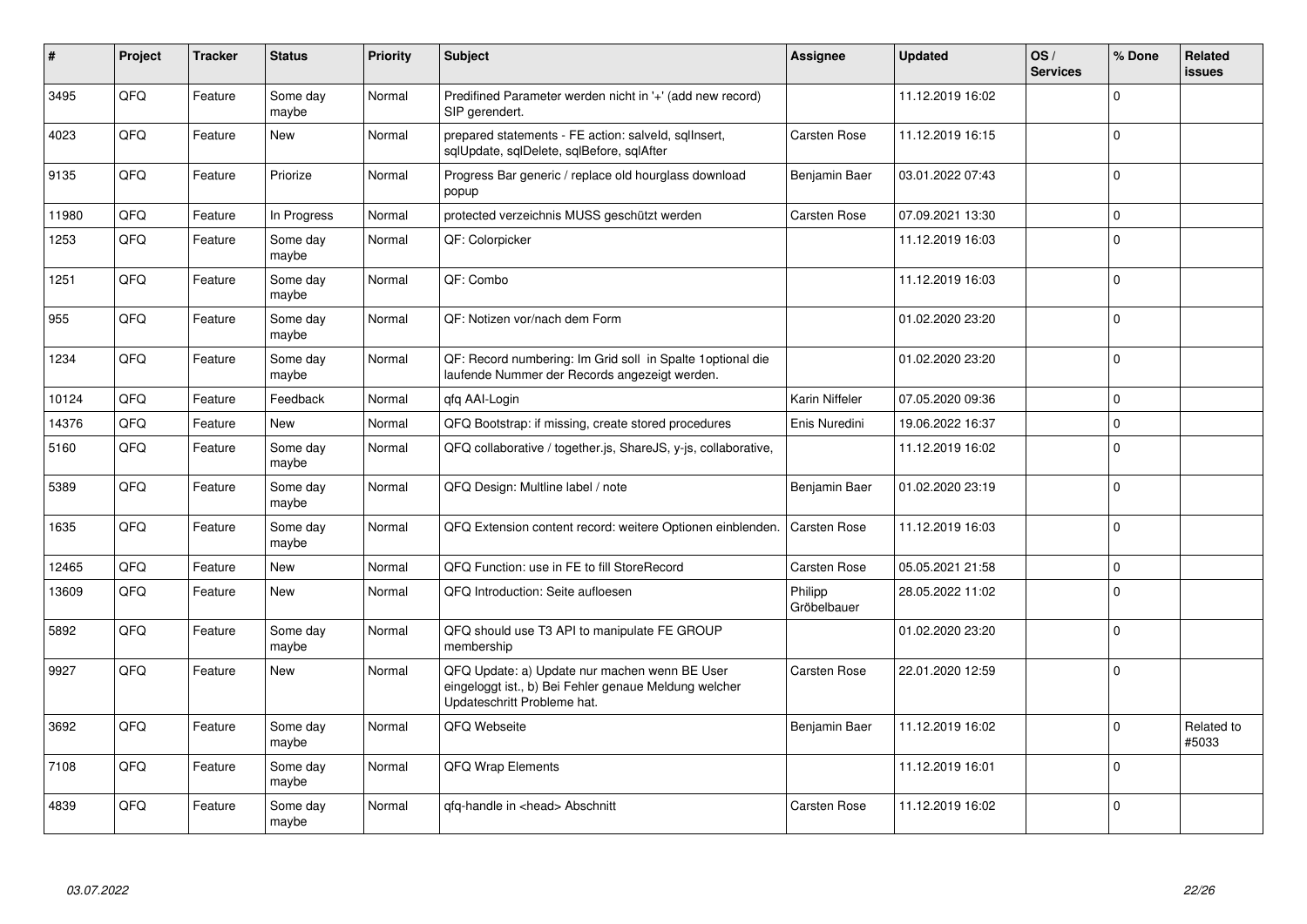| #     | Project | <b>Tracker</b> | <b>Status</b>     | <b>Priority</b> | <b>Subject</b>                                              | <b>Assignee</b> | <b>Updated</b>   | OS/<br><b>Services</b> | % Done              | Related<br><b>issues</b>                                               |
|-------|---------|----------------|-------------------|-----------------|-------------------------------------------------------------|-----------------|------------------|------------------------|---------------------|------------------------------------------------------------------------|
| 14187 | QFQ     | Feature        | New               | High            | qfq.log: show current URL                                   | Carsten Rose    | 28.05.2022 11:02 |                        | $\mathbf 0$         | Related to<br>#13933,<br>Related to<br>#12532,<br>Related to<br>#11893 |
| 5480  | QFQ     | Feature        | Some day<br>maybe | Normal          | QFQ: Dokumentation mit Screenshots versehen                 | Carsten Rose    | 01.02.2020 23:20 |                        | $\mathbf 0$         | Related to<br>#9879                                                    |
| 8586  | QFQ     | Feature        | Some day<br>maybe | Normal          | QFQ: Enhance Error message for 'record not found'           | Carsten Rose    | 16.09.2021 15:10 |                        | $\mathbf 0$         |                                                                        |
| 13757 | QFQ     | Feature        | New               | High            | QR / Bar-Code Plugin                                        | Enis Nuredini   | 19.03.2022 17:43 |                        | $\mathbf 0$         |                                                                        |
| 7520  | QFQ     | Feature        | <b>New</b>        | Normal          | QR Code:  AS _qr ( AS _link)                                | Carsten Rose    | 01.02.2020 23:22 |                        | $\mathbf 0$         |                                                                        |
| 5851  | QFQ     | Feature        | Some day<br>maybe | Normal          | Queue System implementieren: MQTT, RabbitMQ                 |                 | 01.02.2020 23:20 |                        | $\mathbf 0$         | Related to<br>#5715                                                    |
| 7924  | QFQ     | Feature        | New               | Normal          | Radio/Checkbox with Tooltip                                 | Carsten Rose    | 01.02.2020 23:22 |                        | $\mathbf 0$         |                                                                        |
| 3867  | QFQ     | Feature        | Priorize          | Normal          | Readonly Formular: Template Groups add/delete<br>ausbeldnen | Carsten Rose    | 05.05.2021 22:12 |                        | $\mathbf 0$         |                                                                        |
| 1623  | QFQ     | Feature        | Some day<br>maybe | Normal          | RealURL                                                     |                 | 11.12.2019 16:03 |                        | 30                  |                                                                        |
| 7280  | QFQ     | Feature        | <b>New</b>        | Normal          | recently used table                                         | Carsten Rose    | 01.02.2020 23:21 |                        | $\mathsf{O}\xspace$ |                                                                        |
| 7480  | QFQ     | Feature        | New               | Normal          | Record History (Undo / Redo)                                | Carsten Rose    | 11.12.2019 16:16 |                        | $\mathbf 0$         | Related to<br>#2361                                                    |
| 7099  | QFQ     | Feature        | New               | Normal          | Redesign FormEditor                                         | Carsten Rose    | 01.02.2020 23:21 |                        | $\mathsf{O}\xspace$ |                                                                        |
| 13700 | QFQ     | Feature        | New               | Normal          | Redesign qfq.io Seite                                       | Carsten Rose    | 19.03.2022 17:43 |                        | $\mathsf{O}\xspace$ |                                                                        |
| 10012 | QFQ     | Feature        | Priorize          | Normal          | redirectAllMailTo: {{beEmail:T}}                            | Carsten Rose    | 08.05.2021 09:54 |                        | $\mathbf 0$         | Related to<br>#12412,<br>Related to<br>#12413,<br>Related to<br>#10011 |
| 12611 | QFQ     | Feature        | Some day<br>maybe | Normal          | Refactoring: Bootstrap with Lazy Loading                    | Carsten Rose    | 08.06.2022 10:37 |                        | $\mathbf 0$         | Related to<br>#12490,<br>Related to<br>#10013,<br>Related to<br>#7732  |
| 4640  | QFQ     | Feature        | Some day<br>maybe | Normal          | Rename System Forms                                         |                 | 01.02.2020 23:20 |                        | 0                   |                                                                        |
| 10005 | QFQ     | Feature        | Priorize          | Normal          | Report / special column name:  AS calendar                  | Carsten Rose    | 03.06.2020 17:28 |                        | $\mathsf{O}\xspace$ |                                                                        |
| 11323 | QFQ     | Feature        | Some day<br>maybe | Normal          | Report Frontend Editor Modal + Codemirror                   | Carsten Rose    | 16.09.2021 15:10 |                        | $\mathbf 0$         | Related to<br>#11036                                                   |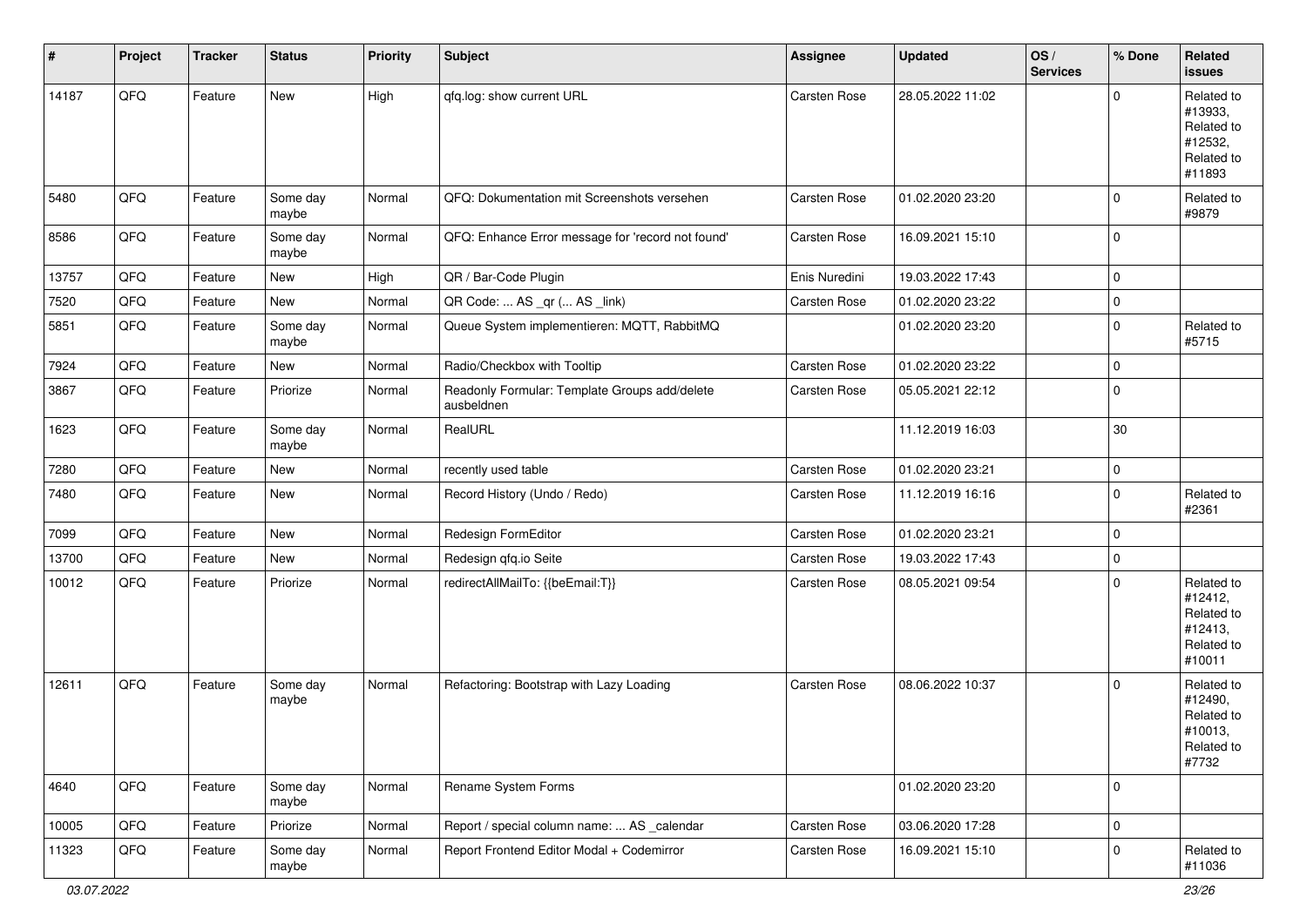| #     | Project | <b>Tracker</b> | <b>Status</b>     | <b>Priority</b> | <b>Subject</b>                                                                                     | Assignee      | <b>Updated</b>   | OS/<br><b>Services</b> | % Done      | <b>Related</b><br><b>issues</b> |
|-------|---------|----------------|-------------------|-----------------|----------------------------------------------------------------------------------------------------|---------------|------------------|------------------------|-------------|---------------------------------|
| 8975  | QFQ     | Feature        | New               | Normal          | Report Notation: 2.0                                                                               | Carsten Rose  | 01.02.2020 23:22 |                        | $\mathbf 0$ | Related to<br>#8963             |
| 9983  | QFQ     | Feature        | <b>New</b>        | Normal          | Report Notation: new keyword 'range'                                                               | Carsten Rose  | 01.02.2020 15:55 |                        | $\mathbf 0$ |                                 |
| 6723  | QFQ     | Feature        | <b>New</b>        | Normal          | Report QFQ Installation and Version                                                                | Carsten Rose  | 12.06.2021 09:07 |                        | $\mathbf 0$ |                                 |
| 10463 | QFQ     | Feature        | New               | Normal          | Report link: expliztes setzen von HTML Tags (Bedarf fuer<br>'data-selenium' & 'id')                | Enis Nuredini | 23.03.2022 09:23 |                        | $\mathbf 0$ | Related to<br>#7648             |
| 11534 | QFQ     | Feature        | New               | Normal          | Report: Action on selected rows - Table batchprocessing<br>feature                                 |               | 18.11.2020 08:15 |                        | $\mathbf 0$ |                                 |
| 3967  | QFQ     | Feature        | Some day<br>maybe | High            | Report: Checkbox, Radio, Dropdown, Input welches ohne<br>Submit funktioniert - 'Inline-Form'       | Carsten Rose  | 03.05.2021 21:14 |                        | $\mathbf 0$ |                                 |
| 9052  | QFQ     | Feature        | Feedback          | High            | Report: CodeMirror with SQL Syntax Highlight in FE                                                 | Enis Nuredini | 08.06.2022 10:25 |                        | $\mathbf 0$ |                                 |
| 3991  | QFQ     | Feature        | Some day<br>maybe | Normal          | report: Columnname '_skipWrap' skips 'fbeg', 'fend'                                                | Carsten Rose  | 11.12.2019 16:03 |                        | $\mathbf 0$ |                                 |
| 4435  | QFQ     | Feature        | Some day<br>maybe | Normal          | Report: striptags - specify allowed tags                                                           |               | 01.02.2020 23:20 |                        | $\mathbf 0$ |                                 |
| 9811  | QFQ     | Feature        | New               | Normal          | Report: tag every n'th row                                                                         | Carsten Rose  | 01.02.2020 23:22 |                        | $\mathbf 0$ |                                 |
| 5345  | QFQ     | Feature        | <b>New</b>        | Normal          | Report: UPDATE / INSERT / DELETE statements should<br>trigger subqueries, depending on the result. | Carsten Rose  | 27.05.2020 16:11 |                        | $\mathbf 0$ |                                 |
| 5129  | QFQ     | Feature        | Some day<br>maybe | Normal          | Reports: SQL fuer x Achse und y Achse                                                              |               | 11.12.2019 16:02 |                        | $\mathbf 0$ |                                 |
| 14028 | QFQ     | Feature        | <b>New</b>        | Normal          | Required notification: visual nicer                                                                | Enis Nuredini | 28.05.2022 11:01 |                        | $\mathbf 0$ |                                 |
| 7921  | QFQ     | Feature        | Some day<br>maybe | Normal          | Rest API Export: URL kuerzer machen                                                                |               | 01.02.2020 23:19 |                        | $\mathbf 0$ |                                 |
| 9394  | QFQ     | Feature        | Priorize          | Normal          | REST: allow for non numerical ids in get requests                                                  | Carsten Rose  | 05.05.2021 22:10 |                        | $\mathbf 0$ |                                 |
| 5366  | QFQ     | Feature        | Priorize          | Normal          | Saving with keyboard shortcuts                                                                     | Benjamin Baer | 21.03.2022 09:47 |                        | $\mathbf 0$ |                                 |
| 5428  | QFQ     | Feature        | Some day<br>maybe | Normal          | secure thumbnail: late render on access.                                                           | Carsten Rose  | 01.02.2020 23:20 |                        | $\mathbf 0$ |                                 |
| 880   | QFQ     | Feature        | Some day<br>maybe | Urgent          | Security: PHP, SQL Injection, XSS                                                                  |               | 03.05.2021 21:14 |                        | $\mathbf 0$ | Related to<br>#14320            |
| 3727  | QFQ     | Feature        | <b>New</b>        | High            | Security: Session Hijacking erschweren                                                             | Carsten Rose  | 03.05.2021 21:14 |                        | $\mathbf 0$ |                                 |
| 11076 | QFQ     | Feature        | In Progress       | Normal          | SELECT  AS _websocket                                                                              | Carsten Rose  | 30.08.2020 17:49 |                        | $\mathbf 0$ |                                 |
| 7730  | QFQ     | Feature        | Priorize          | Normal          | SELECT Box: title in between                                                                       | Benjamin Baer | 01.02.2020 23:22 |                        | $\mathbf 0$ |                                 |
| 7519  | QFQ     | Feature        | New               | Normal          | Select: Multi                                                                                      | Carsten Rose  | 01.02.2020 23:22 |                        | $\mathbf 0$ |                                 |
| 14227 | QFQ     | Feature        | New               | Normal          | Selenium Konkurrenz: cypress.io                                                                    | Enis Nuredini | 28.05.2022 11:02 |                        | $\mathbf 0$ |                                 |
| 13900 | QFQ     | Feature        | Priorize          | Normal          | Selenium: Check das Cookie/PDF funktioniert                                                        | Enis Nuredini | 25.03.2022 12:45 |                        | $\mathbf 0$ |                                 |
| 11080 | QFQ     | Feature        | New               | Normal          | Send MQTT messages                                                                                 | Carsten Rose  | 29.08.2020 19:49 |                        | $\mathbf 0$ |                                 |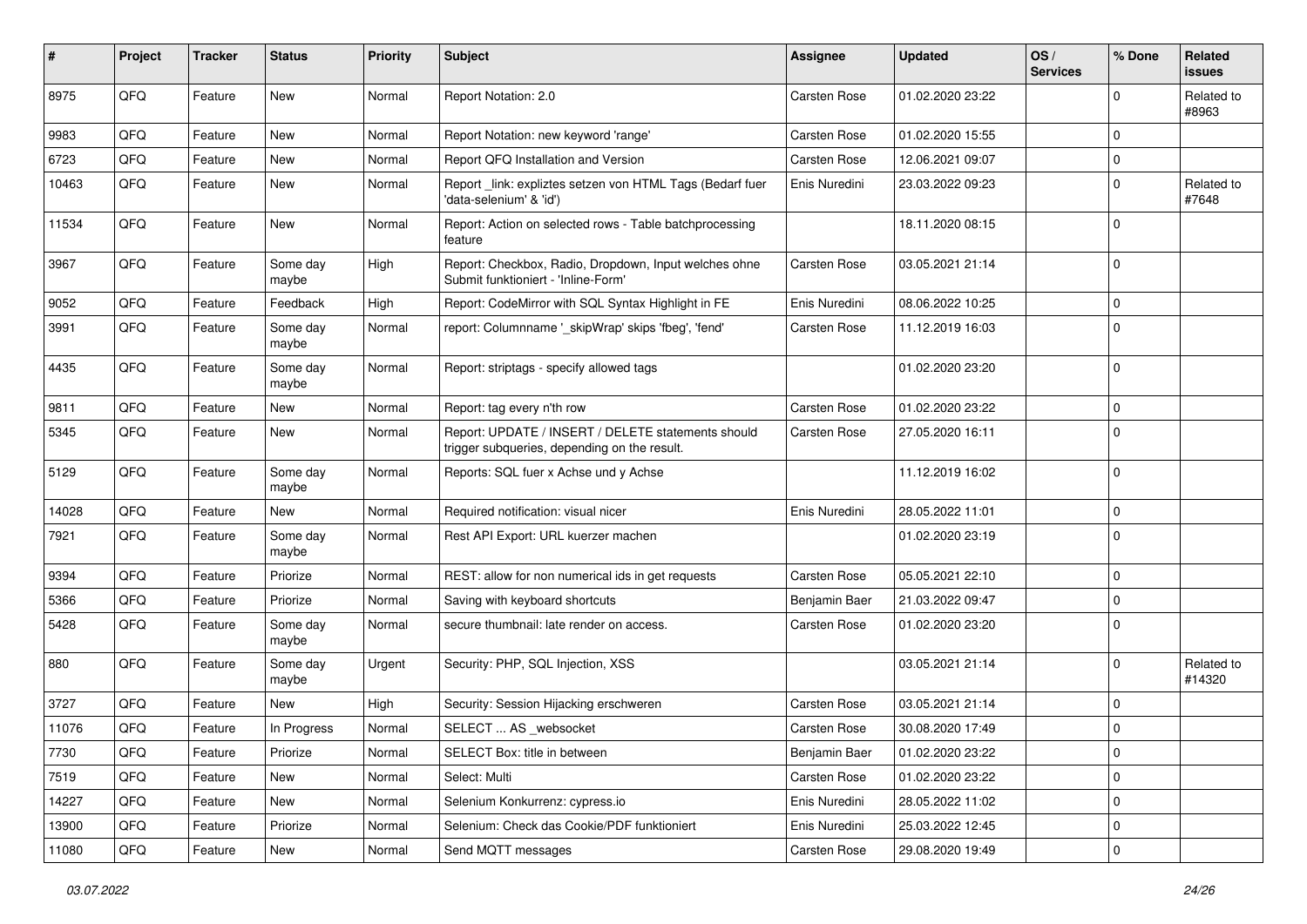| $\vert$ # | Project | <b>Tracker</b> | <b>Status</b>     | <b>Priority</b> | <b>Subject</b>                                                                                    | Assignee            | Updated          | OS/<br><b>Services</b> | % Done      | Related<br><b>issues</b>                      |
|-----------|---------|----------------|-------------------|-----------------|---------------------------------------------------------------------------------------------------|---------------------|------------------|------------------------|-------------|-----------------------------------------------|
| 4956      | QFQ     | Feature        | Some day<br>maybe | Normal          | Sendmail: Benutzerdefinierte Headers                                                              | <b>Carsten Rose</b> | 11.12.2019 16:02 |                        | $\Omega$    |                                               |
| 4551      | QFQ     | Feature        | Some day<br>maybe | Normal          | Set 'pills' via dynamicUpdate to show/hide/disabled                                               |                     | 01.02.2020 23:20 |                        | $\mathbf 0$ | Related to<br>#3752                           |
| 8963      | QFQ     | Feature        | Priorize          | Normal          | Setting values in a store: flexible way                                                           | Carsten Rose        | 05.05.2021 22:10 |                        | $\Omega$    | Related to<br>#8975                           |
| 3537      | QFQ     | Feature        | Some day<br>maybe | Low             | SHOW COLUMNS FROM tableName - Extend '{{!'<br>definition                                          | Carsten Rose        | 11.12.2019 16:02 |                        | $\Omega$    |                                               |
| 7107      | QFQ     | Feature        | Some day<br>maybe | Normal          | Showcase Registration Tool: Anmeldung / Administration :<br>Liste Anmeldungen / Emaileinaldung    | Carsten Rose        | 11.12.2019 16:01 |                        | $\mathbf 0$ |                                               |
| 9707      | QFQ     | Feature        | New               | Normal          | SIP security: encode pageld and check pageld on decode                                            | Carsten Rose        | 01.02.2020 23:22 |                        | $\mathbf 0$ |                                               |
| 12532     | QFQ     | Feature        | New               | High            | SIP-Parameter bei Seitenaufruf in Browser-Console<br>anzeigen                                     | Carsten Rose        | 07.12.2021 17:19 |                        | $\Omega$    | Related to<br>#11893.<br>Related to<br>#14187 |
| 4442      | QFQ     | Feature        | Some day<br>maybe | Normal          | Special Column Name: _link - new symbol G (Glyph) to<br>choose any available symbol               |                     | 11.12.2019 16:02 |                        | $\Omega$    |                                               |
| 7683      | QFQ     | Feature        | New               | Normal          | Special column names in '{{ SELECT  AS _link }}' should<br>be detected                            | Carsten Rose        | 01.02.2020 23:21 |                        | $\Omega$    |                                               |
| 9928      | QFQ     | Feature        | Priorize          | Normal          | SpecialColumnName: a) Deprecated: ' AS "_+tag " ', b)<br>New: ' AS "_ <tag1><tag2>"</tag2></tag1> | Carsten Rose        | 01.02.2020 23:17 |                        | $\mathbf 0$ | Related to<br>#9929                           |
| 8806      | QFQ     | Feature        | New               | Normal          | SQL Function nl2br                                                                                | Carsten Rose        | 01.02.2020 23:22 |                        | $\Omega$    |                                               |
| 4050      | QFQ     | Feature        | <b>New</b>        | Normal          | sql.log: 1) FormElement ID which causes a specific action,<br>2) Result in the same row.          | Carsten Rose        | 15.04.2020 11:35 |                        | $\Omega$    | Related to<br>#5458                           |
| 12504     | QFQ     | Feature        | Priorize          | Normal          | sgl.log: report fe.id                                                                             | Carsten Rose        | 05.05.2021 22:09 |                        | $\mathbf 0$ |                                               |
| 3941      | QFQ     | Feature        | Some day<br>maybe | Normal          | sqlAfter: es sollten mehrere moeglich sein                                                        | Carsten Rose        | 11.12.2019 16:03 |                        | $\Omega$    | Related to<br>#3942                           |
| 4026      | QFQ     | Feature        | Some day<br>maybe | Normal          | sqlLog.sql: log number of FE.id                                                                   | Carsten Rose        | 11.12.2019 16:03 |                        | $\Omega$    | Related to<br>#5458                           |
| 9129      | QFQ     | Feature        | <b>New</b>        | Normal          | sqlValidate: Message as notification, not as error                                                | Carsten Rose        | 01.02.2020 23:22 |                        | $\mathbf 0$ | Related to<br>#9128                           |
| 12413     | QFQ     | Feature        | New               | Normal          | STORE_TYPO3: enhance for {{be_users.email:T}},<br>{{fe_users.email:T}}                            | Carsten Rose        | 03.05.2021 20:45 |                        | $\Omega$    | Related to<br>#12412,<br>Related to<br>#10012 |
| 11775     | QFQ     | Feature        | New               | Normal          | Subrecord Tooltip pro Feld                                                                        | Carsten Rose        | 18.12.2020 15:22 |                        | $\mathbf 0$ | Related to<br>#11955                          |
| 3432      | QFQ     | Feature        | <b>New</b>        | Normal          | subrecord: dynamicUpdate                                                                          | Carsten Rose        | 11.06.2020 21:10 |                        | $\Omega$    | Related to<br>#5691                           |